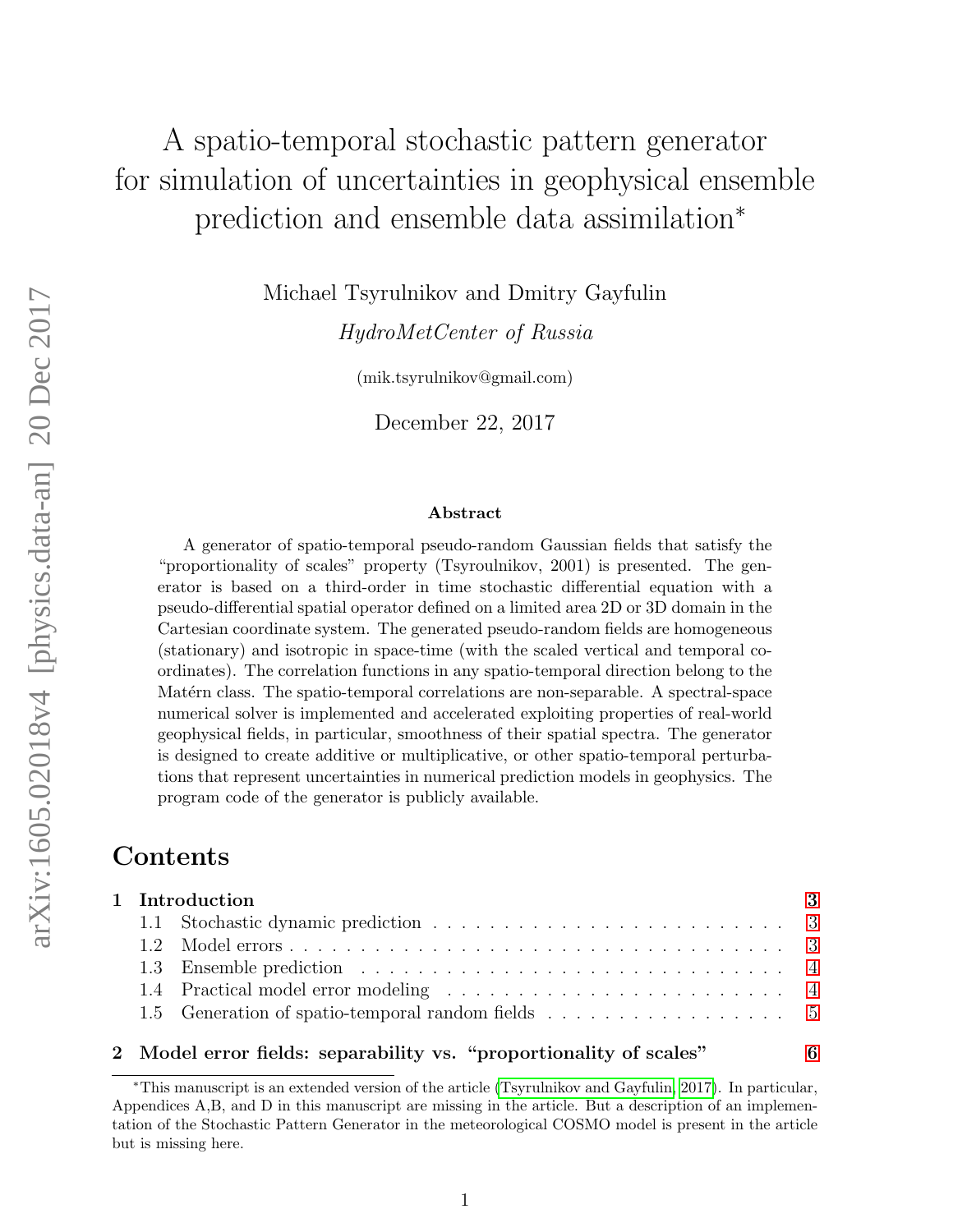# 3 SPG: Requirements and approach [9](#page-8-0)

| $\overline{4}$ | Tentative first-order SPG model                                                                      | 10     |  |  |  |  |
|----------------|------------------------------------------------------------------------------------------------------|--------|--|--|--|--|
|                | 4.1                                                                                                  | 10     |  |  |  |  |
|                | 4.2                                                                                                  | 11     |  |  |  |  |
|                | 4.3                                                                                                  | 12     |  |  |  |  |
|                | 4.4                                                                                                  | 13     |  |  |  |  |
|                | "Proportionality of scales" requires that $q = \frac{1}{2}$<br>4.5                                   | 13     |  |  |  |  |
|                | 4.6                                                                                                  | 13     |  |  |  |  |
|                | The first-order model cannot satisfy the SPG requirements $\ldots \ldots \ldots$<br>4.7              | 14     |  |  |  |  |
| $\overline{5}$ | Higher-order in time model                                                                           | 14     |  |  |  |  |
|                | 5.1                                                                                                  | 14     |  |  |  |  |
|                | 5.2                                                                                                  | 14     |  |  |  |  |
|                | 5.3                                                                                                  | 15     |  |  |  |  |
|                | 5.4                                                                                                  | 15     |  |  |  |  |
|                | 5.4.1                                                                                                | 16     |  |  |  |  |
|                | Isotropy in space-time $\ldots \ldots \ldots \ldots \ldots \ldots \ldots \ldots$<br>5.4.2            | 16     |  |  |  |  |
|                | Spatio-temporal covariances: the Matérn class<br>5.5                                                 | 17     |  |  |  |  |
|                | Spatio-temporal correlation functions: illustrations<br>5.6                                          | 18     |  |  |  |  |
|                | 5.6.1                                                                                                | 18     |  |  |  |  |
|                | 5.6.2                                                                                                | 18     |  |  |  |  |
|                | 5.6.3                                                                                                | 19     |  |  |  |  |
|                | Introducing anisotropy in the vertical plane $\ldots \ldots \ldots \ldots \ldots$<br>5.7             | 19     |  |  |  |  |
|                | Preserving isotropy in the horizontal plane for non-square domains $\ldots$ .<br>5.8                 | 20     |  |  |  |  |
|                | The final formulation of the SPG model<br>5.9                                                        | 21     |  |  |  |  |
| 6              | Time discrete solver for the third-order in time SPG model                                           | 21     |  |  |  |  |
|                | The spectral solver $\dots \dots \dots \dots \dots \dots \dots \dots \dots \dots \dots \dots$<br>6.1 | 21     |  |  |  |  |
|                | 6.2                                                                                                  | 22     |  |  |  |  |
|                | "Warm start": ensuring stationarity from the beginning of the time inte-<br>6.3                      |        |  |  |  |  |
|                |                                                                                                      | 22     |  |  |  |  |
|                | 6.4                                                                                                  | 22     |  |  |  |  |
|                | 6.4.1 Making the time step $\Delta t$ dependent on the spatial wavevector <b>k</b>                   | $23\,$ |  |  |  |  |
|                | Introduction of a coarse grid in spectral space $\dots \dots \dots \dots$<br>6.4.2                   | 23     |  |  |  |  |
|                | 6.4.3                                                                                                | 24     |  |  |  |  |
|                | 6.5                                                                                                  | 25     |  |  |  |  |
| 7              | <b>Discussion</b><br>25                                                                              |        |  |  |  |  |
|                | Physical-space or spectral-space SPG solver?<br>7.1                                                  | 25     |  |  |  |  |
|                | 7.2                                                                                                  | 26     |  |  |  |  |
| 8              | Conclusions                                                                                          |        |  |  |  |  |
|                | Acknowledgements                                                                                     |        |  |  |  |  |
|                | Appendices                                                                                           | 28     |  |  |  |  |
|                |                                                                                                      |        |  |  |  |  |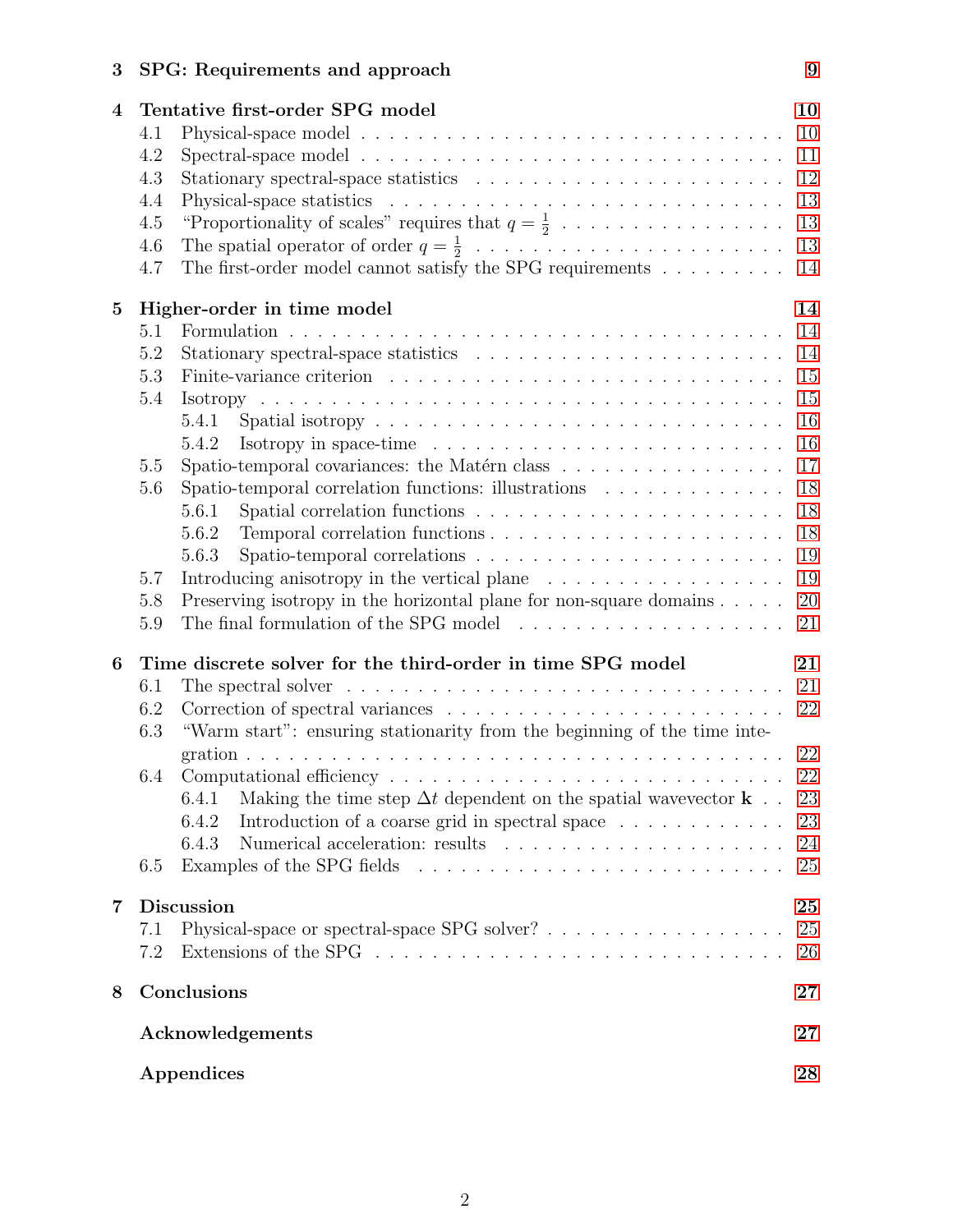|   | A Spatio-temporal structure of the driving 4-D noise                            |                                                                                    |     |  |  |
|---|---------------------------------------------------------------------------------|------------------------------------------------------------------------------------|-----|--|--|
|   |                                                                                 |                                                                                    | 28  |  |  |
|   |                                                                                 |                                                                                    |     |  |  |
|   |                                                                                 |                                                                                    |     |  |  |
|   | A.4                                                                             | Spatial spectrum of a spatio-temporal white noise $\ldots \ldots \ldots \ldots$ 29 |     |  |  |
|   |                                                                                 | A.5 Spectral decomposition of a white in time and colored in space noise 30        |     |  |  |
|   |                                                                                 | A.6 Discretization of the spectral processes $\tilde{\alpha}_{\bf k}(t)$ in time   | -31 |  |  |
|   | B Physical-space approximation of the operator $\sqrt{1-\lambda^2\Delta}$<br>31 |                                                                                    |     |  |  |
|   |                                                                                 | C Stationary statistics of a higher-order OSDE                                     | 33  |  |  |
| D | Smoothness of sample paths of the spatial Matérn random field for               |                                                                                    |     |  |  |
|   |                                                                                 | different $\nu$                                                                    | 34  |  |  |
|   | E Stationary statistics of a time discrete higher-order OSDE                    |                                                                                    |     |  |  |
|   | E.1                                                                             |                                                                                    | 35  |  |  |
|   | E.2                                                                             |                                                                                    | 35  |  |  |
|   |                                                                                 | <b>Bibliography</b>                                                                | 37  |  |  |

# <span id="page-2-0"></span>1 Introduction

### <span id="page-2-1"></span>1.1 Stochastic dynamic prediction

Since the works of [Epstein](#page-37-0) [\(1969\)](#page-37-0) and [Tatarsky](#page-38-1) [\(1969\)](#page-38-1), we know that accounting for the uncertainty in the initial forecast fields can improve weather (and other geophysical) predictions. Assigning a probability distribution for the truth at the start of the forecast (instead of using deterministic initial data) and attempting to advance this distribution in time according to the dynamic (forecast) model is called stochastic dynamic prediction.

The advantage of the stochastic dynamic prediction paradigm is twofold. First, the resulting forecast probability distribution provides a valuable measure of the uncertainty in the prediction, leading to probabilistic forecasting and flow-dependent background-error statistics in data assimilation. Second, for a nonlinear physical model, switching from the deterministic forecast to the mean of the forecast probability distribution improves the mean-square accuracy of the prediction, i.e. can improve the deterministic forecasting.

### <span id="page-2-2"></span>1.2 Model errors

Since [Pitcher](#page-37-1) [\(1977\)](#page-37-1), we realize that not only uncertainties in the initial data (analysis errors) matter, forecast model (including boundary conditions) imperfections also play an important role. Simulation of model errors is the subject of this study, so we define them now. Let the forecast model be of the form

<span id="page-2-3"></span>
$$
\frac{\mathrm{d}\mathbf{x}}{\mathrm{d}t} = \mathbf{F}(\mathbf{x}),\tag{1}
$$

where t is time,  $x$  is the vector that represents the (discretized) state of the system, and F is the model (forecast) operator. The imperfection of the model Eq.[\(1\)](#page-2-3) means that the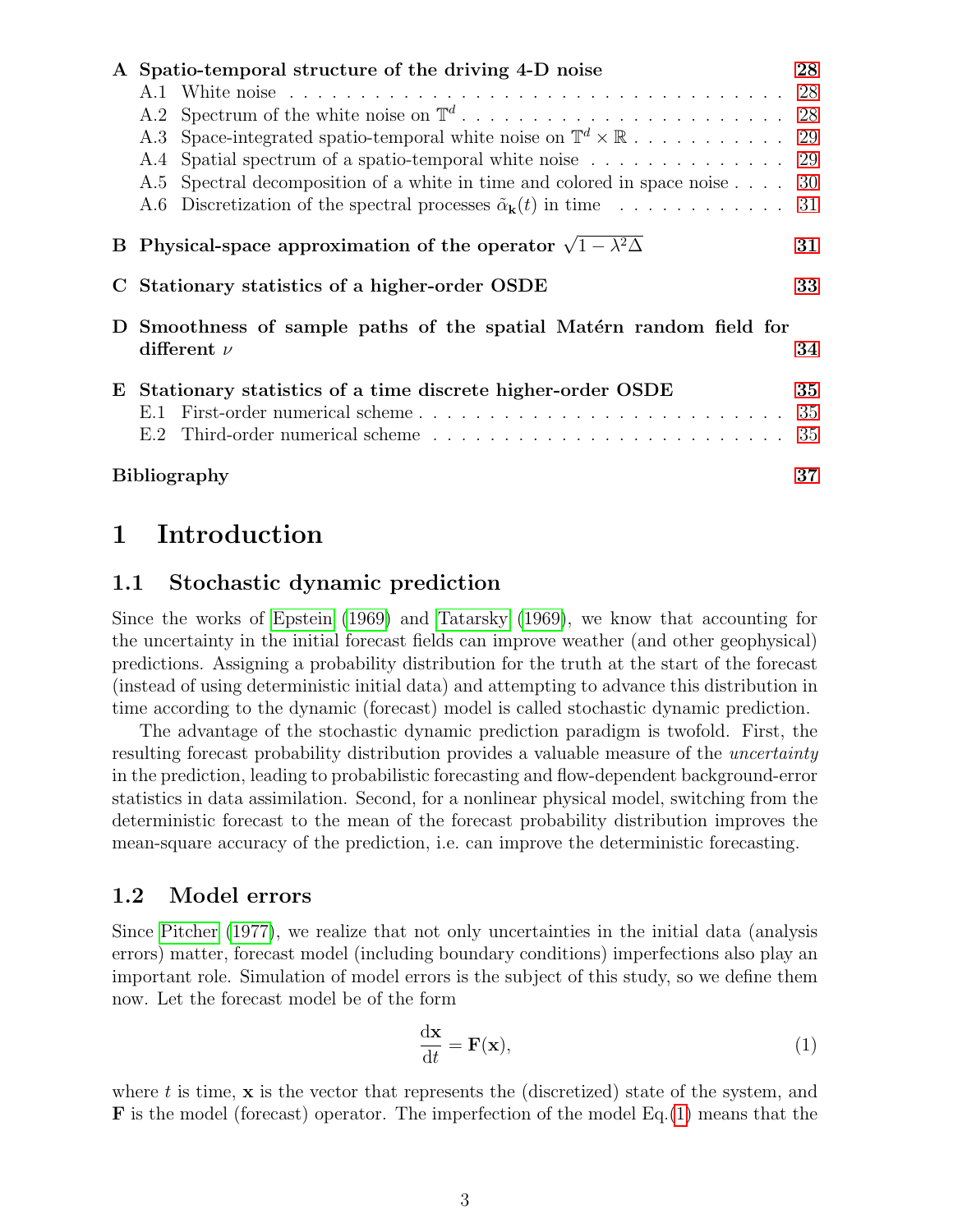(appropriately discretized) truth does not exactly satisfy this equation. The discrepancy is called the model error (e.g. [Orrell et al., 2001\)](#page-37-2):

<span id="page-3-2"></span>
$$
\boldsymbol{\xi}^t = \mathbf{F}(\mathbf{x}^t) - \frac{\mathrm{d}\mathbf{x}^t}{\mathrm{d}t}.\tag{2}
$$

The true model error  $\xi^t$  is normally unknown. In order to include model errors in the stochastic dynamic prediction paradigm, one *models*  $\xi^t(t)$  as a *random process*,  $\xi(t)$ , or, in other words, as a spatio-temporal random field  $\xi(t,s)$  (where s is the spatial vector). The probability distribution of  $\xi(t)$  (in most cases, dependent on the flow) is assumed to be known.

Rearranging the terms in Eq.[\(2\)](#page-3-2), and replacing the unknown  $\xi^t$  with its stochastic counterpart  $\xi$ , we realize that the resulting model of truth is the stochastic dynamic equation

$$
\frac{\mathrm{d}\mathbf{x}}{\mathrm{d}t} = \mathbf{F}(\mathbf{x}) - \boldsymbol{\xi}.\tag{3}
$$

Thus, the extended stochastic dynamic prediction (or modeling) paradigm requires two input probability distributions (that of initial errors and that of model errors) and aims to transform them to the output (forecast) probability distribution.

### <span id="page-3-0"></span>1.3 Ensemble prediction

Stochastic dynamic modeling of complex geophysical systems is hampered by their high dimensionality and non-linearity. For realistic models, the output probability distribution is analytically intractable. An affordable approximate solution is provided by the Monte-Carlo method called in geosciences ensemble prediction.

In ensemble prediction, the input uncertainties (i.e. initial and model errors) are represented by simulated *pseudo-random draws* from the respective probability distributions. A relatively small affordable number of these draws are fed to the forecast model giving rise to an ensemble of predictions (forecasts). If initial and model errors are sampled from the correct respective distributions, then the resulting forecast ensemble members are draws from the correct probability distribution of the truth given all available external data *(initial and boundary conditions)*. This mathematically justifies the ensemble prediction principle. From the practical perspective, members of the forecast ensemble can be interpreted as "potential truths" consistent with all available information.

In what follows, we concentrate on the model error field  $\xi(t,s)$ . We briefly review existing models for  $\xi(t, s)$  and then present our stochastic pattern generator, whose goal is to simulate pseudo-random draws of  $\xi(t, s)$  from a meaningful and flexible distribution.

### <span id="page-3-1"></span>1.4 Practical model error modeling

In meteorology, our knowledge of the actual model error probability distribution is scarce. Justified stochastic model-error models are still to be devised and verified. In the authors' opinion, the best way to stochastically represent spatio-temporal forecast-model-error fields is to treat each error source separately, so that, say, each physical parametrization is accompanied with a spatio-temporal stochastic model of its uncertainty. Or, even better, to completely switch from deterministic physical parameterizations to stochastic ones. There is a growing number of such developments (see [Berner and Coauthors, 2017,](#page-36-1) for a review), but the problem is so complex that we cannot expect it to be solved in the near future. Its solution is further hampered by the fact that the existing meteorological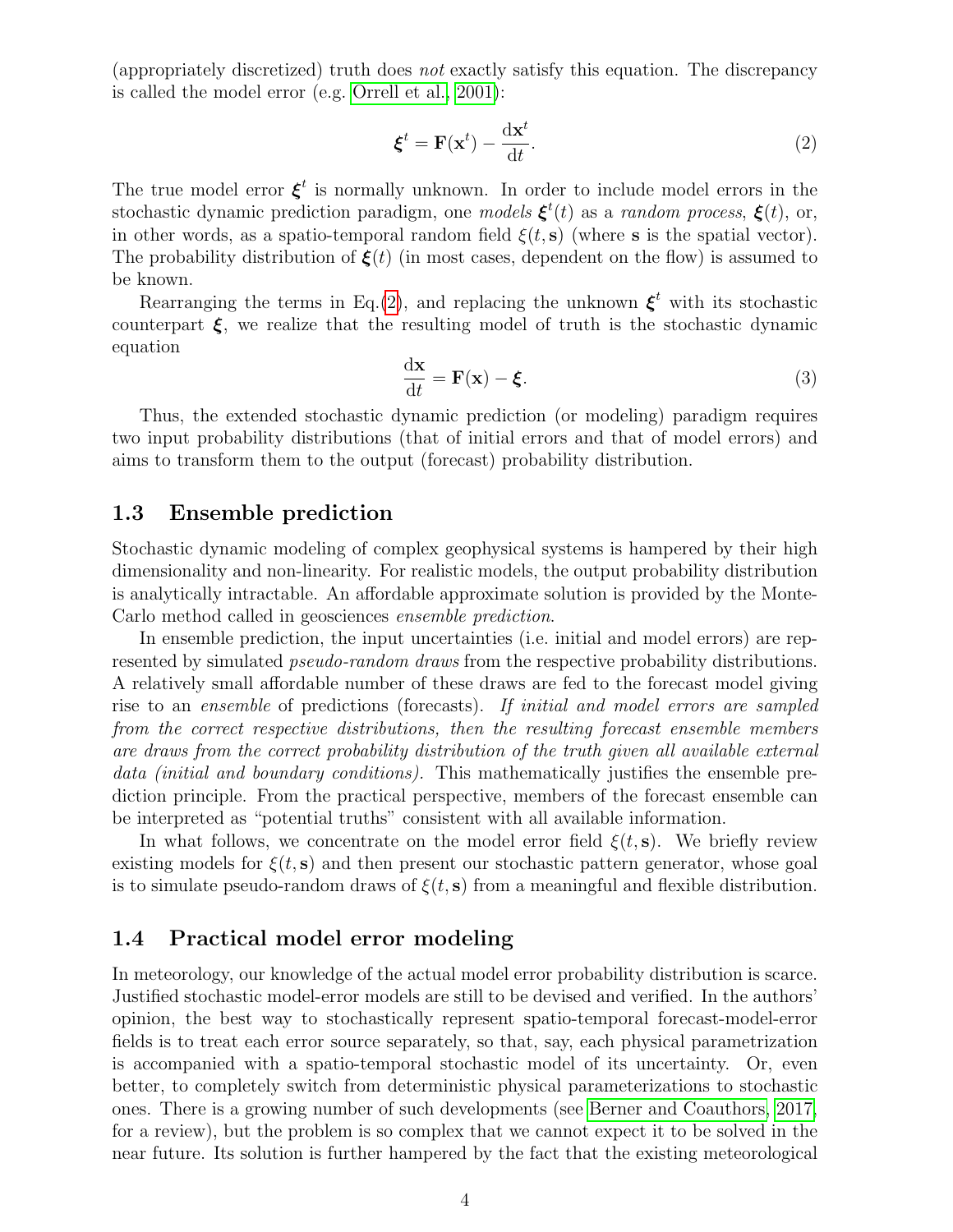observations are too scarce and too inaccurate for model errors to be objectively identified by comparison with measurement data with satisfactory accuracy [\(Tsyrulnikov and Gorin,](#page-38-2) [2013\)](#page-38-2).

As a result, in meteorology, ad-hoc model-error models are in wide use. The existing approaches can be classified as either non-stochastic or stochastic. Non-stochastic schemes can be multi-model (different ensemble members are generated using different forecast models) or multi-parameterization (each ensemble member is generated using the forecast model with a unique combination of different physical parameterization schemes or their parameters). These techniques are capable of introducing significant diversity in the ensemble [\(Berner et al., 2011\)](#page-36-2), but the resulting ensemble members cannot be considered as independent and drawn from the same probability distribution (an assumption normally made in using the ensembles). Besides, there are not enough different models and not enough substantially different physical parameterizations to generate large ensembles. Finally, running many forecast models is a technologically very demanding task.

Stochastic approaches, on the contrary, offer the opportunity to generate as many ensemble members taken from the same probability distribution as needed, while working with just one forecast model and one set of physical parameterizations. In atmospheric ensemble prediction and ensemble data assimilation, the most widely used stochastic techniques are SPPT (Stochastic Perturbations of Physical Tendencies, [Buizza et al.](#page-36-3) [\(1999\)](#page-36-3)), SKEB (Stochastic Kinetic Energy Backscatter scheme, [Shutts](#page-37-3) [\(2005\)](#page-37-3)), and SPP (Stochastically Perturbed Parameterizations, [Christensen et al.](#page-37-4) [\(2015\)](#page-37-4); [Ollinaho et al.](#page-37-5) [\(2017\)](#page-37-5)). In the SPPT, multiplicative perturbations to the tendencies produced by the model's physical parameterizations are introduced. The multiplier is a spatio-temporal random field centered at 1. In the SKEB, additive perturbations are computed by modulating a spatiotemporal random field by the local kinetic energy dissipation rate. In the SPP, selected parameters of the physical parameterization schemes are perturbed again using a spatiotemporal field, which thus is seen to be needed in all of the above stochastic model error representation schemes. Stochastic parameterization schemes can also demand such fields (e.g. [Bengtsson et al., 2013\)](#page-36-4).

### <span id="page-4-0"></span>1.5 Generation of spatio-temporal random fields

The simplest non-constant pseudo-random field is the white noise, i.e. the uncorrelated in space and time random field. The white noise is the default forcing in stochastic differential equations, e.g. [Jazwinski](#page-37-6) [\(1970\)](#page-37-6) or [Arnold](#page-36-5) [\(1974\)](#page-36-5). Its advantage is the complete absence of any spatio-temporal structure, it is a pristine source of stochasticity. But in model-error modeling, this lack of structure precludes its direct use as an additive or multiplicative perturbation field because model errors are related to the weather pattern and so should be correlated (dependent) both in space and time. [Tsyrulnikov](#page-38-3) [\(2005\)](#page-38-3) showed in a simulation study that model errors can exhibit complicated spatio-temporal behavior.

A correlated pseudo-random spatio-temporal field can be easily computed by generating independent random numbers at points of a coarse spatio-temporal grid and then assigning each of them to all model grid points within the respective coarse-grid cell [\(Buizza et al., 1999\)](#page-36-3). As a result, the model-grid field becomes correlated in space and time. The decorrelation space and time scales are, obviously, defined by the respective coarse grid spacings (e.g. in [Buizza et al.](#page-36-3) [\(1999\)](#page-36-3) these were about 1000 km in space and 6 h in time). This technique is extremely simple but it suffers from two flaws.

First, the resulting model-grid field appears to be discontinuous and inhomogeneous.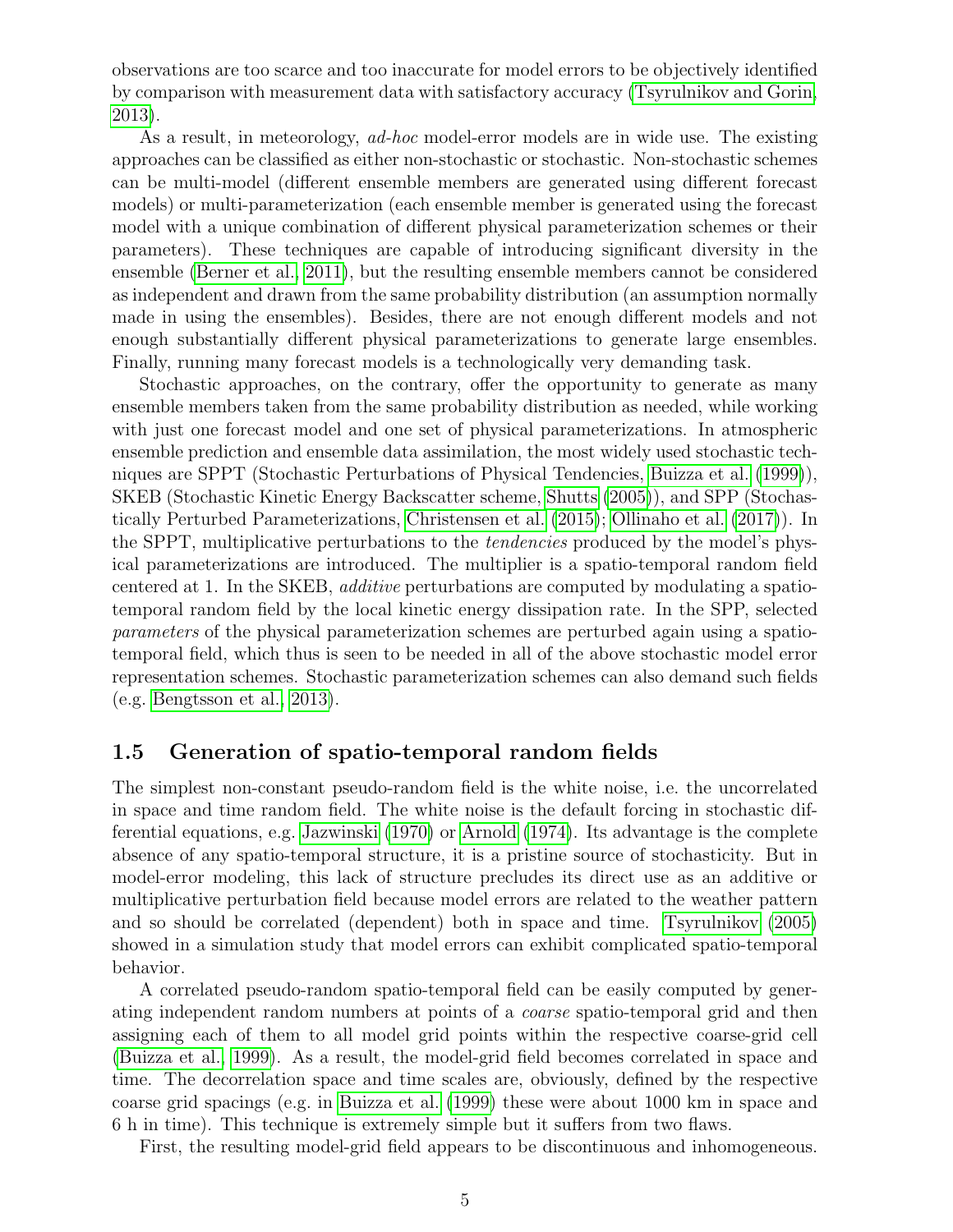Second, the spatio-temporal structure of the field is not scale dependent, that is, the resulting temporal length scales do not depend on the respective spatial scales. In reality, longer spatial scales "live longer" than shorter spatial scales, which "die out" quicker. This 'proportionality of scales' is widespread in geophysical fields (see [Tsyroulnikov, 2001,](#page-38-4) and references therein) and other media, (e.g. [Meunier and Zhao, 2009,](#page-37-7) p.129), so we believe this property should be represented by model-error models. Note also that the "proportionality of scales" is a special case of the *non-separability* of spatio-temporal covariances. For a critique of simplistic separable space-time covariance models, see [Cressie and Huang](#page-37-8) [\(1999\)](#page-37-8), [Stein](#page-38-5) [\(2005\)](#page-38-5), [Gneiting et al.](#page-37-9) [\(2006\)](#page-37-9), and section [3](#page-8-0) below.

Another popular space-time pseudo-random field generation technique employs a spectral transform in space and then imposes independent temporal auto-regressions for the coefficients of the spectral expansion [\(Berner et al., 2009;](#page-36-6) [Palmer et al., 2009;](#page-37-10) [Charron](#page-36-7) [et al., 2010;](#page-36-7) [Bouttier et al., 2012\)](#page-36-8). This technique is more general and produces homogeneous fields, but the above implementations use the same time scale for all spatial wavenumbers so that there are still no space-time interactions in the generated spatiotemporal fields (though [Charron et al.](#page-36-7) [\(2010\)](#page-36-7) noted that the decorrelation time scales can be made dependent on the spatial scales and [Palmer et al.](#page-37-10) [\(2009\)](#page-37-10) allowed for this dependence in their SKEB pattern generator equations).

In this report, we propose and test a spatio-temporal Stochastic (pseudo-random) Pattern Generator (SPG) that accounts for the above "proportionality of scales" and imposes meaningful space-time interactions. The SPG operates on a limited-area domain. It is based on a (spectral-space) solution to a stochastic partial differential equation, more precisely, to a stochastic differential equation in time with a pseudo-differential spatial operator. In what follows, we present the technique, examine properties of the resulting spatio-temporal fields on 2D and 3D spatial domains, describe the numerical scheme, and explore the performance of the SPG. The technique is implemented as a Fortran program freely available from <https://github.com/gayfulin/SPG>.

# <span id="page-5-0"></span>2 Model error fields: separability vs. "proportionality of scales"

In this motivational section we show on a simple 1D (in space) example that spacetime interactions in the model error random field play a significant role. Specifically, we demonstrate that these interactions determine whether the spatial length scale of the resulting forecast error field grows, in a first approximation, in time or remains constant.

We note that for small enough model error perturbations and small enough lead times, the forecast error due to the accumulated model errors can be approximated by the socalled model-error drift, that is, the time integrated model error:  $\bar{\xi}(t,s) = \int_0^t \xi(t,s) dt$ [\(Orrell et al., 2001\)](#page-37-2). Therefore, the methodology in this section is to take two fields, one with separable spatio-temporal correlations and the other with"proportional scales", integrate them in time, and look at the spatial length scales of the two time integrated random fields.

Theoretically, the time integration reduces (filters out) small-scale-in-time components of the field. As a separable field has no space-time interactions, its time integral should have exactly the same spatial length scale as  $\xi(t, s)$ . For a proportional-scales field, smaller scales in time are associated with smaller scales in space, so the amount of small spatial scales in the time integrated field should decrease in time leading to an increase in the spatial length scale.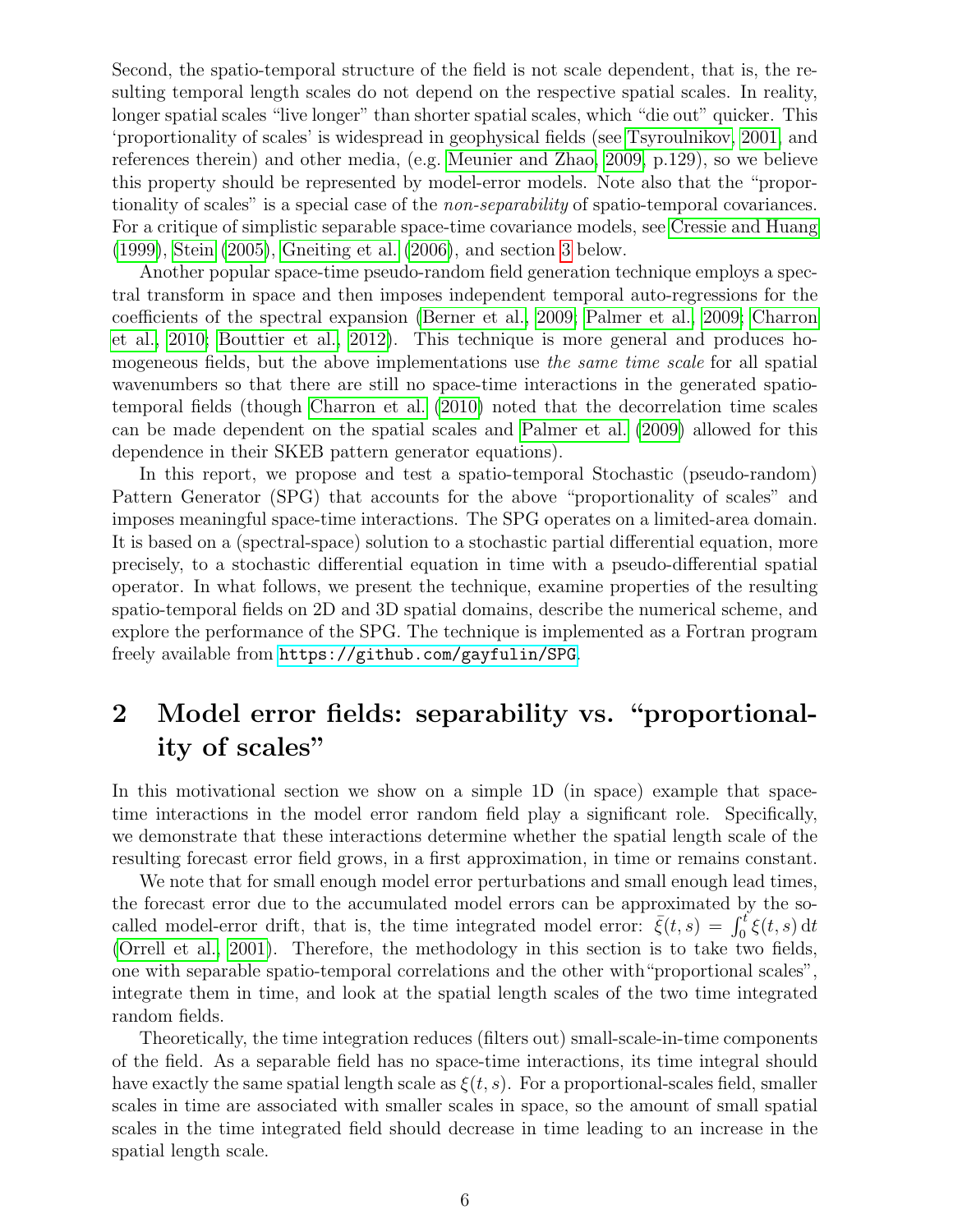<span id="page-6-0"></span>

Figure 1: Simulated spatio-temporal fields. Left:: With separable space-time correlations. Right: With non-separable proportional-scales correlations.

To verify these theoretical conclusions, we set up the following numerical experiment. We considered a 1D domain of size 100 km and the time integration period of 3 h. In this 2D spatio-temporal domain, we introduced a grid with 100 points in space and 100 points in time. On this grid, we simulated two random fields, both with unit variance and exactly the same spatial and temporal exponential correlations. The first field had separable correlations  $C_1(\Delta t, \Delta s) = \exp(-|\Delta s|/L) \cdot \exp(-|\Delta t|/T)$ , whereas the second field had non-separable correlations  $C_2(\Delta t, \Delta s) = \exp(-\sqrt{(\Delta s/L)^2 + (\Delta t/T)^2})$ , which can be shown to satisfy the "proportionality of scales" property. The spatial length scale L was selected in such a way that the spatial correlation function intersects the 0.7 level at the distance of 50 km. The temporal length scale was selected to be equal to  $L/U$ , where  $U = 20$  m/s was taken as the characteristic flow velocity. Note that both the separability and the exponential temporal correlation function are what the scale-independent firstorder auto-regressions used in [Berner et al.](#page-36-6) [\(2009\)](#page-36-6), [Palmer et al.](#page-37-10) [\(2009\)](#page-37-10), [Charron et al.](#page-36-7) [\(2010\)](#page-36-7), and [Bouttier et al.](#page-36-8) [\(2012\)](#page-36-8) imply.

Knowing the two correlation functions, we simulated pseudo-random realizations of the two fields (by building the two covariance matrices, computing their square roots, and applying the latter to vectors of independent  $N(0, 1)$  random variables), see Fig[.1.](#page-6-0) Comparing the two panels of Fig[.1,](#page-6-0) one can see that the two fields look quite differently. Visually, the most striking difference is the lack of isotropy in the separable case. The proportional-scales field looks much more realistic than the separable one.

To get a more objective criterion, we computed the time integrated model error field  $\xi(t, s)$  (the model error drift, a proxy to the model-error induced forecast error, see above in this section). Figure [2](#page-7-0) shows the spatial cross-sections of the arbitrarily chosen realizations of the model error fields (left) and the drift fields (right). The realizations generated by the separable random field model are given in black and the realizations of the proportional-scales field are represented by the red curves. One can see that, indeed, the time integration did not change the spatial structure of the separable field (compare the two black curves in Fig[.2,](#page-7-0) left and right). In contrast, the time integrated proportionalscales field becomes much smoother in space (compare the two red curves in Fig[.2,](#page-7-0) left and right).

Even more objectively, we estimated the *spatial micro-scale* of the drift  $\bar{\xi}(t, s)$ . The estimator was  $(\text{Var}\,\bar{\xi}/\text{Var}\,\delta\bar{\xi})^{1/2} \cdot h$ , where  $\delta\xi$  is the forward finite difference in space, the variance Var was estimated by averaging over the space coordinate and over an ensemble of 100 realizations), and  $h$  is the spatial mesh size. The resulting spatial micro-scales for the two fields in question are displayed in Fig[.3](#page-7-1) as functions of time. As expected, in the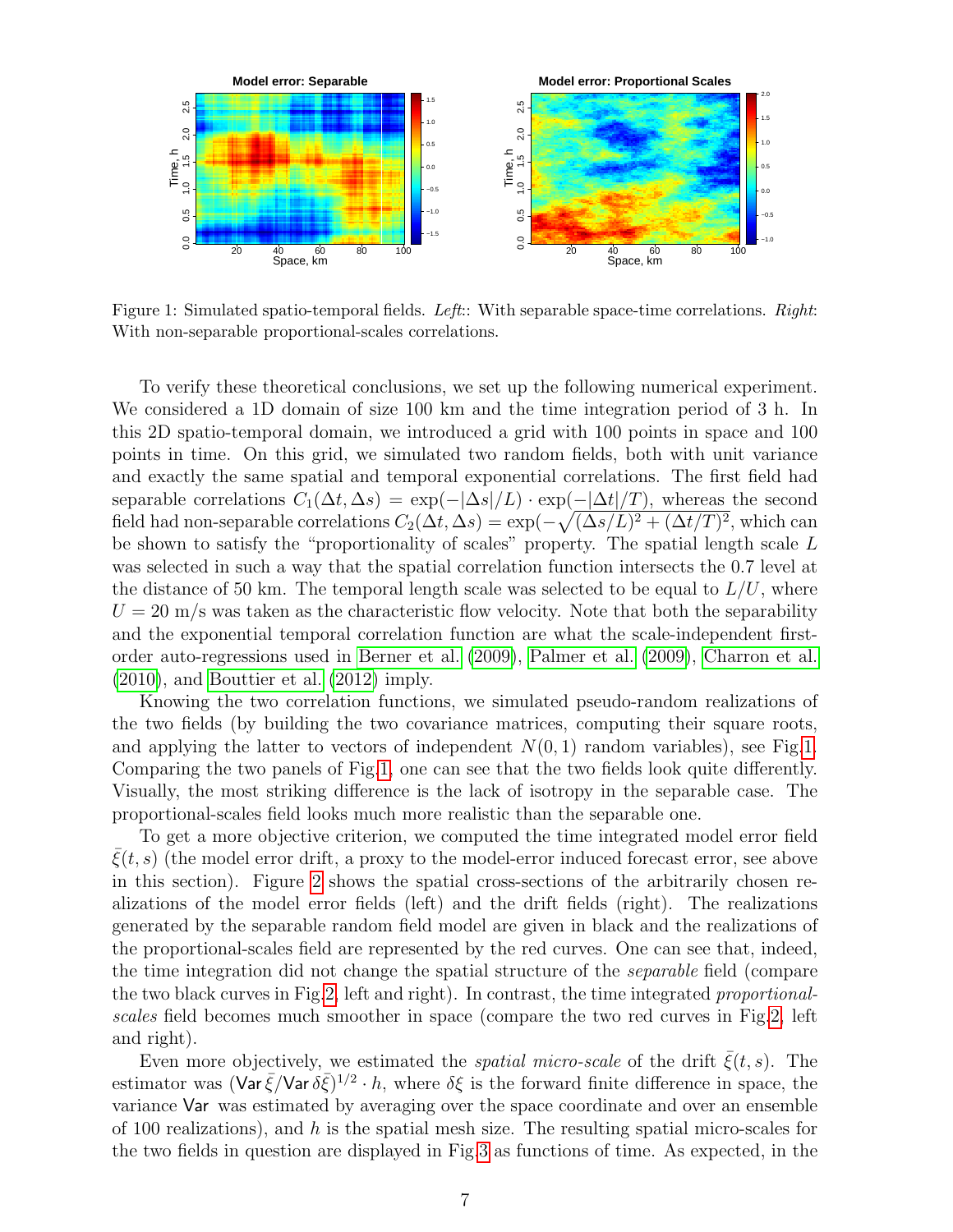<span id="page-7-0"></span>

Figure 2: Spatial cross-sections of the simulated fields. Left:: Model error fields. Right: Time integrated model error fields.

<span id="page-7-1"></span>

Figure 3: Spatial micro-scale as a function of integration time for the two time integrated random fields (separable and proportional-scales).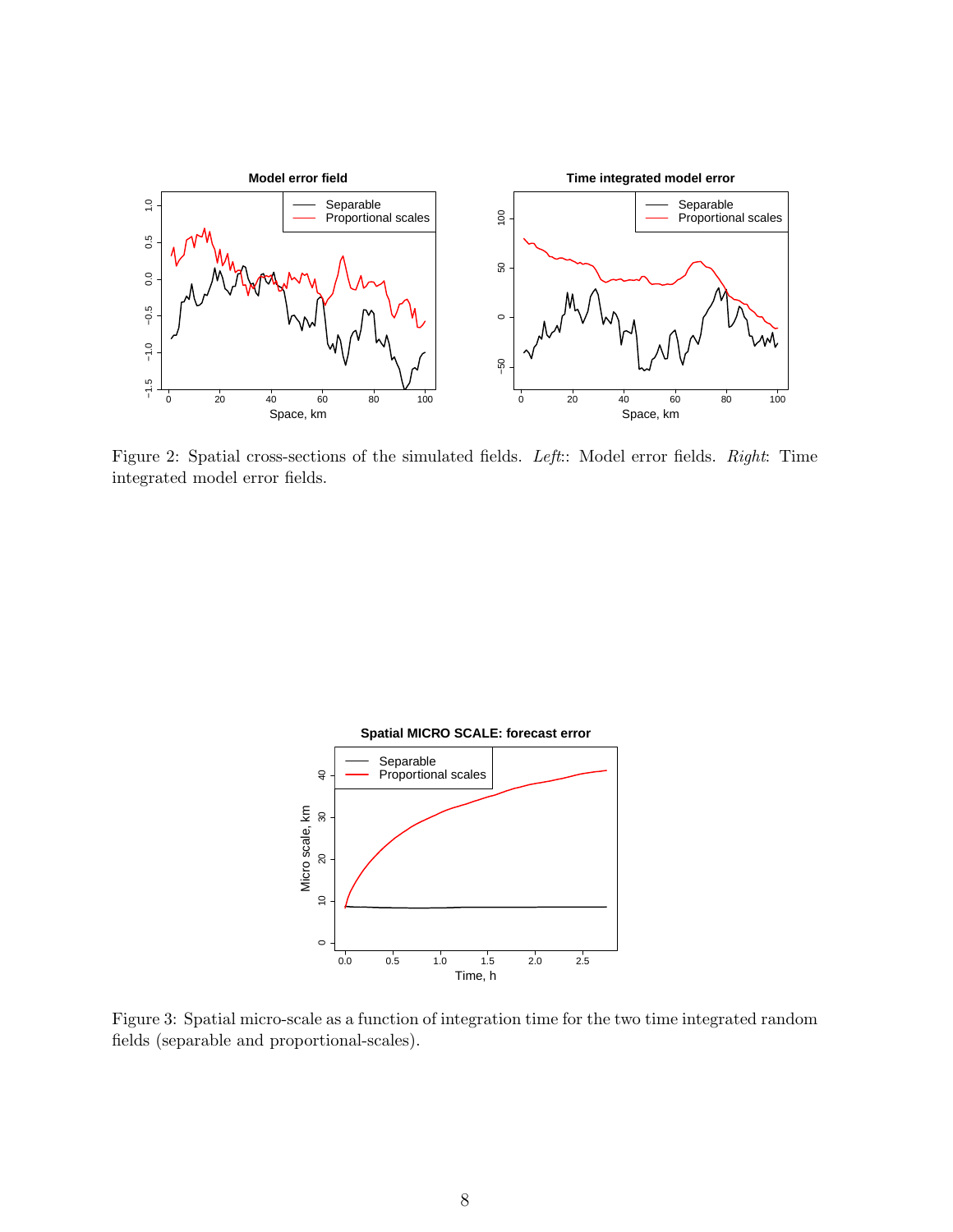separable case, the spatial micro-scale did not change as a result of the time integration (the flat black line), whereas in the non-separable proportional-scale case, the spatial length scale of the model error drift rapidly grew in time. It is worth emphasizing that in data assimilation, the spatial length scale is a very important attribute of the forecast error field and thus needs to be correctly represented by a forecast (background) ensemble.

Thus, we have shown that the specific type of the spatio-temporal interactions in a model (tendency) error field has important consequences for the spatial structure of the resulting practically relevant forecast error field. We have no evidence on the actual model error spatio-temporal structure, but we know that non-separability and, more specifically, proportionality of scales is ubiquitous in geophysics [\(Tsyroulnikov, 2001\)](#page-38-4), therefore, we postulate that the SPG should produce proportional-scales fields.

# <span id="page-8-0"></span>3 SPG: Requirements and approach

The general requirements are:

- <span id="page-8-1"></span>1. The SPG should produce univariate stationary in time and homogeneous (stationary) and isotropic in space Gaussian pseudo-random fields  $\xi(t,s)$  in 3D and 2D spatial domains.
- 2. The SPG should be fast enough so that it does not significantly slow down the forecast model computations.
- 3. The magnitude as well as the spatial and temporal length scales of  $\xi(t, s)$  are to be tunable.

<span id="page-8-4"></span>We also impose more specific requirements:

- 4. The random field  $\xi(t, s)$  should have finite variance and continuous realizations (sample paths).
- <span id="page-8-3"></span>5. The spatio-temporal covariances should obey the "proportionality of scales" principle: larger (shorter) spatial scales should be associated with larger (shorter) temporal scales [\(Tsyroulnikov, 2001\)](#page-38-4).
- <span id="page-8-2"></span>6. The SPG ansatz should be flexible enough to allow for practicable solutions in both physical space and spectral space.

Two comments are in order. Firstly, stationarity, homogeneity, isotropy, and Gaussianity imposed by requirement [1](#page-8-1) are just the simplest natural properties of a spatio-temporal random field. The SPG is intended to be used as a building block in practical schemes like the above SPPT, SKEB, SPP, or others. Its role is to be the source of meaningful and easily tunable spatio-temporal stochasticity, whereas physical model error features (flow dependence, non-Gaussianity, etc.) are to be provided by the specific model error modeling scheme on a point-by-point basis.

Secondly, requirement [6](#page-8-2) demands an SPG equation to be solvable in physical space as well as in spectral space for the following reasons. All the above mentioned existing pattern generators are spectral space based because this is the simplest way to get a homogeneous and isotropic field in physical space. So, following this path, we would like to have a spectral-space solver. But we envision that a combination of a homogeneous and isotropic spatial structure (provided by the SPG) and point-by-point flow dependent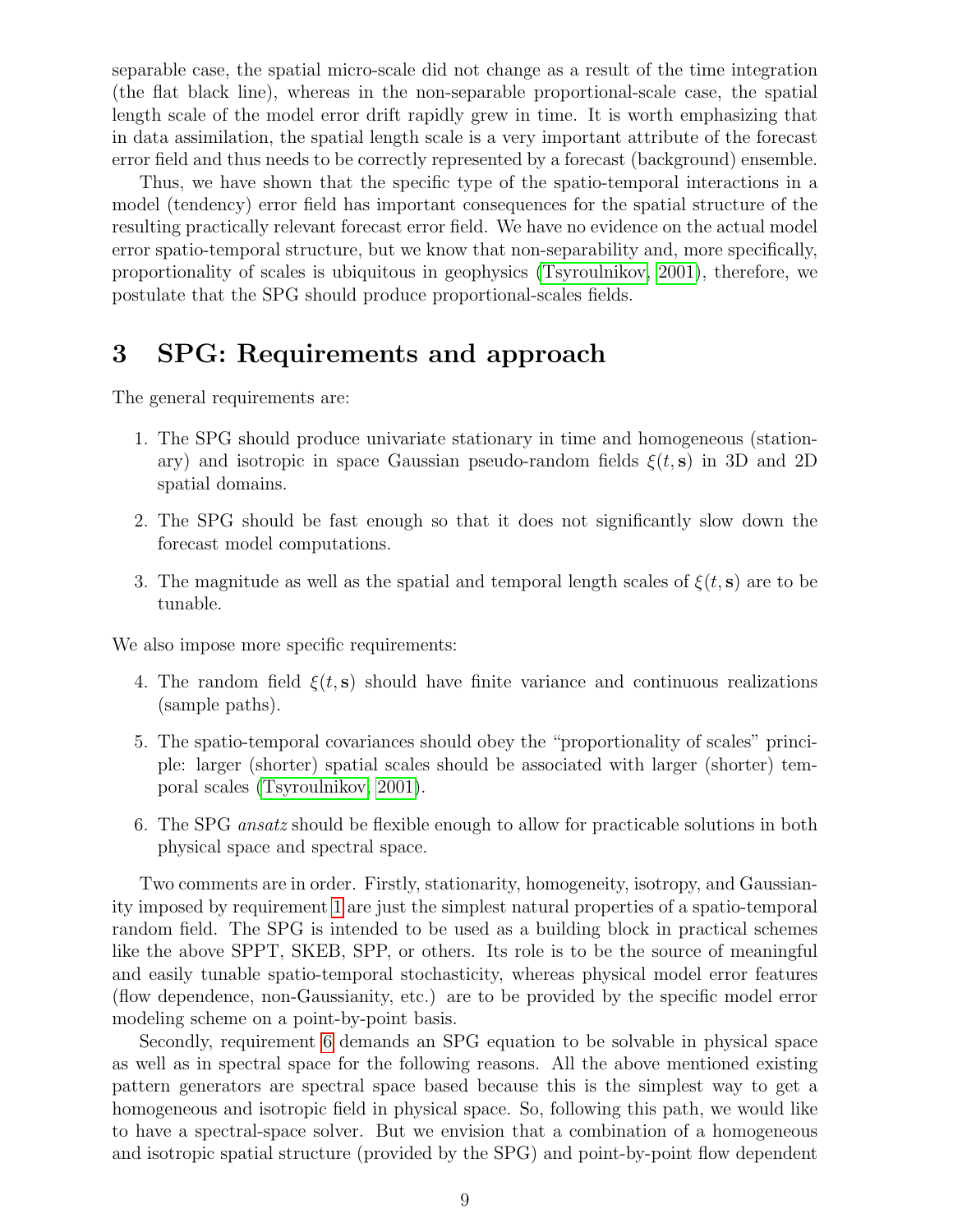and/or non-Gaussian features (provided by the specific model error modeling scheme) can appear too restrictive in the near future. Specifically, this combination approach cannot produce variable local spatial and temporal length scales if used in schemes like the SKEB or SPP (say, we may wish to reduce the local length scales in meteorologically active areas like cyclones or convective systems). Therefore, we wish the SPG equation to allow for a physical-space solver that would be capable of imposing variable in space and time structures.

As a starting point in the development of the SPG, we select the general class of *linear* evolutionary stochastic partial differential equations (SPDE). This choice is motivated by the flexibility of this class of spatio-temporal models (e.g. [Lindgren et al., 2011\)](#page-37-11). In particular, for an SPDE, it is relatively easy to introduce inhomogeneity (non-stationarity) in space and time as well as local anisotropy—either by changing coefficients of the spatial operator or by changing local properties of the driving noise. One can also produce non-Gaussian fields by making the random forcing non-Gaussian (e.g. Åberg and Podgórski, [2011;](#page-36-9) [Wallin and Bolin, 2015\)](#page-38-6). Physical-space discretizations of SPDEs lead to sparse matrices, which give rise to fast numerical algorithms. If an SPDE has constant coefficients, then it can be efficiently solved using spatial spectral-space expansions.

In this study, we develop the SPG that relies on a spatio-temporal stochastic model with *constant coefficients* so that both physical-space and spectral-space solvers can be employed. To facilitate the spectral-space solution, the general strategy is to define the SPG model on a standardized spatial domain. The operational pseudo-random fields are then produced by mapping of the generated fields from the standardized domain to the forecast-model domain. In 3D, the standardized spatial domain is chosen to be the unit cube with the periodic boundary conditions in all three dimensions, in other words, the three-dimensional (3D) unit torus. In 2D, the standardized domain is the 2D unit torus. The 3D and 2D cases are distinguished by the dimensionality  $d = 2$  or  $d = 3$  in what follows. To simplify the presentation, the default dimensionality will be  $d = 3$ .

# <span id="page-9-0"></span>4 Tentative first-order SPG model

### <span id="page-9-1"></span>4.1 Physical-space model

The random field in question  $\xi(t, s)$  is a function of the time coordinate t and the space vector  $\mathbf{s} = (x, y, z)$ , where  $(x, y, z)$  are the three spatial coordinates. Each of the spatial coordinates belongs to the the unit circle  $\mathbb{S}^1$ , so that **s** is on the unit torus  $T^3 = \mathbb{S}^1 \times \mathbb{S}^1 \times \mathbb{S}^1$  $(\mathbb{T}^2$  in the 2D case).

We start with the simplest general form of the first-order Markov model:

$$
\frac{\partial \xi(t, \mathbf{s})}{\partial t} + A \xi(t, \mathbf{s}) = \alpha(t, \mathbf{s}),\tag{4}
$$

where A is the spatial linear operator to be specified and  $\alpha$  is the driving noise.  $\alpha$  is postulated to be white in space and time; this is done to facilitate a fast numerical solver in physical space as demanded by requirement [6](#page-8-2) in section [3](#page-8-0) because generation of the white noise is computationally inexpensive (its values on a grid in space and time are just independent Gaussian random variables).

The SPG is required to be fast, so we choose  $A$  to be a *differential* operator (because, as we noted, in this case a physical-space discretization of A gives rise to a very sparse matrix).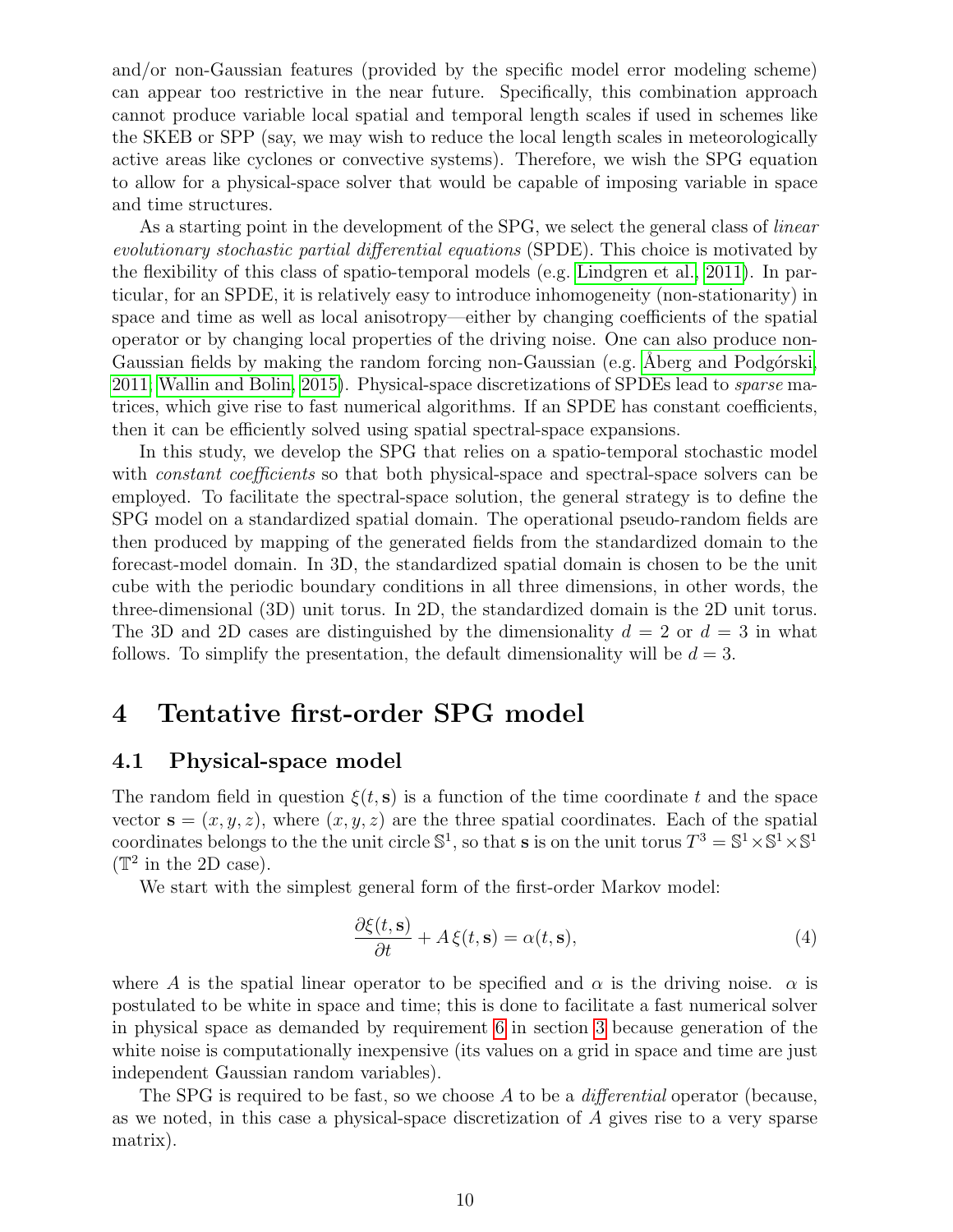Further, since we wish  $\xi(t, s)$  to be homogeneous and isotropic in space, we define A to be a polynomial of the negated spatial Laplacian:

<span id="page-10-1"></span>
$$
A = P(-\Delta) = \sum_{j=0}^{q} c_j (-\Delta)^j,
$$
\n<sup>(5)</sup>

where  $P(x)$  is the polynomial and q its degree (a positive integer). We will refer to q as the spatial order of the SPG model. Note that the negation of the Laplacian is convenient because  $(-\Delta)$  is a non-negative definite operator.

The model Eq.[\(5\)](#page-10-1) appears to be too rich for the purposes of the SPG at the moment, so in what follows we employ an even more reduced (but still quite flexible) form

<span id="page-10-5"></span>
$$
A = P(-\Delta) = \mu(1 - \lambda^2 \Delta)^q,\tag{6}
$$

<span id="page-10-2"></span>where  $\mu$  and  $\lambda$  are positive real parameters. So, we start with the following SPG equation:

$$
\frac{\partial \xi(t, \mathbf{s})}{\partial t} + \mu (1 - \lambda^2 \Delta)^q \xi(t, \mathbf{s}) = \alpha(t, \mathbf{s}).\tag{7}
$$

## <span id="page-10-0"></span>4.2 Spectral-space model

On the torus  $\mathbb{T}^d$ , a Fourier series is an expansion in the basis functions  $e^{i(k,s)} \equiv e^{i(mx+ny+lz)}$ , where the wavevector **k** is, for  $d = 3$ , the triple of integer wavenumbers,  $\mathbf{k} = (m, n, l)$ . We perform the Fourier decomposition for both  $\alpha(t, s)$  and  $\xi(t, s)$ ,

$$
\alpha(t, \mathbf{s}) = \sum_{\mathbf{k} \in \mathbb{Z}^d} \tilde{\alpha}_{\mathbf{k}}(t) e^{i(\mathbf{k}, \mathbf{s})}
$$
(8)

<span id="page-10-4"></span>and

$$
\xi(t,\mathbf{s}) = \sum_{\mathbf{k}\in\mathbb{Z}^d} \tilde{\xi}_{\mathbf{k}}(t) e^{i(\mathbf{k},\mathbf{s})}
$$
(9)

<span id="page-10-3"></span>(where  $\mathbb Z$  denotes the set of integer numbers) and substitute these expansions into Eq.[\(7\)](#page-10-2). From the orthogonality of the basis functions, we obtain that Eq.[\(7\)](#page-10-2) decouples into the set of ordinary stochastic differential equations (OSDE, e.g. [Jazwinski, 1970;](#page-37-6) [Arnold, 1974\)](#page-36-5) in time:

$$
\frac{\mathrm{d}\tilde{\xi}_{\mathbf{k}}}{\mathrm{d}t} + \mu(1 + \lambda^2 k^2)^q \, \tilde{\xi}_{\mathbf{k}}(t) = \tilde{\alpha}_{\mathbf{k}}(t),\tag{10}
$$

where  $k = |\mathbf{k}| =$ √  $m^2 + n^2 + l^2$ . The white driving noise  $\alpha$  is stationary, hence the spectral-space coefficients  $\tilde{\alpha}_{k}(t)$  are probabilistically independent random processes. This is well known for random fields on the d-dimensional real space  $\mathbb{R}^d$  (where spectra are continuous), see e.g. Chapter 2 in [Adler](#page-36-10) [\(1981\)](#page-36-10) or section 8 in [Yaglom](#page-38-7) [\(1987\)](#page-38-7), and can be directly verified in our case of the fields on the torus (where spectra are discrete). Therefore, for different wavevectors  $\bf{k}$ , the resulting spectral-space equations are probabilistically completely *independent* from each other. This greatly simplifies the solution of the SPG equations because instead of handling the complicated SPDE Eq.[\(7\)](#page-10-2) we have to solve a number of independent simple OSDEs Eq.[\(10\)](#page-10-3).

Further, from the postulated whiteness of the spatio-temporal random field  $\alpha(t, s)$ , all  $\tilde{\alpha}_{\bf k}(t)$  are white in time random processes with the same intensity  $\sigma$ , (Appendix [A\)](#page-27-1):

$$
\tilde{\alpha}_{\mathbf{k}}(t) = \sigma \, \Omega_{\mathbf{k}}(t),\tag{11}
$$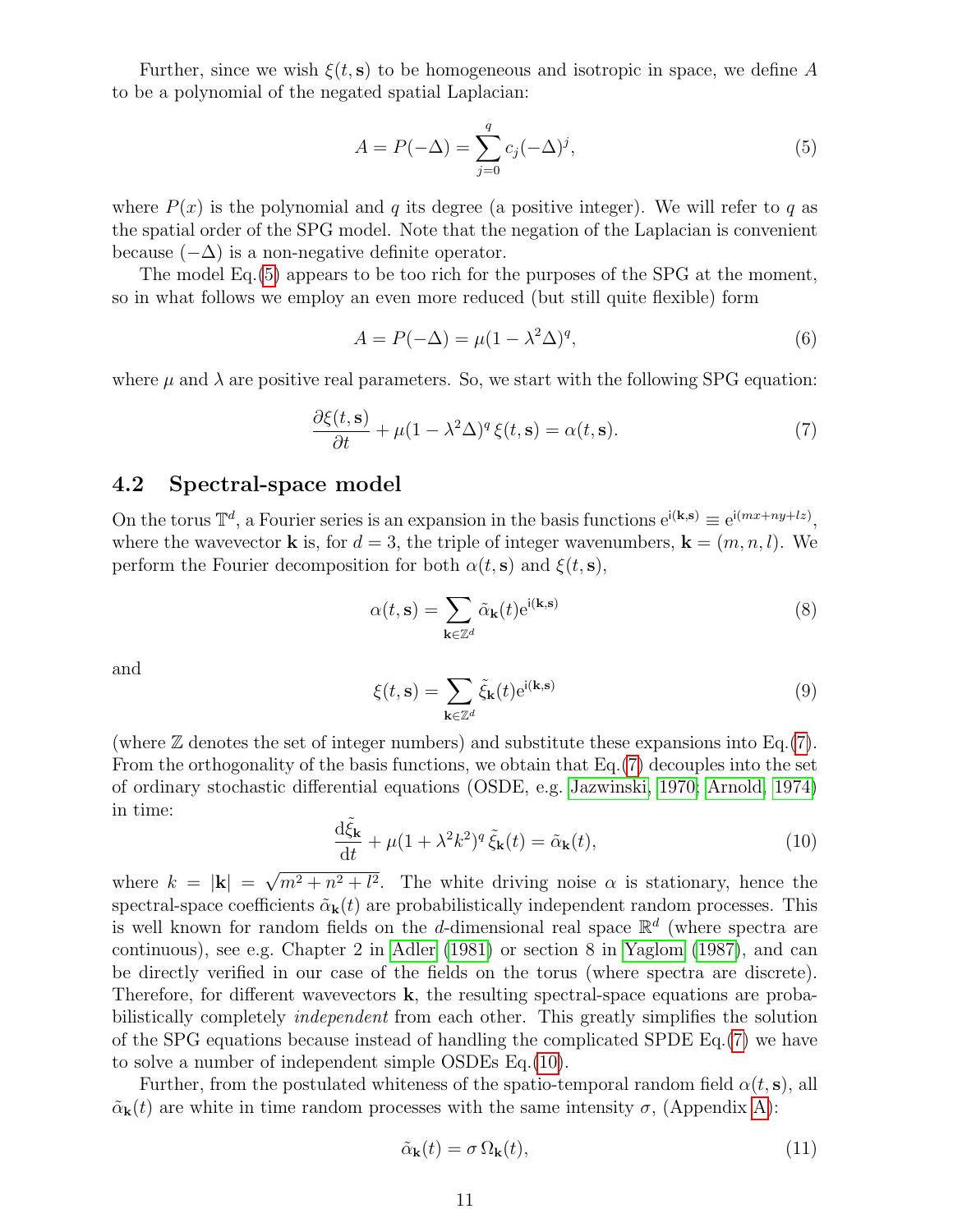where  $\Omega_{\bf k}(t)$  are the independent *standard* white noises, i.e. the derivatives of the independent standard Wiener processes  $W_{\mathbf{k}}(t)$  such that

<span id="page-11-7"></span><span id="page-11-1"></span>
$$
\Omega_{\mathbf{k}}(t)dt = dW_{\mathbf{k}}(t). \tag{12}
$$

Thus, the first-order SPG model reduces to a series of OSDEs

$$
d\tilde{\xi}_{\mathbf{k}} + \mu (1 + \lambda^2 k^2)^q \tilde{\xi}_{\mathbf{k}} dt = \sigma dW_{\mathbf{k}}.
$$
 (13)

For practical purposes the series is truncated, so that  $\mathbf{k} \equiv (m, n, l)$  is limited:  $|m| < m_{\text{max}}$ ,  $|n| < n_{\text{max}}$ , and  $|l| < l_{\text{max}}$ , where  $m_{\text{max}}$ ,  $n_{\text{max}}$ , and  $l_{\text{max}}$  are the truncation limits. If not otherwise stated, all the truncation limits are the same and denoted by  $n_{\text{max}}$ .

### <span id="page-11-0"></span>4.3 Stationary spectral-space statistics

<span id="page-11-2"></span>Equation [\(13\)](#page-11-1) is a first-order OSDE with constant coefficients sometimes called the Langevin equation (e.g. [Arnold](#page-36-5) [\(1974\)](#page-36-5) or [Jazwinski](#page-37-6) [\(1970\)](#page-37-6), Example 4.12). Its generic form is

$$
d\eta + a\eta dt = \sigma dW,\tag{14}
$$

where  $\eta(t)$  is the random process in question, a and  $\sigma$  are constants, and  $W(t)$  is the standard Wiener process. The solution to Eq.[\(14\)](#page-11-2) is known as the Ornstein-Uhlenbeck random process, whose stationary (steady-state) temporal covariance function is

<span id="page-11-3"></span>
$$
B_{\eta}(t) = \frac{\sigma^2}{2a} e^{-a|t|} \tag{15}
$$

(e.g. [Jazwinski, 1970,](#page-37-6) Example 4.12). From Eq.  $(15)$ , it is clear that a has the meaning of the inverse temporal length scale  $\tau = 1/a$ .

<span id="page-11-6"></span>Now, consider the stationary covariance function of the elementary random process  $\xi_{\mathbf{k}}(t),$ 

$$
\mathsf{E}\,\tilde{\xi}_{\mathbf{k}}(t_0)\cdot\tilde{\xi}_{\mathbf{k}}(t_0+t)=b_{\mathbf{k}}\cdot C_{\mathbf{k}}(t),\tag{16}
$$

where  $b_{\bf k}$  is the variance and  $C_{\bf k}(t)$  the correlation function. According to Eq.[\(9\)](#page-10-4),  $\xi_{\bf k}$  is the spatial spectral component of the random field in question  $\xi(t, s)$ . Therefore  $b_{\mathbf{k}} = \text{Var} \xi_{\mathbf{k}}$ is called the *spatial spectrum* of  $\xi(t, s)$ . From Eqs.[\(13\)](#page-11-1) and [\(15\)](#page-11-3), we have

<span id="page-11-5"></span>
$$
b_{\mathbf{k}} = \frac{\sigma^2}{2\mu(1 + \lambda^2 k^2)^q}
$$
\n(17)

and  $C_{\bf k}(t) = \exp(-|t|/\tau_{\bf k})$ , where

<span id="page-11-4"></span>
$$
\tau_{\mathbf{k}} = \frac{1}{\mu (1 + \lambda^2 k^2)^q} \tag{18}
$$

is the temporal length scale associated with the spatial wavevector k.

Note that by the spectrum (e.g.  $b_k$ ) we always mean the *modal* spectrum, i.e. the variance associated with a single basis function (a single wavevector  $\bf{k}$ ); the modal spectrum is not to be confused with the variance (or energy) spectrum.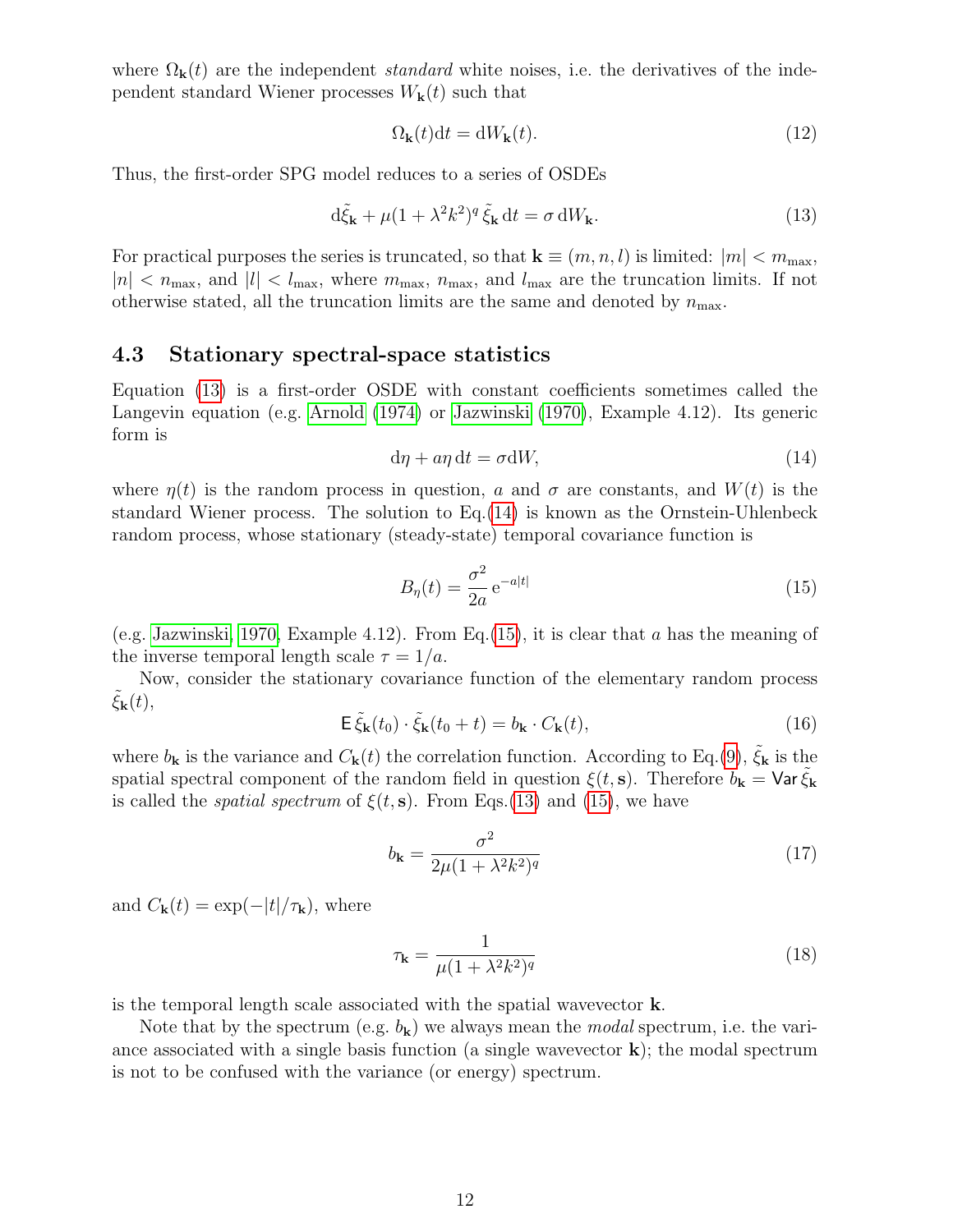### <span id="page-12-0"></span>4.4 Physical-space statistics

In the stationary regime (i.e. after an initial transient period has passed), the above independence of the spectral random processes  $\xi_{\mathbf{k}}(t)$  (see section [4.2\)](#page-10-0) implies that the random field  $\xi(t, s)$  is spatio-temporally *homogeneous*, i.e. invariant under shifts in space and time:

$$
\mathsf{E}\,\xi(t,\mathbf{s})\cdot\overline{\xi(t+\Delta t,\mathbf{s}+\Delta\mathbf{s})} = B(\Delta t,\Delta\mathbf{s}),\tag{19}
$$

where E is the expectation operator and

$$
B(t, \mathbf{s}) = \sum_{\mathbf{k}} b_{\mathbf{k}} C_{\mathbf{k}}(t) e^{i(\mathbf{k}, \mathbf{s})}.
$$
 (20)

In particular, the spatial covariance function is

$$
B(\mathbf{s}) = B(t = 0, \mathbf{s}) = \sum_{\mathbf{k}} b_{\mathbf{k}} e^{i(\mathbf{k}, \mathbf{s})},
$$
\n(21)

where it is seen that the spatial spectrum  $b_k$  is the Fourier transform of the spatial covariance function  $B(\mathbf{s})$ .

The temporal covariance function is

$$
B(t) = B(t, \mathbf{s} = \mathbf{0}) = \sum_{\mathbf{k}} b_{\mathbf{k}} C_{\mathbf{k}}(t).
$$
 (22)

Finally, the variance is

<span id="page-12-3"></span>
$$
\text{Var}\,\xi = B(t=0,\mathbf{s}=\mathbf{0}) = \sum_{\mathbf{k}} b_{\mathbf{k}}.\tag{23}
$$

#### <span id="page-12-1"></span>4.5 "Proportionality of scales" requires that  $q=\frac{1}{2}$ 2

The more precise formulation of the "proportionality of scales" requirement [5](#page-8-3) states that for large k, the temporal length scale  $\tau_{\mathbf{k}}$  should be inversely proportional to k:

$$
\tau_{\mathbf{k}} \sim \frac{1}{k} \quad \text{as} \quad k \to \infty. \tag{24}
$$

From Eq.[\(18\)](#page-11-4), this condition entails, importantly, that

<span id="page-12-4"></span>
$$
q = \frac{1}{2}.\tag{25}
$$

Below, we show that the choice  $q=\frac{1}{2}$  $\frac{1}{2}$  causes the generated spatio-temporal random fields to possess, besides the "proportionality of scales", many other nice properties (sections [5.4](#page-14-1) and [5.5\)](#page-16-0).

#### <span id="page-12-2"></span>4.6 The spatial operator of order  $q=\frac{1}{2}$ 2

The model's spatial operator A becomes (see Eq. $(6)$ )

$$
A = \mu (1 - \lambda^2 \Delta)^{\frac{1}{2}} \equiv \mu \sqrt{1 - \lambda^2 \Delta}.
$$
 (26)

This is a pseudo-differential operator (e.g. [Shubin, 1987\)](#page-37-12) with the symbol

<span id="page-12-5"></span>
$$
a(k) = \mu\sqrt{1 + \lambda^2 k^2},\tag{27}
$$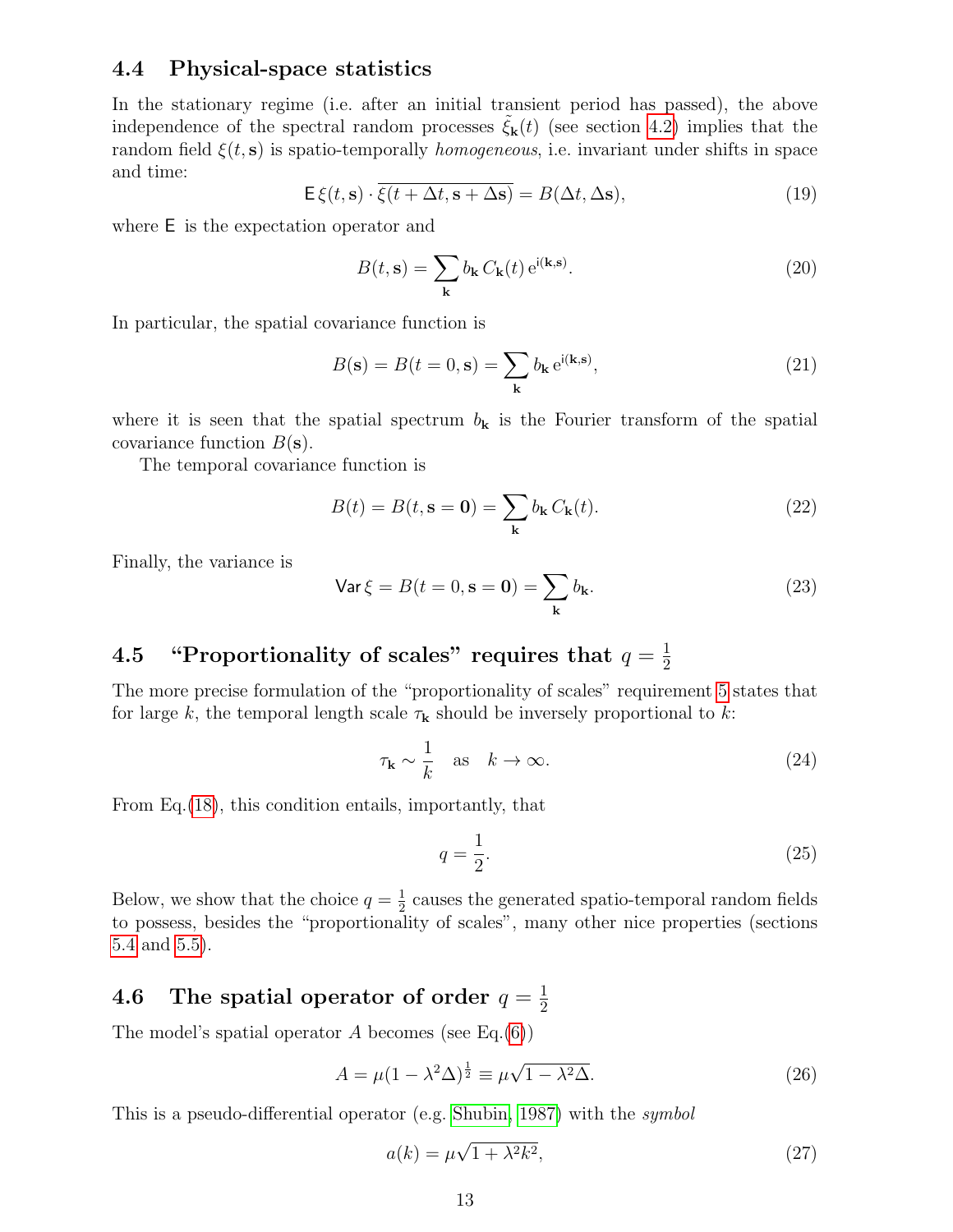so that the action of A on the test function  $\varphi(s)$  is defined as follows. First, we Fourier transform  $\varphi(\mathbf{s})$  getting  $\{\tilde{\varphi}_{\mathbf{k}}\}$ . Then,  $\forall \mathbf{k} \in \mathbb{Z}^d$ , we multiply  $\tilde{\varphi}_{\mathbf{k}}$  by the symbol  $a(k)$ . Finally, we perform the backward Fourier transform of  $\{a(k)\tilde{\varphi}_k\}$  retrieving the result, the function  $(A\varphi)(s)$ .

So, the action of the above fractional negated and shifted Laplacian on test functions in spectral space is well defined. Importantly, in physical space, the pseudo-differential operator A can be approximated by a discrete-in-space linear operator which is represented by a very sparse matrix, see Appendix [B.](#page-30-1) So, in both spectral space and physical space, the resulting operator A with the fractional degree  $q = \frac{1}{2}$  $\frac{1}{2}$  is numerically tractable.

### <span id="page-13-0"></span>4.7 The first-order model cannot satisfy the SPG requirements

Let us compute  $\text{Var } \xi$  using Eqs[.17](#page-11-5) and [23.](#page-12-3) Since  $b_k$  is a smooth function of the wavevector **k**, we may approximate the sum in Eq[.23](#page-12-3) with the integral (where  $b(\mathbf{k}) = b_{\mathbf{k}}$  for integer wavenumbers), getting

<span id="page-13-4"></span>
$$
\text{Var}\,\xi \propto \int_{\mathbb{R}^d} \frac{1}{\sqrt{1 + \lambda^2 k^2}} \, \mathrm{d}\mathbf{k} \propto \int_{\mathbb{R}} \frac{k^{d-1}}{\sqrt{1 + \lambda^2 k^2}} \, \mathrm{d}k. \tag{28}
$$

To check the convergence of the latter integral in Eq.[\(28\)](#page-13-4), we examine the  $k \to \infty$  limit. For large k, the integrand is, obviously, proportional to  $k^{d-2}$ . As we know, the integral of this kind converges if the integrand decays faster than  $k^{-1-\epsilon}$  with some  $\epsilon > 0$ . This implies that the integral in Eq.[\(28\)](#page-13-4) diverges for all  $d \geq 1$ . In other words, the spectrum Eq.[\(17\)](#page-11-5) decays too slowly for  $\text{Var}\xi$  to be finite.

So, the SPG model Eq.[\(7\)](#page-10-2) cannot simultaneously satisfy the proportional-scales re-quirement [5](#page-8-3) (which leads to  $q=\frac{1}{2}$  $\frac{1}{2}$ ) and the finite-variance requirement [4.](#page-8-4) Consequently, the SPG model is to be somehow changed. The solution is to increase the temporal order of the model.

## <span id="page-13-1"></span>5 Higher-order in time model

### <span id="page-13-2"></span>5.1 Formulation

The SPG model of higher temporal order is

<span id="page-13-6"></span>
$$
\left(\frac{\partial}{\partial t} + \mu \sqrt{1 - \lambda^2 \Delta}\right)^p \xi(t, \mathbf{s}) = \alpha(t, \mathbf{s}),\tag{29}
$$

where  $p$  is the temporal order of the modified SPG model (a positive integer). In spectral space, the model reads (cf. section [4.2\)](#page-10-0)

<span id="page-13-5"></span>
$$
\left(\frac{\mathrm{d}}{\mathrm{d}t} + \mu\sqrt{1 + \lambda^2 k^2}\right)^p \tilde{\xi}_{\mathbf{k}}(t) = \sigma \,\Omega_{\mathbf{k}}(t). \tag{30}
$$

In this section, we explore the steady-state statistics of  $\xi(t, s)$  and find out which values of the temporal order  $p$  solve the above infinite variance problem.

### <span id="page-13-3"></span>5.2 Stationary spectral-space statistics

For each k, Eq.[\(30\)](#page-13-5) is a pth-order in time OSDE. Using Table [3](#page-33-1) in Appendix [C,](#page-32-0) we can write down the stationary variance  $b_{\mathbf{k}}$  and the temporal correlation function  $C_{\mathbf{k}}(t)$  of the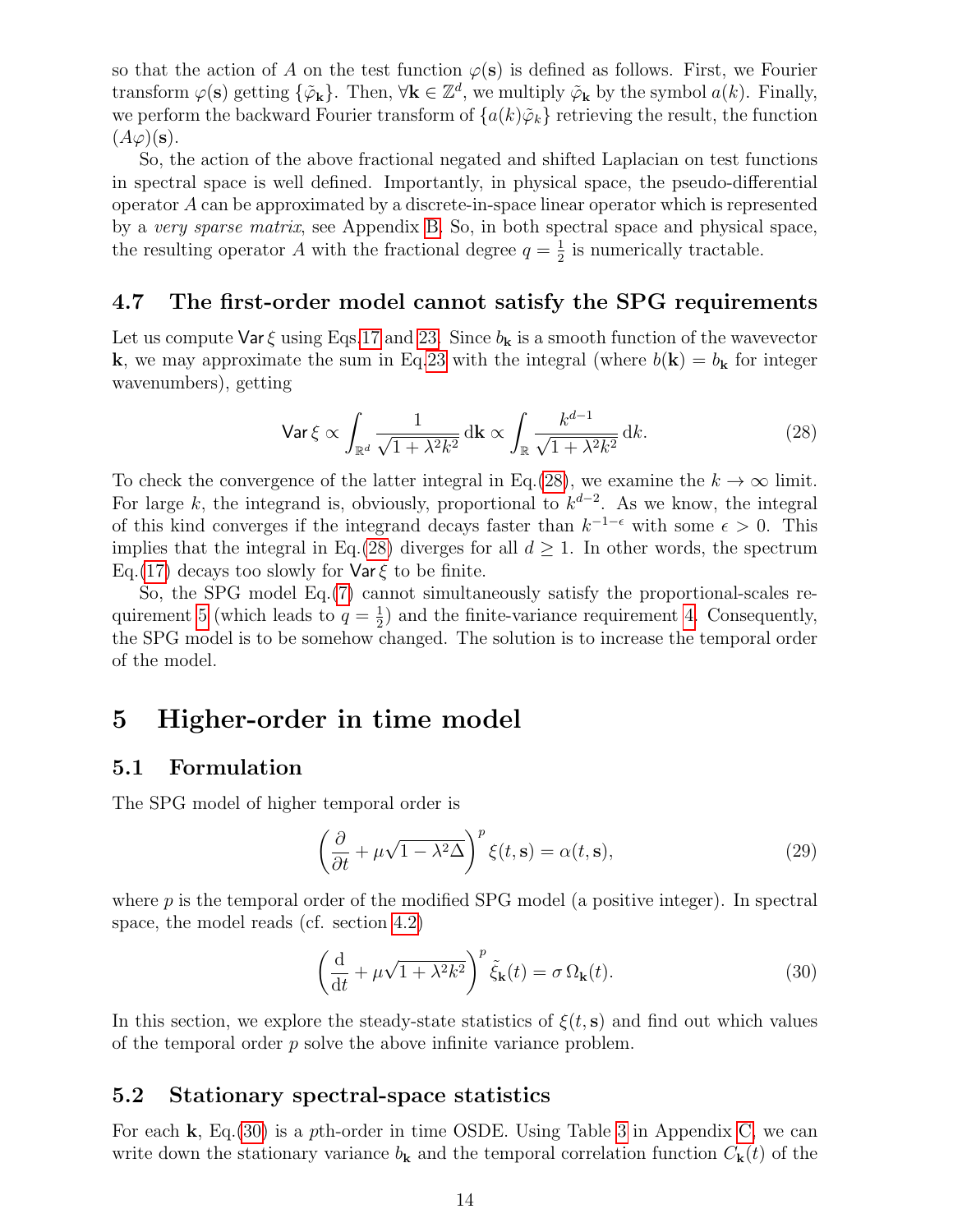solution to Eq.[\(30\)](#page-13-5), the process  $\tilde{\xi}_{\bf k}(t)$ :

<span id="page-14-2"></span>
$$
b_{\mathbf{k}} \propto \frac{\sigma^2}{\mu^{2p-1} (1 + \lambda^2 k^2)^{p - \frac{1}{2}}} \tag{31}
$$

(where the sign  $\propto$  means proportional to) and

$$
C_{\mathbf{k}}(t) = \left(1 + \frac{|t|}{\tau_{\mathbf{k}}} + r_2 \frac{|t|^2}{\tau_{\mathbf{k}}^2} + \dots + r_{p-1} \frac{|t|^{p-1}}{\tau_{\mathbf{k}}^{p-1}}\right) e^{-\frac{|t|}{\tau_{\mathbf{k}}}}.
$$
(32)

Here  $r_2, \ldots, r_{p-1}$  are real numbers (given for  $p = 1, 2, 3$  in Table [3,](#page-33-1) see Appendix [C\)](#page-32-0) and  $\tau_{\mathbf{k}}$  are still defined by Eq.[\(18\)](#page-11-4). Specifically, for the temporal order  $p=3$ , we have

<span id="page-14-4"></span>
$$
b_{\mathbf{k}}|_{p=3} = \frac{3\sigma^2}{16\mu^5 (1 + \lambda^2 k^2)^{\frac{5}{2}}} \tag{33}
$$

and

$$
C_{\mathbf{k}}(t)|_{p=3} = \left(1 + \frac{|t|}{\tau_{\mathbf{k}}} + \frac{1}{3} \frac{|t|^2}{\tau_{\mathbf{k}}^2}\right) e^{-\frac{|t|}{\tau_{\mathbf{k}}}}.
$$
 (34)

As Eq.[\(18\)](#page-11-4) is unchanged in the higher order model, the "proportionality of scales" con-dition Eq.[\(24\)](#page-12-4) is still satisfied. In order to achieve the desired dependency of  $\tau_{\mathbf{k}}$  not only on k (which we already have from Eq.[\(18\)](#page-11-4)), but also on  $\lambda$  (the greater is  $\lambda$  the greater should be  $\tau_{\mathbf{k}}$ , we parameterize  $\mu$  as

$$
\mu = \frac{U}{\lambda},\tag{35}
$$

where  $U > 0$  is the velocity-dimensioned tuning parameter. Note that  $\lambda$  affects both the spatial length scale of  $\xi$  (due to Eq.[\(31\)](#page-14-2)) and the temporal length scale (thanks to Eq.  $(18)$ ). In contrast, U affects only the temporal length scale.

### <span id="page-14-0"></span>5.3 Finite-variance criterion

Substituting  $b_k$  from Eq.[\(31\)](#page-14-2) into Eq.[\(23\)](#page-12-3), approximating the sum over the wavevectors by the integral, and exploiting the isotropy of the integrand yields

$$
\text{Var}\,\xi \approx \text{const} \cdot \int_0^\infty \frac{\sigma^2}{(1 + \lambda^2 k^2)^{p - \frac{1}{2}}} \, k^{d-1} \, \mathrm{d}k,\tag{36}
$$

so that we have  $\text{Var } \xi < \infty$  (requirement [4\)](#page-8-4) whenever

<span id="page-14-3"></span>
$$
p > \frac{d+1}{2}.\tag{37}
$$

#### <span id="page-14-1"></span>5.4 Isotropy

In this section, we show that, remarkably,  $q = \frac{1}{2}$  $\frac{1}{2}$  is the unique spatial order for which the field  $\xi(t, s)$  appears to be isotropic in space-time. In particular, the shape of the correlation function is the same in any spatial or temporal or any other direction in the spatio-temporal domain  $\mathbb{T}^d \times \mathbb{R}$ .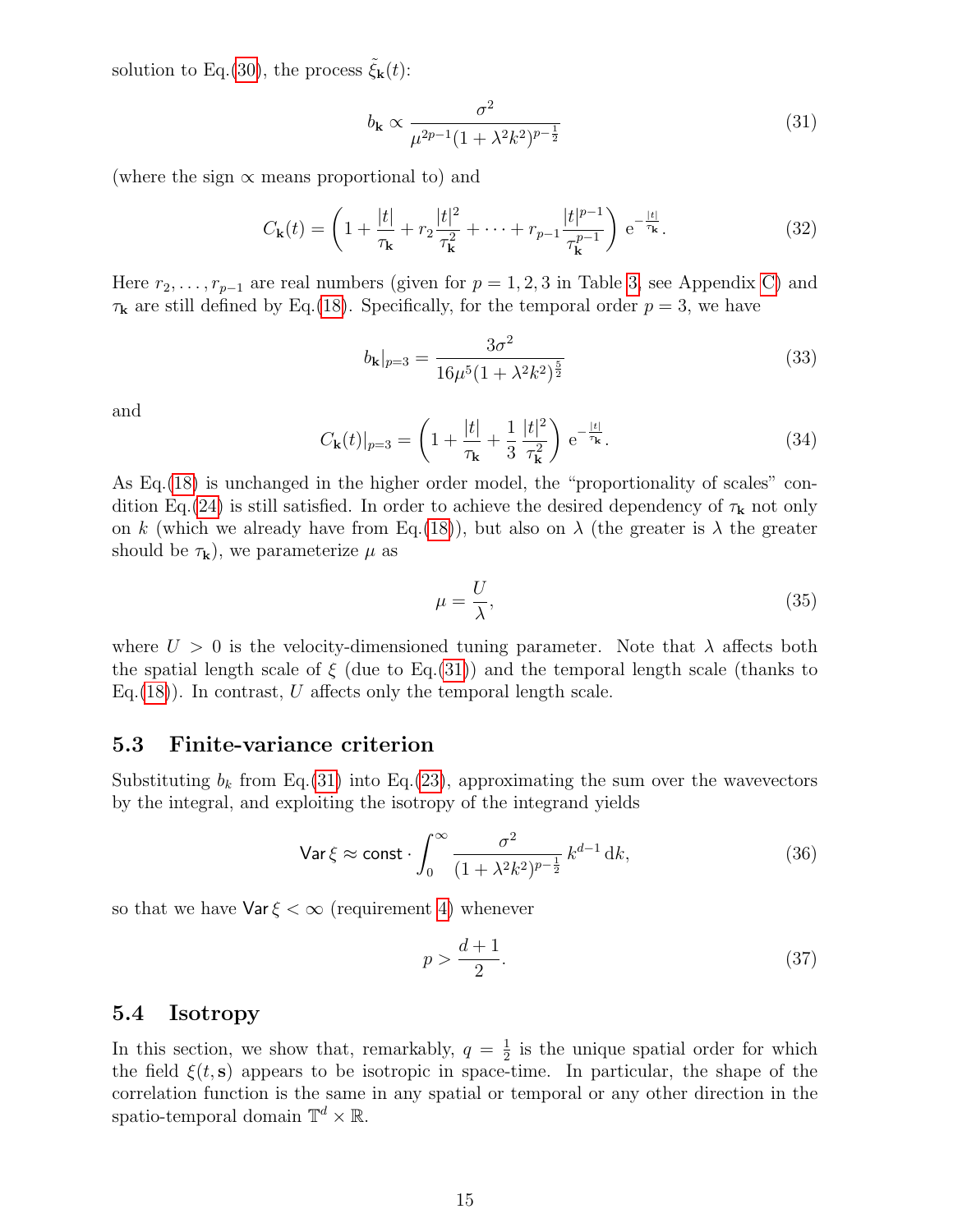#### <span id="page-15-0"></span>5.4.1 Spatial isotropy

We note that the spatial isotropy of the random field  $\xi$  is the invariance of its covariance function  $B(s)$  under rotations. If we were in  $\mathbb{R}^d$  rather than on  $\mathbb{T}^d$ , isotropy of  $B(s)$  =  $B(s)$ , where  $s = |\mathbf{s}|$  is the spatial distance, would be equivalent to isotropy of its Fourier transform (spectrum)  $b(\mathbf{k})$ , so that the latter would be dependent only  $k = |\mathbf{k}|$ . On the torus, spectra are discrete, i.e.  $m, n, l$  take only *integer* values, so, strictly speaking,  $b_{\mathbf{k}}$ cannot be isotropic there. To avoid this technical difficulty, we resort (for the theoretical analysis only) to the device used in sections [4.7](#page-13-0) and [5.3,](#page-14-0) the approximation of a sum over the wavevectors by an integral.

Specifically, we assume that  $b_k$  is smooth enough (which is tantamount to the assumption that  $B(s)$  decays on length scales much smaller than the domain's extents) for the validity of the approximation

<span id="page-15-2"></span>
$$
B(\mathbf{s}) = \sum_{\mathbf{k} \in \mathbb{Z}^{\mathbf{d}}} b_{\mathbf{k}} e^{i(\mathbf{k}, \mathbf{s})} \approx \int_{\mathbb{R}^{\mathbf{d}}} b(\mathbf{k}) e^{i(\mathbf{k}, \mathbf{s})} d\mathbf{k},\tag{38}
$$

where  $b(\mathbf{k})$  is a smooth function of the real vector argument  $\mathbf{k} \in \mathbb{R}^d$  such that  $\forall \mathbf{k} \in \mathbb{R}^d$  $\mathbb{Z}^d$ ,  $\mathbf{b}(\mathbf{k}) = \mathbf{b}_{\mathbf{k}}$ . The integral in Eq.[\(38\)](#page-15-2) with the isotropic  $b(\mathbf{k})$ , see Eq.[\(31\)](#page-14-2), can be easily shown to be invariant under rotations of s. This implies that  $B(s)$  and so the random field  $\xi$  are indeed approximately spatially isotropic.

In the theoretical analysis in this section, we will rely on the approximation Eq.[\(38\)](#page-15-2) and thus assume that the "spectral grid" is dense enough for the spatial spectra to be treated as continuous ones.

#### <span id="page-15-1"></span>5.4.2 Isotropy in space-time

<span id="page-15-3"></span>Consider the OSDE Eq.[\(30\)](#page-13-5) in the stationary regime. Following [Yaglom](#page-38-7) [\(1987,](#page-38-7) section 8), the stationary random process can be spectrally represented as the stochastic integral

$$
\tilde{\xi}_{\mathbf{k}}(t) = \int_{\mathbb{R}} e^{i\omega t} Z_{\mathbf{k}}(d\omega),\tag{39}
$$

where  $\omega$  is the angular frequency (temporal wavenumber) and Z is the orthogonal stochastic measure such that

$$
\mathsf{E}\,|Z_{\mathbf{k}}(\mathrm{d}\omega)|^2 = b_{\mathbf{k}}(\omega)\,\mathrm{d}\omega,\tag{40}
$$

<span id="page-15-4"></span>where  $b_{\bf k}(\omega)$  is the spectral density of the process  $\tilde{\xi}_{\bf k}(t)$  (i.e. the Fourier transform of its covariance function  $b_{\bf k}C_{\bf k}(t)$ , see Eq.[\(16\)](#page-11-6)) and, at the same time, the spatio-temporal spectrum of the field  $\xi$ . In the spectral expansion of the driving white noise  $\Omega_{\bf k}(t)$  (see  $Eq.(30)$  $Eq.(30)$ ,

<span id="page-15-5"></span>
$$
\Omega_{\mathbf{k}}(t) = \int_{\mathbb{R}} e^{i\omega t} Z_{\Omega_{\mathbf{k}}}(d\omega), \tag{41}
$$

we have  $E |Z_{\Omega_{\mathbf{k}}}(d\omega)|^2 = \text{const} \cdot d\omega$  because the white noise has constant spectral density. Next, we substitute Eqs.[\(39\)](#page-15-3) and [\(41\)](#page-15-4) into Eq.[\(30\)](#page-13-5), getting

$$
(\mathrm{i}\omega + \mu\sqrt{1 + \lambda^2 k^2})^p Z_{\mathbf{k}}(\mathrm{d}\omega) = Z_{\Omega_{\mathbf{k}}}(\mathrm{d}\omega). \tag{42}
$$

In this equation, taking expectation of the squared modulus of both sides, recalling that  $\mu = U/\lambda$ , and introducing the scaled angular frequency  $\omega' = \omega/U$ , we finally obtain

$$
b_{\mathbf{k}}(\omega') \equiv b_{\mathbf{K}} \propto \frac{1}{(\lambda^{-2} + (\omega')^2 + k^2)^p} = \frac{1}{(\lambda^{-2} + \mathbf{K}^2)^p},\tag{43}
$$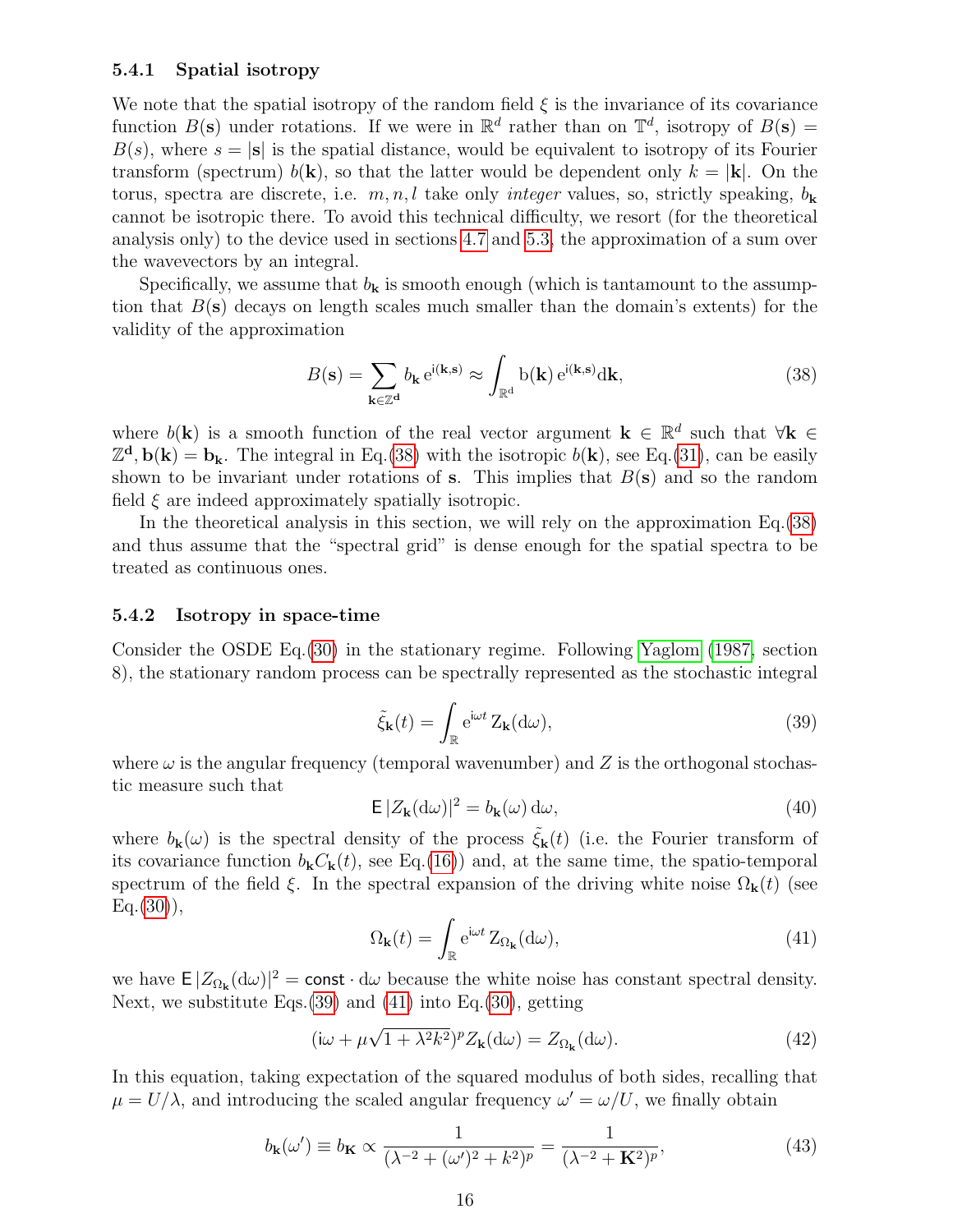where

$$
\mathbf{K} = \left(\frac{\omega}{U}, \mathbf{k}\right) \equiv \left(\frac{\omega}{U}, m, n, l\right) \tag{44}
$$

is the spatio-temporal wavevector.

From Eq.[\(43\)](#page-15-5), one can see that with the scaled frequency (note that the change  $\omega \rightarrow$  $\omega/U$  corresponds to the change of the time coordinate  $t \to t \cdot U$ , the spatio-temporal spectrum  $b_{\mathbf{k}}(\omega') \equiv b_{\mathbf{K}}$  becomes *isotropic in space-time*. This implies that the correlation function of  $\xi$  is isotropic in space-time as well (with the scaled time coordinate). Note that this remarkable property can be achieved only with the spatial order  $q = \frac{1}{2}$  $\frac{1}{2}$ .

It is worth noting that the functional form of the spatio-temporal spectrum Eq.[\(43\)](#page-15-5) together with the constraint Eq.[\(37\)](#page-14-3) imply that the conditions of Theorem 3.4.3 in [Adler](#page-36-10) [\(1981\)](#page-36-10) are satisfied, so that spatio-temporal sample paths of the random field  $\xi$  are almost surely continuous, as we demanded in section [3,](#page-8-0) see requirement [4.](#page-8-4)

### <span id="page-16-0"></span>5.5 Spatio-temporal covariances: the Matérn class

The spatio-temporal field satisfying the p-th order SPG model Eq.  $(29)$  has the spatiotemporal correlation function belonging to the so-called  $\textit{Matérn}$  class of covariance functions (e.g. [Stein, 1999;](#page-38-8) [Guttorp and Gneiting, 2006\)](#page-37-13). To see this, we denote

<span id="page-16-2"></span><span id="page-16-1"></span>
$$
\nu = p - \frac{d+1}{2} > 0,\tag{45}
$$

where the positivity follows from Eq.  $(37)$ . Then Eq.  $(43)$  rewrites as

$$
b_{\mathbf{K}} \propto \frac{1}{(\lambda^{-2} + \mathbf{K}^2)^{\nu + \frac{d+1}{2}}}.\tag{46}
$$

Note that here  $d+1$  is the dimensionality of space-time. Equation [\(46\)](#page-16-1) indeed presents the spectrum of the Matérn family of correlation functions, see e.g.  $Eq.(32)$  in [Stein](#page-38-8) [\(1999\)](#page-38-8). The respective isotropic correlation function is given by the equation that precedes Eq.(32) in [Stein](#page-38-8)  $(1999)$  or by Eq. $(1)$  in [Guttorp and Gneiting](#page-37-13)  $(2006)$ :

<span id="page-16-3"></span>
$$
B(r) \propto (r/\lambda)^{\nu} K_{\nu}(r/\lambda),\tag{47}
$$

where  $r = \sqrt{s^2 + (Ut)^2}$  is the distance (in our case, the Euclidean distance in space-time with the coordinates  $(x, y, z, Ut)$  and  $K_{\nu}$  is the MacDonald function (the modified Bessel function of the second kind).

The Matérn family is often recommended for use in spatial analysis due to its notable flexibility with only two free parameters:  $\nu$  and  $\lambda$ , see e.g. [Stein](#page-38-8) [\(1999\)](#page-38-8) and [Guttorp and](#page-37-13) [Gneiting](#page-37-13) [\(2006\)](#page-37-13). Specifically,  $\lambda$  controls the length scale, whereas  $\nu > 0$  determines the degree of smoothness: the higher  $\nu$ , the smoother the field. Note that the smoothness is understood as the number of the mean-square derivatives of the random field in question. The degree of smoothness depends on the behavior of the correlation function at small distances and manifests itself in field's realizations as the amount of small-scale noise (for illustration see Appendix [D\)](#page-33-0).

Table [1](#page-17-3) lists the resulting correlation functions (in any direction in space-time) for several combinations of  $d$  and  $p$  (see [Guttorp and Gneiting, 2006,](#page-37-13) for details).

With the fixed d, the larger p corresponds, according to Eq.[\(45\)](#page-16-2), to the larger  $\nu$  and so to the smoother in space and time field ξ. This can be used to change the degree of smoothness of the generated field by changing the temporal order of the SPG model.

From the constraint Eq.  $(37)$ , the minimal temporal order p that can be used in both 2D and 3D is equal to 3. This value  $p = 3$  will be used by default in what follows and in the current SPG computer program.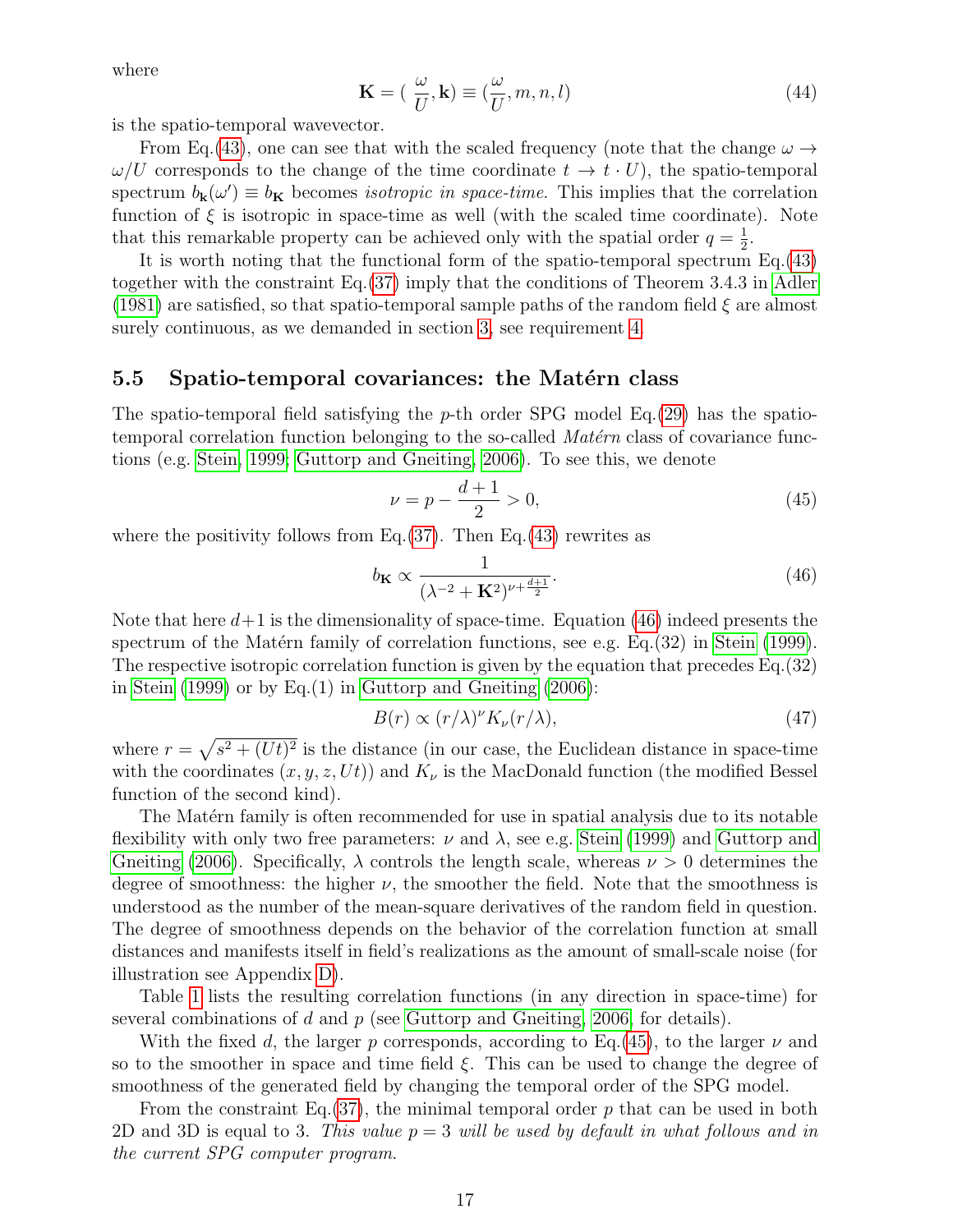<span id="page-17-3"></span>Table 1: Spatio-temporal correlation functions  $B(r)$  for some plausible combinations of the dimensionality  $d$  and the temporal order  $p$ 

| $d_{-}$ | $\mathcal{D}$ | . $\frac{d+1}{2}$<br>$\nu = p -$ | B(r)                                                                                                 |
|---------|---------------|----------------------------------|------------------------------------------------------------------------------------------------------|
| 2       |               | $\overline{2}$                   | $e^{-\frac{r}{\lambda}}$                                                                             |
| 2       |               | $\frac{3}{2}$                    | $(1+\frac{r}{\lambda})e^{-\frac{r}{\lambda}}$                                                        |
| 2       |               | $\frac{5}{2}$                    | $\left(1+\frac{r}{\lambda}+\frac{1}{3}\left(\frac{r}{\lambda}\right)^2\right)e^{-\frac{r}{\lambda}}$ |
| 3       |               |                                  | $\frac{r}{\lambda}K_1(\frac{r}{\lambda})$                                                            |

<span id="page-17-4"></span>

Figure 4: Spatial correlation functions for  $p = 3$  in 2D (the left panel) and 3D (the right panel)—for the four spatial length scales indicated in the legend.

### <span id="page-17-0"></span>5.6 Spatio-temporal correlation functions: illustrations

Here we show spatial, temporal, and spatio-temporal correlation functions computed using Eq.[\(47\)](#page-16-3). To make the plots more accessible, it is arbitrarily assumed that the extent of the standardized spatial domain (the torus) in each dimension is 3000 km, so that the distance is measured in kilometers. The default SPG setup parameters are  $\lambda = 125$  km and  $U = 20$  m/s.

### <span id="page-17-1"></span>5.6.1 Spatial correlation functions

Figure [4](#page-17-4) presents the spatial correlation functions for different length scales in 2D and 3D. One can notice, first, that the actual length scale is well controlled by the parameter λ. Second, it is seen that in 2D (the left panel), where, according to Eq.[\(45\)](#page-16-2),  $ν = \frac{3}{2}$  $\frac{3}{2}$ , the correlation functions are somewhat *smoother* at the origin than in 3D (the right panel), where  $\nu = 1$ . This is consistent with the above statement that the greater  $\nu$  the smoother the field. But in general, the 2D and 3D spatial correlation functions are quite similar.

### <span id="page-17-2"></span>5.6.2 Temporal correlation functions

Equation [\(47\)](#page-16-3) implies that the spatial and temporal correlations have the same shapes. The latter feature is very nice because atmospheric spectra are known to be similar in the spatial and in the temporal domain, e.g. the well-known "-5/3" spectral slope law is observed both in space and time, see e.g. [Monin and Yaglom](#page-37-14) [\(2013,](#page-37-14) section 23). So, the SPG does reproduce this observed in the atmosphere similarity of spatial and temporal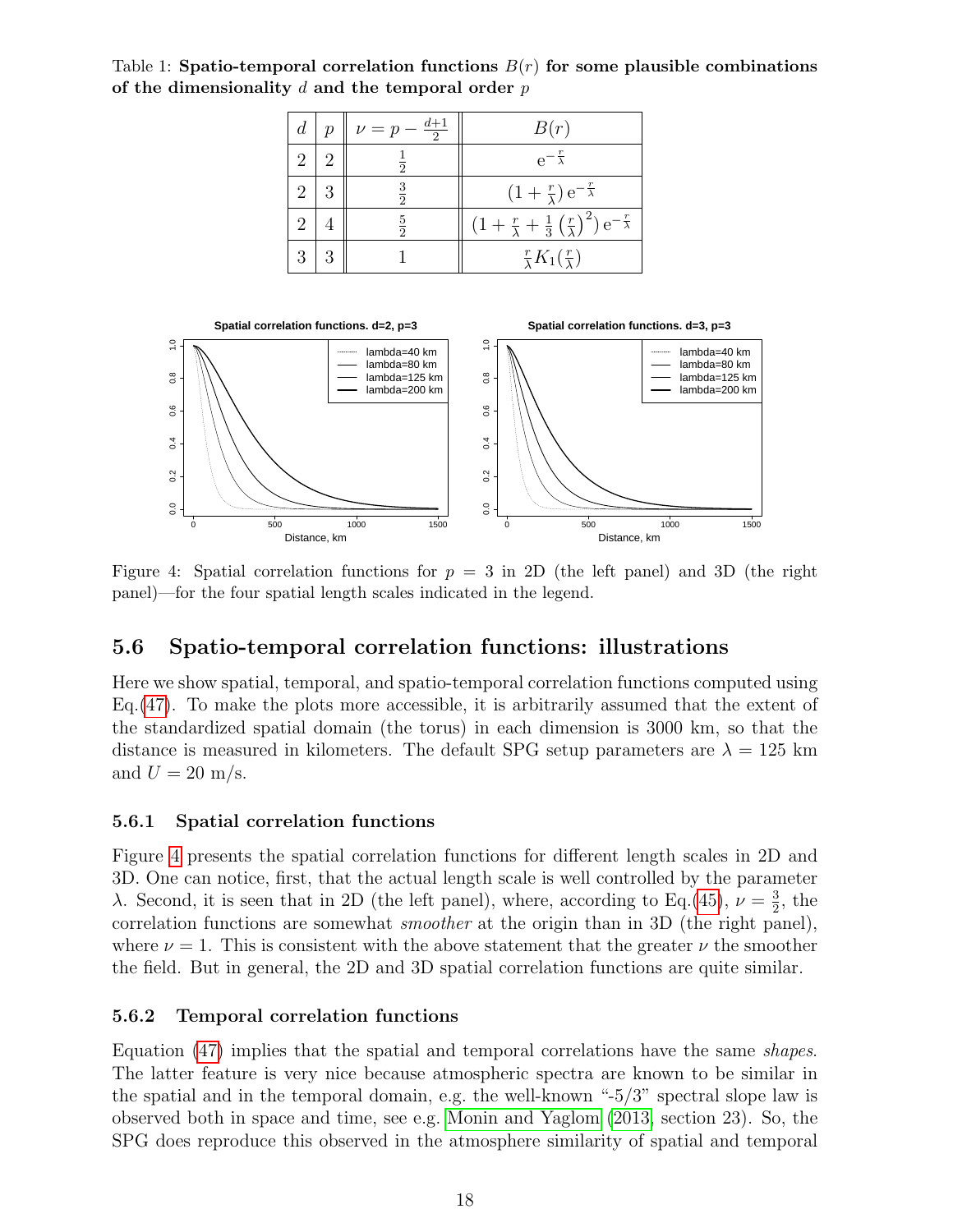<span id="page-18-2"></span>

<span id="page-18-3"></span>Figure 5: Temporal correlation functions in 3D for the four values of U indicated in the legend.



Figure 6: Spatial correlation functions in 3D for the four time lags indicated in the legend.

correlations.

Figure [5](#page-18-2) shows the temporal correlation functions for different parameters U. Comparing Fig[.5](#page-18-2) with Fig[.4\(](#page-17-4)right), one can observe that the spatial and temporal correlations indeed have the same shape.

### <span id="page-18-0"></span>5.6.3 Spatio-temporal correlations

Figure [6](#page-18-3) presents the spatial correlation functions for different time lags. Figure [7](#page-19-1) displays the spatio-temporal correlation function. In both Fig[.6](#page-18-3) and Fig[.7,](#page-19-1) another manifestation of the spatio-temporal "proportionality of scales" is seen: the larger the time lag, the broader the spatial correlations. Note that this is consistent with the behavior of the spatio-temporal covariances found by [Cressie and Huang](#page-37-8) [\(1999,](#page-37-8) Fig.8) in real-world wind speed data.

### <span id="page-18-1"></span>5.7 Introducing anisotropy in the vertical plane

We have formulated the SPG model under the 3D isotropy assumption. This implies that the ratio of the horizontal length scale to the horizontal domain size is the same as the ratio of the vertical length scale to the vertical domain size. This may be reasonable but, obviously, the independent specification of the horizontal and vertical length scales would be much more flexible. To get this capability, we can employ two equivalent modifications to the SPG model. One approach is to change the radius of the "vertical circle" in the torus from 1 to the  $\delta^{-1}$ , where  $\delta$  is a positive parameter. Another approach is to replace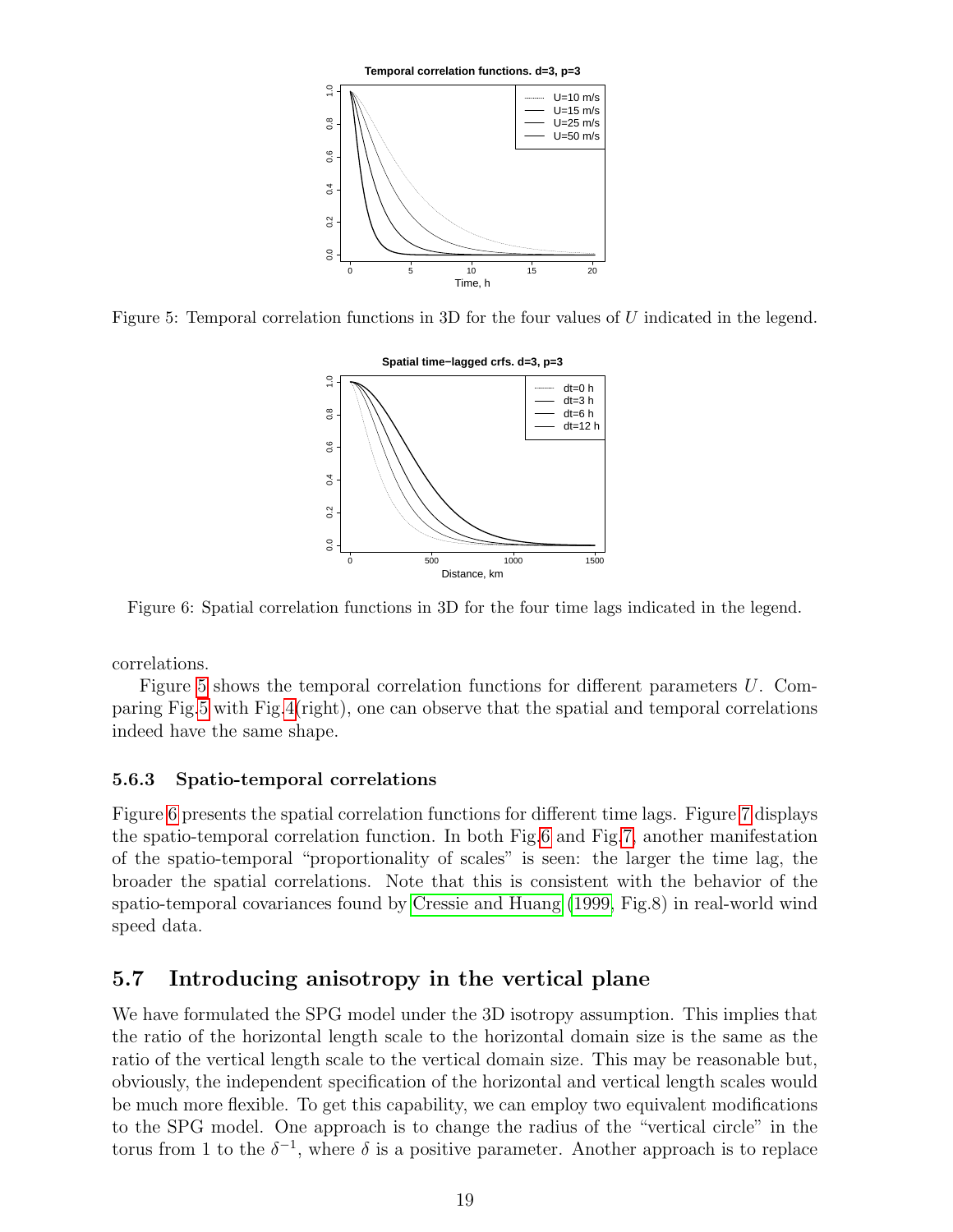<span id="page-19-1"></span>

Figure 7: Spatio-temporal SPG covariances.

the Laplacian  $\Delta = \frac{\partial^2}{\partial x^2} + \frac{\partial^2}{\partial y^2} + \frac{\partial^2}{\partial z^2}$  by its anisotropic version  $\Delta' = \frac{\partial^2}{\partial x^2} + \frac{\partial^2}{\partial y^2} + \delta^2 \frac{\partial^2}{\partial z^2}$  $\frac{\partial^2}{\partial z^2}$ . With both approaches, the vertical length scale increases by the factor of  $\delta$ .

## <span id="page-19-0"></span>5.8 Preserving isotropy in the horizontal plane for non-square domains

If the size of the domain in physical space in the x direction,  $D_x$ , differs from the domain size in the y direction,  $D_y$ , then mapping from a square SPG domain to the rectangular physical domain would result in an elliptic (also called geometric) anisotropy in the horizontal plane. This undesirable feature can be avoided by replacing  $\Delta'$  defined in section [5.7](#page-18-1) with

$$
\Delta_* = \frac{\partial^2}{\partial x^2} + \gamma^2 \frac{\partial^2}{\partial y^2} + \delta^2 \frac{\partial^2}{\partial z^2},\tag{48}
$$

where  $\gamma = D_x/D_y$ . The only change in all the above spectral equations is that the wavenumbers n and l are to be multiplied by  $\gamma$  and  $\delta$ , respectively. The total spatial wavenumber squared  $k^2$  is to be replaced everywhere by its scaled version

<span id="page-19-2"></span>
$$
k_*^2 = m^2 + (\gamma n)^2 + (\delta l)^2.
$$
 (49)

More technically, in our implementation of the SPG, the number of grid points on the torus,  $n_x^T, n_y^T, n_z^T$ , differs from that on the physical-space domain,  $n_x, n_y, n_z$ , respectively, for two reasons. Firstly, the grid on the torus is defined to have more grid points than in physical space, let us denote them  $n_x^+, n_y^+, n_z^+$ . This is done because on the cube with the periodic boundary conditions (i.e. on the torus) the correlations between the opposite sides of the cube are close to 1 due to the periodicity. In order to avoid these spurious correlations on the physical-space domain, we use only part of the grid on the torus (specifically,  $n_x, n_y, n_z$  contiguous grid points) to map the field to the physical-space domain grid point to grid point. Having the user-defined grid sizes in the physical-space domain,  $n_x, n_y, n_z$ , we specify the grid sizes on the torus,  $n_x^+, n_y^+, n_z^+$ , from the condition that the resulting correlations between the opposite sides of the domain should be less than 0.2. Secondly, we somewhat further increase the number of grid points  $n_x^+, n_y^+, n_z^+$ in order for the final grid sizes on the torus,  $n_x^T, n_y^T, n_z^T$ , be multiples of 2,3,5 (as required by the fast Fourier transform software we use).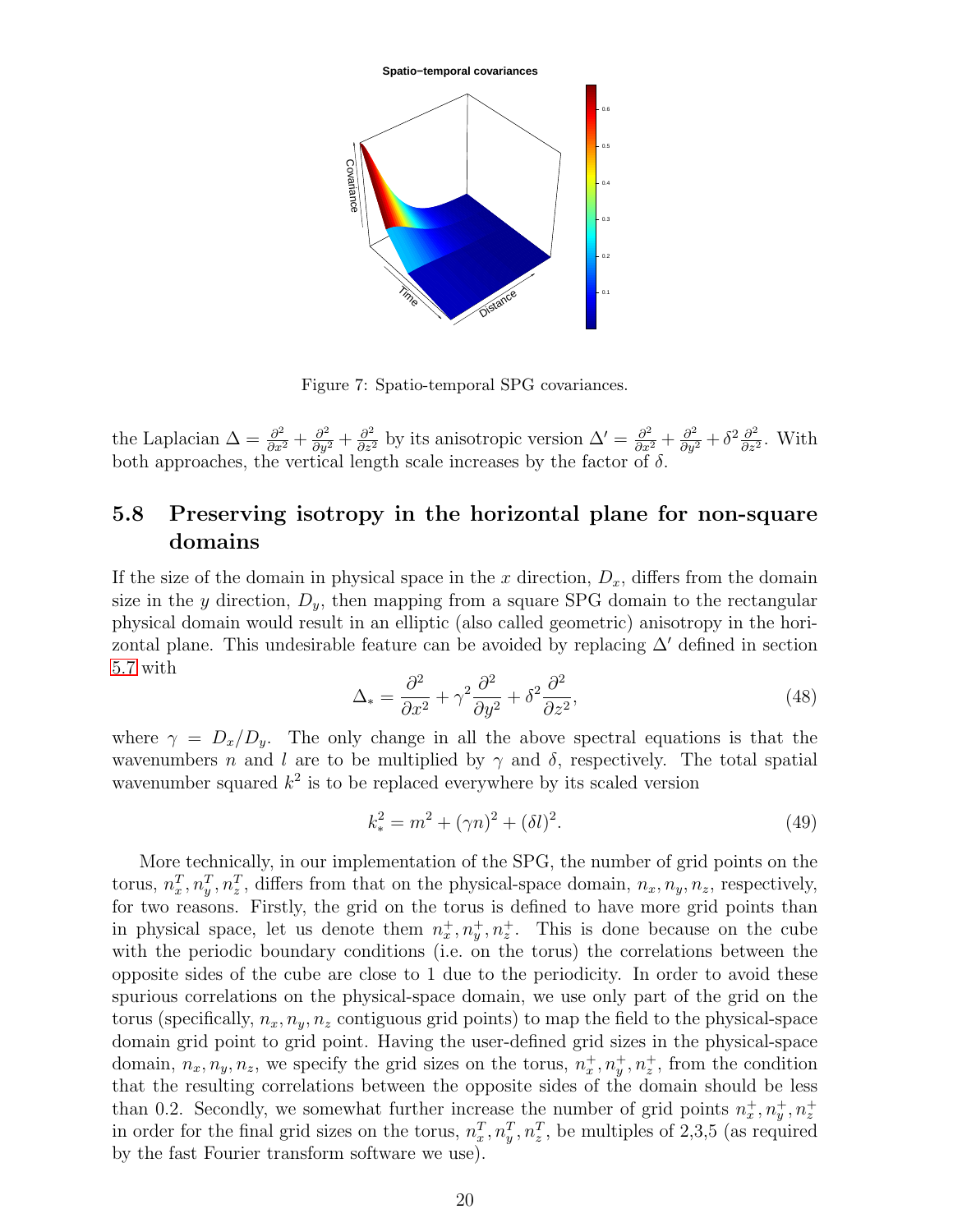Then, we find  $\gamma$  from the requirement that after the mapping from the torus to the physical-space domain, the length scales of the horizontal function in the  $x$  and  $y$  directions be the same. It is easy to see that this is the case if

$$
\gamma = \frac{n_x^T}{n_y^T}.\tag{50}
$$

This device indeed allows to preserve the horizontal isotropy and to change the vertical length scale in a broad range (not shown). We have refrained from introducing this feature to our basic SPG equations for the sake of simplicity of presentation.

### <span id="page-20-0"></span>5.9 The final formulation of the SPG model

The temporal order of the SPG model is  $p = 3$ . The SPG model is

$$
\left[ \left( \frac{\partial}{\partial t} + \frac{U}{\lambda} \sqrt{1 - \lambda^2 \Delta_*} \right)^3 \xi(t, \mathbf{s}) = \alpha(t, \mathbf{s}) \right],
$$
\n(51)

where  $\alpha(t, s)$  is the spatio-temporal white noise.

In spectral space, each spectral coefficient  $\xi_{\mathbf{k}}(t)$  satisfies the equation

$$
\left[ \left( \frac{\mathrm{d}}{\mathrm{d}t} + \frac{U}{\lambda} \sqrt{1 + \lambda^2 k_*^2} \right)^3 \tilde{\xi}_{\mathbf{k}}(t) = \sigma \, \Omega_{\mathbf{k}}(t) \right],\tag{52}
$$

where  $\Omega_{\mathbf{k}}(t)$  are mutually independent complex standard white noise processes. The intensity of the spatio-temporal white noise  $\alpha$  is  $(2\pi)^{d/2} \sigma$ .

# <span id="page-20-1"></span>6 Time discrete solver for the third-order in time SPG model

In *physical space*, our final evolutionary model Eq.[\(29\)](#page-13-6) with  $p = 3$  can be discretized using In physical space, our final evolutionary model Eq. (29) with  $p = 3$  can be discretized using<br>the approximation of the operator  $\sqrt{1 - \lambda^2 \Delta}$  proposed in Appendix [B.](#page-30-1) The respective physical-space solver looks feasible but we do not examine it in this study. Below, we present our basic spectral-space technique. From this point on, we will consider only the spectral SPG.

### <span id="page-20-2"></span>6.1 The spectral solver

To numerically integrate the SPG equations in spectral space, we discretize Eq.[\(30\)](#page-13-5) (with  $p = 3$ ) using an implicit scheme. The model operator  $(\frac{d}{dt} + a_k)^3$ , where  $a_k = \frac{U}{\lambda}$  $\frac{U}{\lambda}\sqrt{1+\lambda^2k_*^2}$ and  $k_*^2$  is defined in Eq.[\(49\)](#page-19-2), is discretized by replacing the time derivative  $\frac{d}{dt}$  with the backward finite difference  $\frac{\mathcal{I}-\mathcal{B}}{\Delta t}$ , where  $\Delta t$  is the time step,  $\mathcal{I}$  is the identity operator, and  $\beta$  is the backshift operator. The white noise in the r.h.s. of Eq.[\(30\)](#page-13-5) is discretized using Eq.[\(12\)](#page-11-7), where  $dW_{k}(t)$  is replaced with  $\Delta W_{k}(t) = W_{k}(t + \Delta t) - W_{k}(t)$ , and simulated as a zero-mean Gaussian random variable with the variance  $\Delta t$ . As a result, we obtain the time discrete evolution equation

<span id="page-20-3"></span>
$$
\hat{\xi}_{\mathbf{k}}(i) = \frac{1}{\varkappa^3} \left[ 3\varkappa^2 \hat{\xi}_{\mathbf{k}}(i-1) - 3\varkappa \hat{\xi}_{\mathbf{k}}(i-2) + \hat{\xi}_{\mathbf{k}}(i-3) + \sigma \Delta t^{\frac{5}{2}} \zeta_{\mathbf{k}t} \right],\tag{53}
$$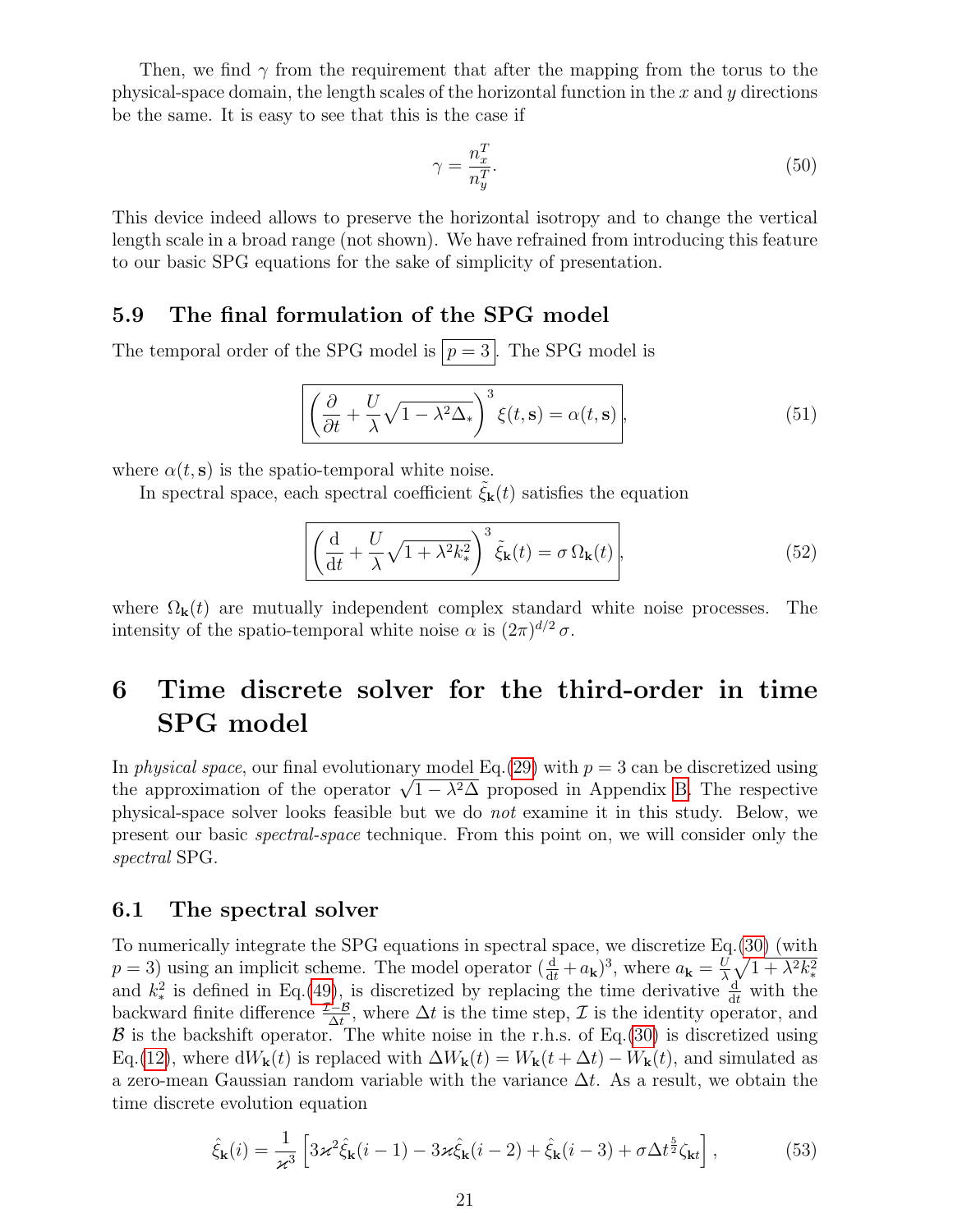where  $i = 0, 1, 2, \ldots$  denotes the discrete time instance,  $\varkappa = 1 + a_k \Delta t$ , and  $\zeta_{kt} \sim CN(0, 1)$ are independent complex standard Gaussian pseudo-random variables (for their definition, see Appendix [A.6\)](#page-30-0). Note that the solution of the time-discrete Eq.[\(53\)](#page-20-3) is denoted by the hat,  $\xi_{\mathbf{k}}(i)$ , in order to distinguish it from the solution of the time-continuous Eq.[\(30\)](#page-13-5), which is denoted by the tilde,  $\xi_{\mathbf{k}}(t)$ .

It can be shown that the numerical stability of the scheme Eq.[\(53\)](#page-20-3) is guaranteed whenever  $\varkappa > 1$ , which is always the case because  $a_{\mathbf{k}} > 0$  (see Eq.[\(27\)](#page-12-5)).

Note that the derivation of the numerical scheme for a higher-order (i.e. with  $p > 3$ ) SPG model is straightforward: one should just raise the difference operator  $\frac{\mathcal{I}-\mathcal{B}}{\Delta t}$  to a power higher than 3.

### <span id="page-21-0"></span>6.2 Correction of spectral variances

Because of discretization errors, the time discrete scheme Eq.[\(53\)](#page-20-3) gives rise to the steadystate spectral variances  $\hat{b}_{\mathbf{k}} = \text{Var} \hat{\xi}_{\mathbf{k}}(i)$  that are different from the "theoretical" ones,  $b_{\mathbf{k}}$ (given in Eq.[\(33\)](#page-14-4)). The idea is to correct (multiply by a number) the solution  $\xi_{\mathbf{k}}(i)$  to Eq.[\(53\)](#page-20-3) so that the steady-state variance of the corrected  $\zeta_{\bf k}(i)$  be equal to  $b_{\bf k}$ . To this end, we derive  $\hat{b}_{k}$  from Eq.[\(53\)](#page-20-3) (using Eq.[\(95\)](#page-36-11) in Appendix [E\)](#page-34-0) and then, knowing the "theoretical"  $b_{\mathbf{k}}$ , we introduce the correction coefficients,  $\sqrt{b_{\mathbf{k}}/\hat{b}_{\mathbf{k}}}$ , to be applied to  $\hat{\xi}_{\mathbf{k}}(i)$ . This simple device ensures that for any time step, the spatial spectrum and thus the spatial covariances are perfect. But the *temporal* correlations do depend on the time step, this aspect is discussed below in section [6.4.1.](#page-22-0)

# <span id="page-21-1"></span>6.3 "Warm start": ensuring stationarity from the beginning of the time integration

To start the numerical integration of the third-order scheme Eq.[\(53\)](#page-20-3), we obviously need three initial conditions. If the integration is the continuation of a previous run, then we just take values of  $\xi_{\mathbf{k}}(i)$  at the last three time instances i from that previous run; this ensures the continuity of the resulting trajectory. If we start a new integration, we have to somehow generate values of  $\hat{\xi}_{k}(i)$  at  $i = 1, 2, 3$ , let us denote them here as the vector  $\boldsymbol{\xi}^{ini} = (\hat{\zeta}_{\mathbf{k}}(1), \hat{\zeta}_{\mathbf{k}}(2), \hat{\zeta}_{\mathbf{k}}(3))^{\top}$ . Simplistic choices like specifying zero initial conditions give rise to a substantial initial transient period, which distorts the statistics of the generated field in the short time range.

In order to have the steady-state regime right from the beginning of the time integration and thus avoid the initial transient period completely, we simulate  $\xi^{ini}$  as a pseudo-random draw from the multivariate Gaussian distribution with zero mean and the steady-state covariance matrix of  $\xi_{\mathbf{k}}(i)$ . In Appendix [E,](#page-34-0) we derive the components of this  $3 \times 3$  matrix, namely, its diagonal elements (all equal to the steady-state variance), see Eq.  $(95)$ , and the lag-1 and lag-2 covariances, see Eq.  $(96)$ .

### <span id="page-21-2"></span>6.4 Computational efficiency

In this subsection, we describe two techniques that allow us to significantly decrease the computational cost of running the spectral SPG.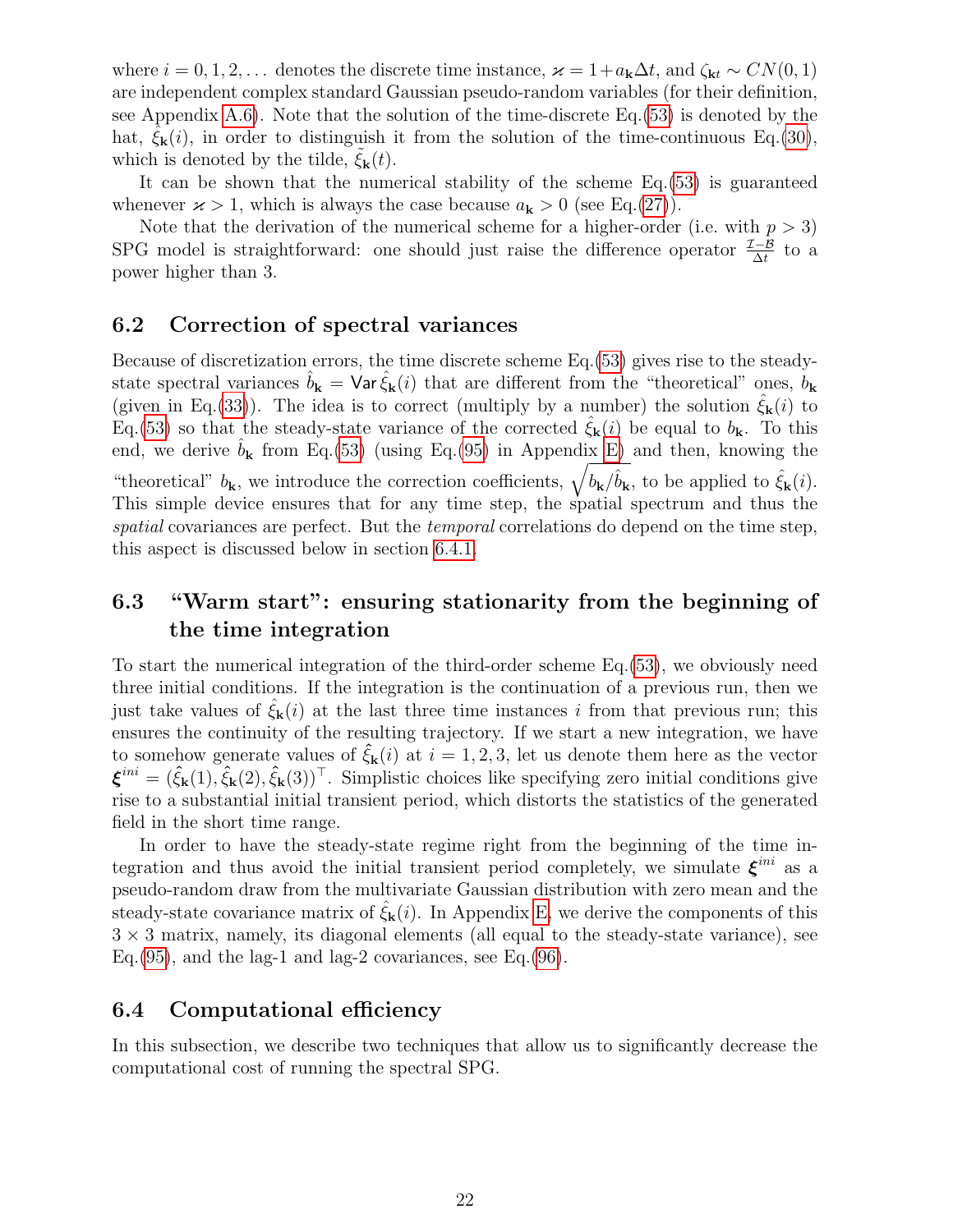#### <span id="page-22-0"></span>6.4.1 Making the time step  $\Delta t$  dependent on the spatial wavevector k

For an ordinary differential equation, the accuracy of a finite-difference scheme depends on the time step. More precisely, it depends on the ratio of the time step  $\Delta t$  to the temporal length scale  $\tau$  of the process in question. For high accuracy,  $\Delta t \ll \tau$  is needed.

In our problem,  $\tau_{\mathbf{k}}$  decays with the total scaled wavenumber  $k_*$ , see Eqs.[\(18\)](#page-11-4), [\(24\)](#page-12-4), and [\(49\)](#page-19-2). This implies that for higher  $k_{*}$ , smaller time steps are needed. To maintain the accuracy across the wavenumber spectrum, we choose the time step to be a portion of the time scale:

$$
(\Delta t)_{\mathbf{k}} = \beta \tau_{\mathbf{k}}.\tag{54}
$$

The less  $\beta$ , the more accurate and, at the same time, more time consuming the numerical integration scheme is.

We note that in atmospheric spectra, small scales have, normally, much less variance (energy) than large scales. But with the constant  $\beta$ , the computational time would be, on the contrary, spent predominantly on high wavenumbers (because the latter require a smaller time step and are much more abundant in 3D or 2D). So, to save computer time whilst ensuring reasonable overall (i.e. for the whole range of wavenumbers) accuracy, we specify  $\beta$  to be wavenumber dependent (growing with the wavenumber) in the following ad-hoc way:

$$
\beta_{\mathbf{k}} = \beta_{\min} + (\beta_{\max} - \beta_{\min}) \left(\frac{k_*}{\max k_*}\right)^2,\tag{55}
$$

where  $\beta_{\text{min}}$  and  $\beta_{\text{max}}$  are the tunable parameters. The choice of the "optimal"  $\beta_{\text{min}}$  and  $\beta_{\text{max}}$  is discussed just below in section [6.4.2.](#page-22-1)

#### <span id="page-22-1"></span>6.4.2 Introduction of a coarse grid in spectral space

Here we propose another technique to reduce the computational cost of the spectral solver. The technique exploits the *smoothness* of the SPG spectrum  $b_k$  Eq.[\(33\)](#page-14-4). This smoothness allows us to introduce a *coarse grid in spectral space* and save a lot of computer time by performing the integration of the time discrete spectral OSDEs Eq.[\(53\)](#page-20-3) only for those wavevectors that belong to the coarse grid. The spectral coefficients  $\xi_{\mathbf{k}}(i)$  are then interpolated from the coarse grid to the dense (full) grid in spectral space.

The latter interpolation would introduce correlations between different spectral coefficients  $\xi_{\mathbf{k}}(i)$ , which would destroy the spatial homogeneity. In order to avoid this, we employ a device used to generate so-called surrogate time series [\(Theiler et al., 1992,](#page-38-9) section 2.4.1). At each t, we multiply the interpolated (i.e. dense-grid)  $\xi_{\bf k}(i)$  by  $e^{i\theta_{\bf k}}$ , where  $\theta_{\mathbf{k}}$  are independent *random phases*, i.e. independent for different **k** random variables uniformly distributed on the segment  $[0, 2\pi]$ . It can be easily seen that this multiplication removes any correlation between the spectral coefficients.

Note also that the random phase rotation does not destroy the Gaussianity because  $\xi_{\mathbf{k}}(i)$  are complex circularly-symmetric random variables with uniformly distributed and independent of  $|\hat{\xi}_{\mathbf{k}}(i)|$  arguments (phases) (e.g. [Tse and Viswanath, 2005,](#page-38-10) section A.1.3).

In order to preserve the temporal correlations, we keep the set of  $\theta_{\mathbf{k}}$  constant during the SPG-model time integration.

The exact spectrum  $b_{\mathbf{k}}$  after the trilinear (bilinear in 2D) interpolation of  $\xi_{\mathbf{k}}(i)$  from the coarse to the full spectral grid is imposed in a way similar to that described in section [6.2](#page-21-0) as follows. At any time instance when we wish to compute the physical space field, for each **k** on the full spectral grid, the linearly interpolated value  $\xi_k$  is the linear combination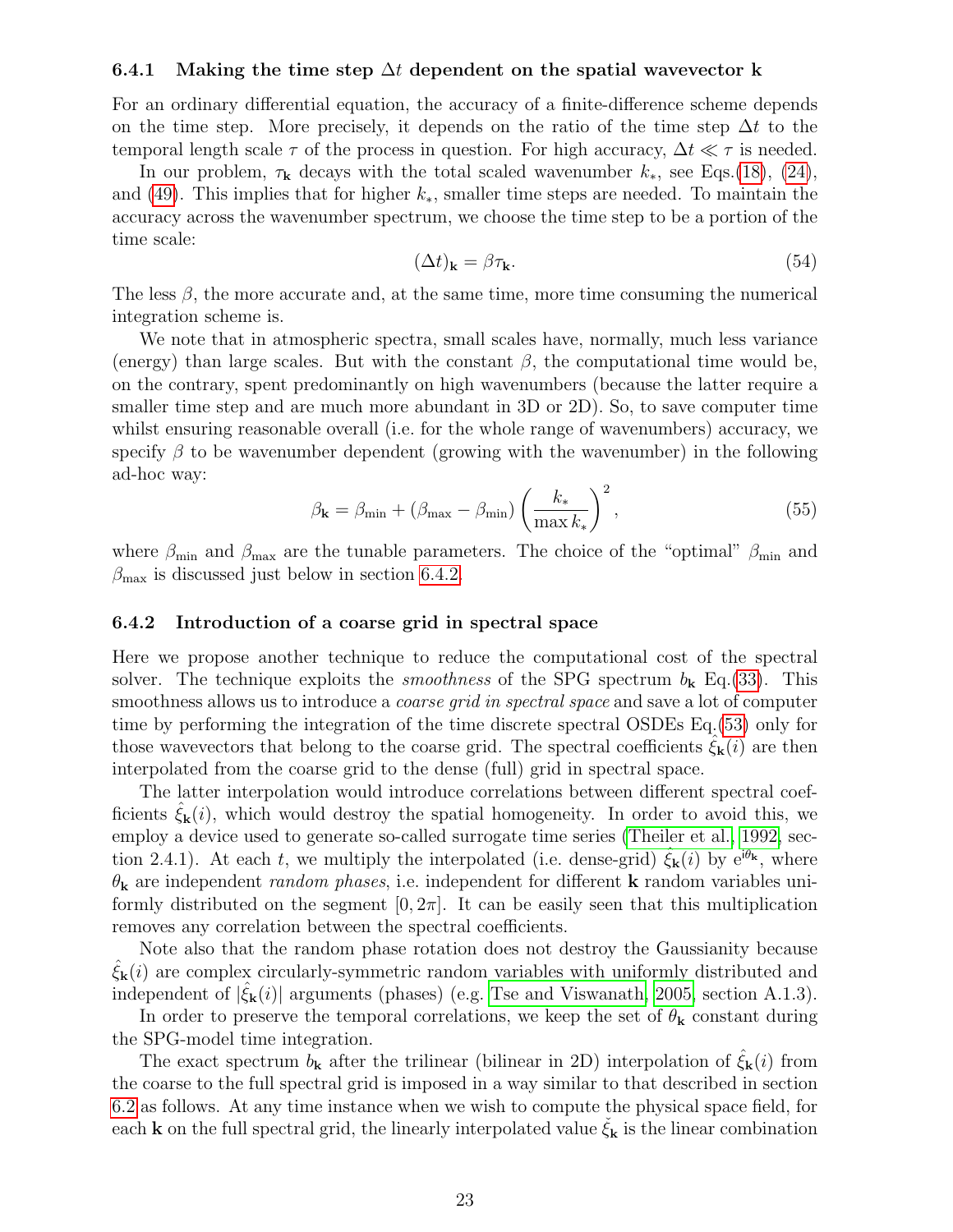of the closest coarse-grid points  $\mathbf{k}_j$ :

<span id="page-23-1"></span>
$$
\check{\xi}_{\mathbf{k}} = \sum_{j=1}^{2^d} w_j \, \hat{\xi}_{\mathbf{k}_j} \tag{56}
$$

where $\check{\ }$  denotes the interpolated value and  $w_j$  is the interpolation weight (note that the set of the closest coarse-grid points  $\mathbf{k}_j$  depends, obviously, on  $\mathbf{k}$ ). In Eq.[\(56\)](#page-23-1), the coarse-grid variances  $\text{Var } \hat{\xi}_{\mathbf{k}_j} = b_{\mathbf{k}_j}$  are known for all  $\mathbf{k}_j$  from the spectrum  $\{b_{\mathbf{k}}\}$ , see Eqs.[\(31\)](#page-14-2) or [\(33\)](#page-14-4). Therefore, we can find  $\text{Var} \check{\xi}_{\mathbf{k}} = \sum_j w_j^2 b_{\mathbf{k}_j}$ . Besides, we know which variance  $\check{\xi}_{\mathbf{k}}$  should have on the fine grid, namely  $b_{\bf k}$ . So, we normalize  $\check{\xi}_{\bf k}$  by multiplying it by  $\sqrt{b_{\bf k}/(\text{Var}\check{\xi}_{\bf k})}$ , thus imposing the exact spatial spectrum for all k.

Technically, the 3D coarse spectral grid is the direct product of three 1D grids. Any of the (non-uniform) 1D coarse grids is specified as follows. Its jth point is located at the fine-grid wavenumber  $n_j$ , which equals j for  $|j| \leq n_0$  (where  $n_0$  is an integer) and equals the closest integer to  $n_0(1+\varepsilon)^{|j|-n_0}$  for  $|j| > n_0$ . Here,  $\varepsilon$  is a tunable small positive number. In the below numerical experiments, the coarse-grid parameters were  $n_0 = 20$  and  $\varepsilon = 0.2$ , which resulted in the following positive 1D coarse-grid points: 0 1 2 3 . . . 19 20 24 29 35 42 50 60 72 86 103 124 150 (the 1D grid extent was 300 points and, correspondingly, the maximal wavenumber was 150).

#### <span id="page-23-0"></span>6.4.3 Numerical acceleration: results

As the two above acceleration techniques guarantee that the *spatial* spectrum is always precise, we tested how these techniques impacted the temporal correlations and what was the speedup. We performed a numerical experiment with the 2D SPG on the grid with  $300 \times 300$  points, the mesh size  $h = 7$  km, and the setup parameters  $\lambda = 80$  km,  $U = 10$ m/s, and  $\delta = \gamma = 1$ . The time interval  $\Delta t_{\text{FFT}}$  between the successive backward Fourier transforms determines the effective resolution of the generated field in time. To make the temporal resolution consistent with the spatial resolution, we selected  $\Delta t_{\text{FFT}}$  close to  $h/U$ , namely,  $\Delta t_{\text{FFT}} = 15$  min. The computations were performed on a single CPU.

The results are presented in Table [2.](#page-24-3) We compared the non-accelerated scheme with the constant  $\beta = 0.1$  and without the sparse spectral grid (the second row) and the accelerated scheme with  $\beta_{\min} = 0.15$ ,  $\beta_{\max} = 3$ , and with the sparse spectral grid (the third row). From column 2, it is seen that the combined effect of the two numerical acceleration techniques on the cost of the spectral-space computations (see column 2) was dramatic: the speedup was 66 times as compared to the non-accelerated scheme. The contributions of the two above numerical acceleration techniques to the spectral-space speedup were comparable in magnitude (not shown). Most importantly, this spectral-space speedup was achieved at the very little cost: the temporal length scale  $T_{0.5}$  (defined as the time shift at which the correlation function first intersects the 0.5 level) was distorted by only 4 % w.r.t. the theoretical model (column 6). Note, however, that the cost of the interpolation from the sparse spectral grid (column 3) and of the discrete backward Fourier transform (column 4) reduced the total speedup of the 2D SPG to 14 times (see column 5).

In 3D, the SPG operating on the spatial grid with  $300 \times 300 \times 64$  points, took 40-70 times more CPU time as compared to the above 2D case, with the accuracy being similar to that indicated in Table [2](#page-24-3) (not shown). The total speedup was only 8 times due to an increased share of the Fourier transform.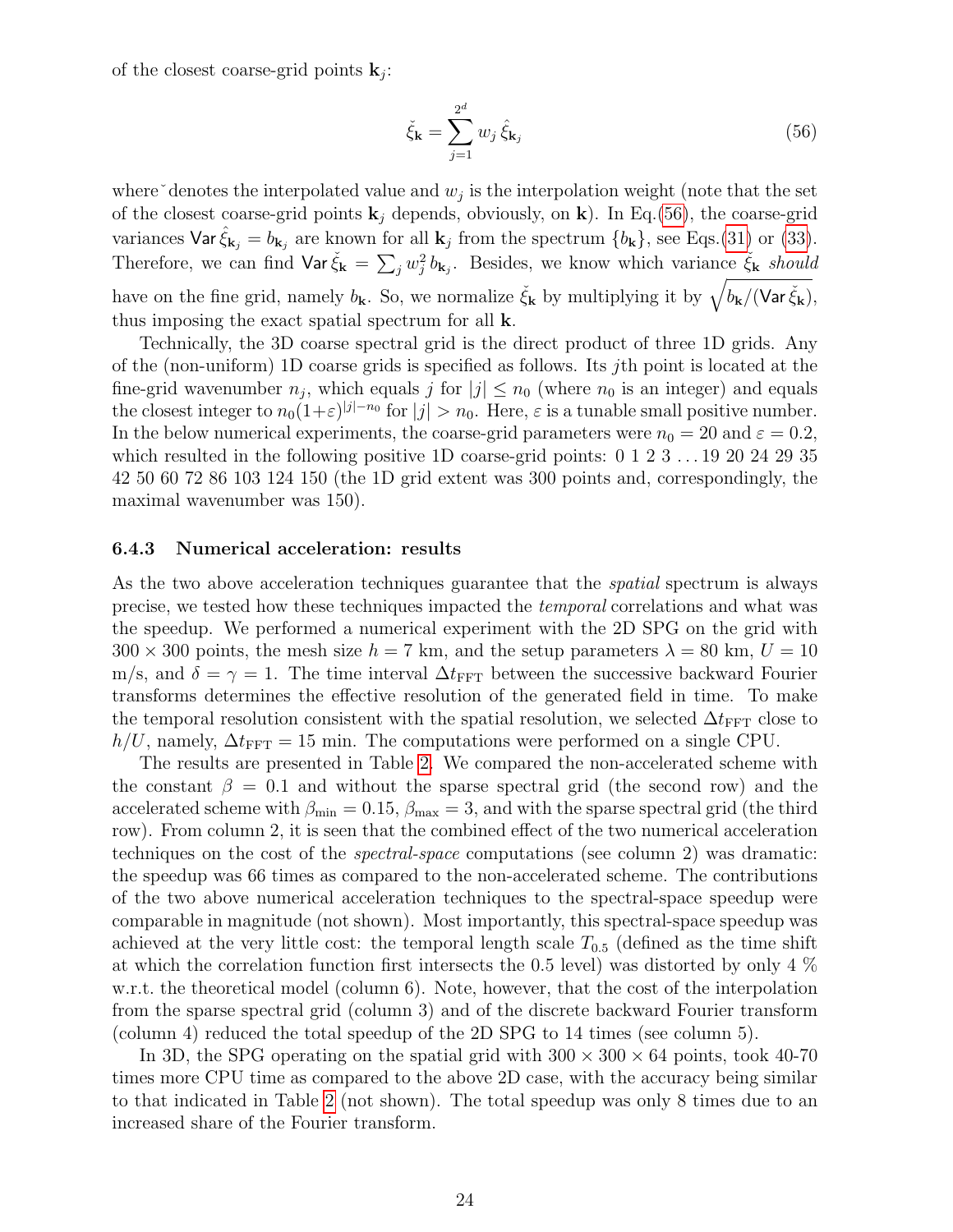<span id="page-24-3"></span>Table 2: CPU times of 2D SPG computations per 1 h of SPG model time and the relative error in the temporal length scale  $T_{0.5}$ .

|     |       | Accelerators    CPU spec.   CPU interp.   CPU FFT    Speedup   Rel.err. $T_{0.5}$ |       |       |
|-----|-------|-----------------------------------------------------------------------------------|-------|-------|
| NΟ  | 0.66  |                                                                                   | 0.027 | $3\%$ |
| YES | 0.010 | 0.012                                                                             | 0.027 | 4 %   |

<span id="page-24-4"></span>Spec. stands for spectral-space, interp. means interpolation from the sparse spectral grid, and FFT is the fast Fourier transform.



### Horizontal cross-section of the random field

Figure 8: Horizontal  $(x-y)$  cross-section of an SPG field.

## <span id="page-24-0"></span>6.5 Examples of the SPG fields

Figure [8](#page-24-4) shows a horizontal x-y cross-section and Fig[.9](#page-25-1) a spatio-temporal x-t cross-section of the pseudo-random field  $\xi(t, x, y)$  simulated by the SPG with the setup parameters indicated in section [6.4.3.](#page-23-0) Note that with 300 grid points in each spatial direction, only 256 contiguous grid points are shown in the Figs[.8](#page-24-4) and [9](#page-25-1) and are intended to be used in a mapping to a physical space domain. This is done in the SPG for practical purposes in order to avoid correlations between the opposite sides of the spatial domain, which would be spurious in real-world applications.

# <span id="page-24-1"></span>7 Discussion

## <span id="page-24-2"></span>7.1 Physical-space or spectral-space SPG solver?

In this study, we have investigated both the spectral-space and the physical-space approximations of the SPG spatio-temporal model. We have found that both approaches can be used to build a practical SPG scheme. We have selected the spectral-space technique. Here, we briefly compare both approaches.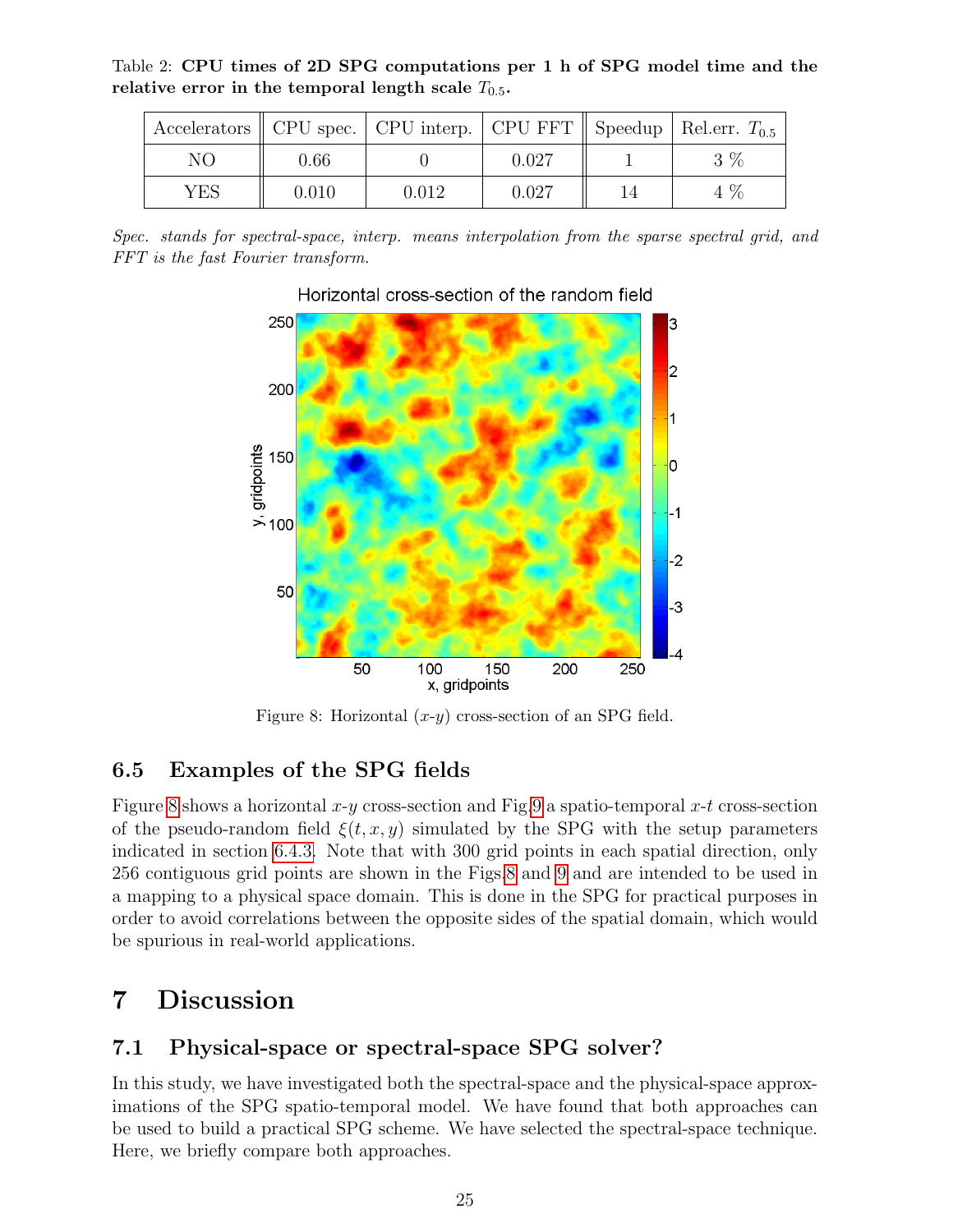<span id="page-25-1"></span>

Figure 9: Spatio-temporal  $(x-t)$  cross-section of an SPG field.

Advantages of the spectral-space technique are the following.

- Simplicity of realization. If the SPG model has constant coefficients, then the complicated SPG equation decouples into a series of simple OSDEs.
- Straightforward accommodation of non-local-in-physical-space spatial operators.

Advantages of the physical-space approach are:

- The relative ease of introduction of inhomogeneous (non-stationary) and anisotropic capabilities to the SPG.
- The SPG solver can be implemented in domains with complex boundaries.
- Better suitability for an efficient implementation on massively parallel computers.

# <span id="page-25-0"></span>7.2 Extensions of the SPG

The proposed SPG technique can be extended in the future along the following lines.

- Development of a physical-space solver.
- Introduction of advection to the SPG model.
- Introduction of spatial inhomogeneity/anisotropy and non-stationarity.
- Introduction of non-Gaussianity. This can be done either by applying a nonlinear transform to the output SPG fields, or by introducing a non-Gaussian driving noise (as in Åberg and Podgórski, 2011; [Wallin and Bolin, 2015\)](#page-38-6). The former approach is simpler but the latter allows for much richer deviations from Gaussianity, including the multi-dimensional aspect.
- Going beyond additive and multiplicative perturbations for highly non-Gaussian variables like humidity, cloud fields, or precipitation.
- Simulation of several mutually correlated pseudo-random fields.
- Making the temporal order  $p$  a user defined variable. As noted above, the larger  $p$ the smoother the generated field.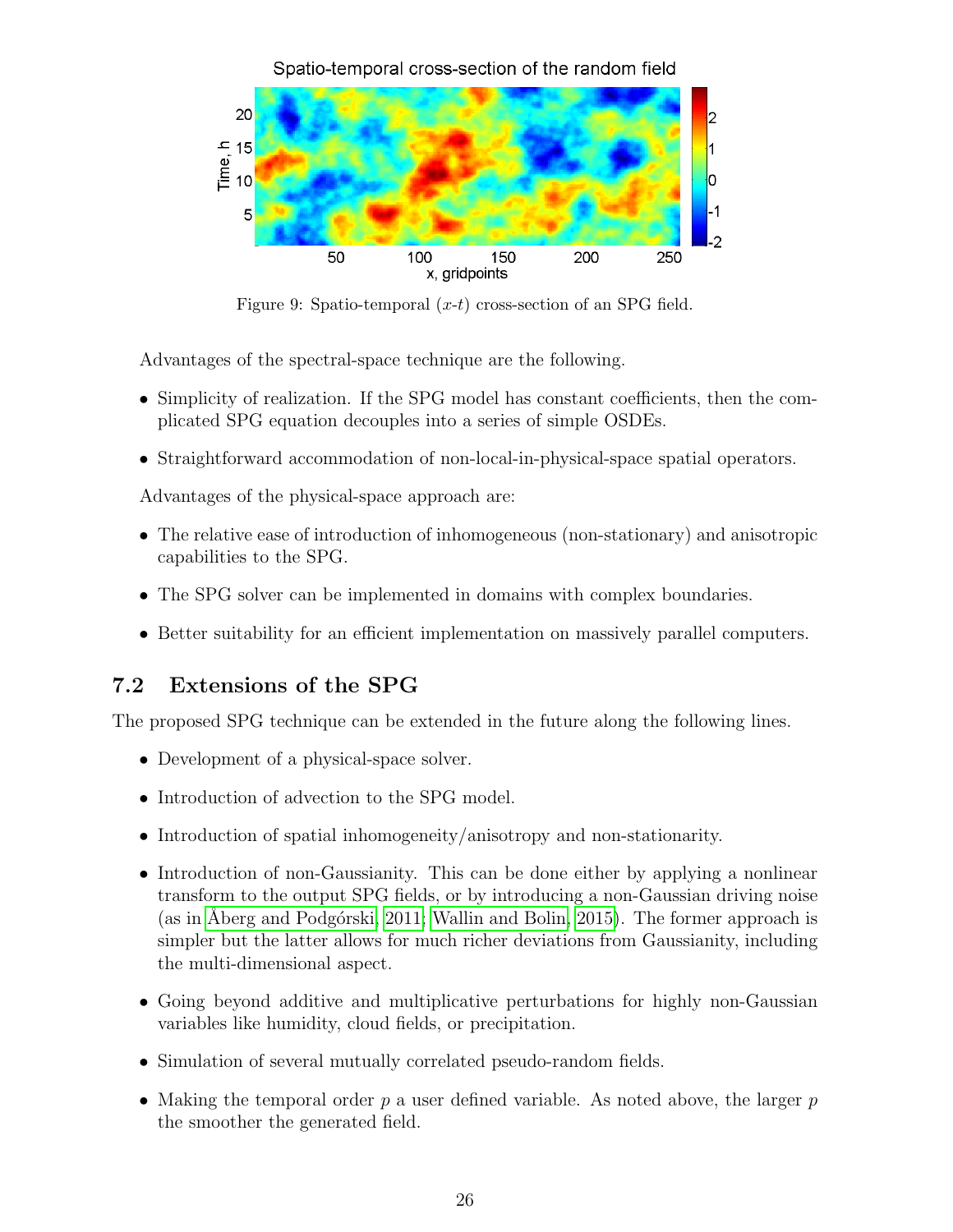# <span id="page-26-0"></span>8 Conclusions

- The proposed Stochastic Pattern Generator (SPG) produces pseudo-random spatiotemporal Gaussian fields on 2D and 3D limited area spatial domains with the tunable variance, horizontal, vertical, and temporal length scales.
- The SPG model is defined on a standardized domain in space, specifically, on the unit 2D or 3D torus. Fields on a limited-area geophysical domain in question are obtained by mapping from the standardized domain.
- The SPG is based on a linear third-order in time stochastic model driven by the white in space and time Gaussian noise.
- The spatial operator of the stochastic model is built to ensure that solutions to the SPG model, i.e. the generated pseudo-random fields, satisfy the "proportionality of scales" property: large-scale (small-scale) in space field components have large (small) temporal length scales.
- Beyond the "proportionality of scales", the generated fields possess a number of other nice properties:
	- The spatio-temporal realizations are (almost surely) continuous.
	- With the appropriately scaled time and vertical coordinates, the spatiotemporal fields are isotropic in space-time.
	- $-$  The correlation functions in space-time belong to the Matérn class.
	- The spatial and temporal correlations have the same shapes.
- The basic SPG solver is spectral-space based.
- Two techniques to accelerate the spectral-space computations are proposed and implemented. The first technique selects the time step of the spectral-space numerical integration scheme to be dependent on the wavenumber, so that the discretization error is smaller for more energetic larger spatial scales and is allowed to be larger for less energetic smaller scales. The second technique introduces a coarse grid in spectral space. The combined speedup for spectral-space computations from both techniques is as large as 40–60 times.
- Potential applications of the SPG include ensemble prediction and ensemble data assimilation in meteorology, oceanography, hydrology, and other areas. The SPG can be used to generate spatio-temporal perturbations of the model fields (in the additive or multiplicative or other mode) and of the boundary conditions.
- An application of the SPG as a source of additive spatio-temporal model error perturbations to the meteorological COSMO model [\(Baldauf et al., 2011\)](#page-36-13) is described in [\(Tsyrulnikov and Gayfulin, 2017\)](#page-38-0).

# <span id="page-26-1"></span>Acknowledgements

The SPG has been developed as part of the Priority Project KENDA (Kilometre scale Ensemble Data Assimilation) of COSMO. We have used the discrete fast Fourier package fft991 developed by C.Temperton at ECMWF in 1978.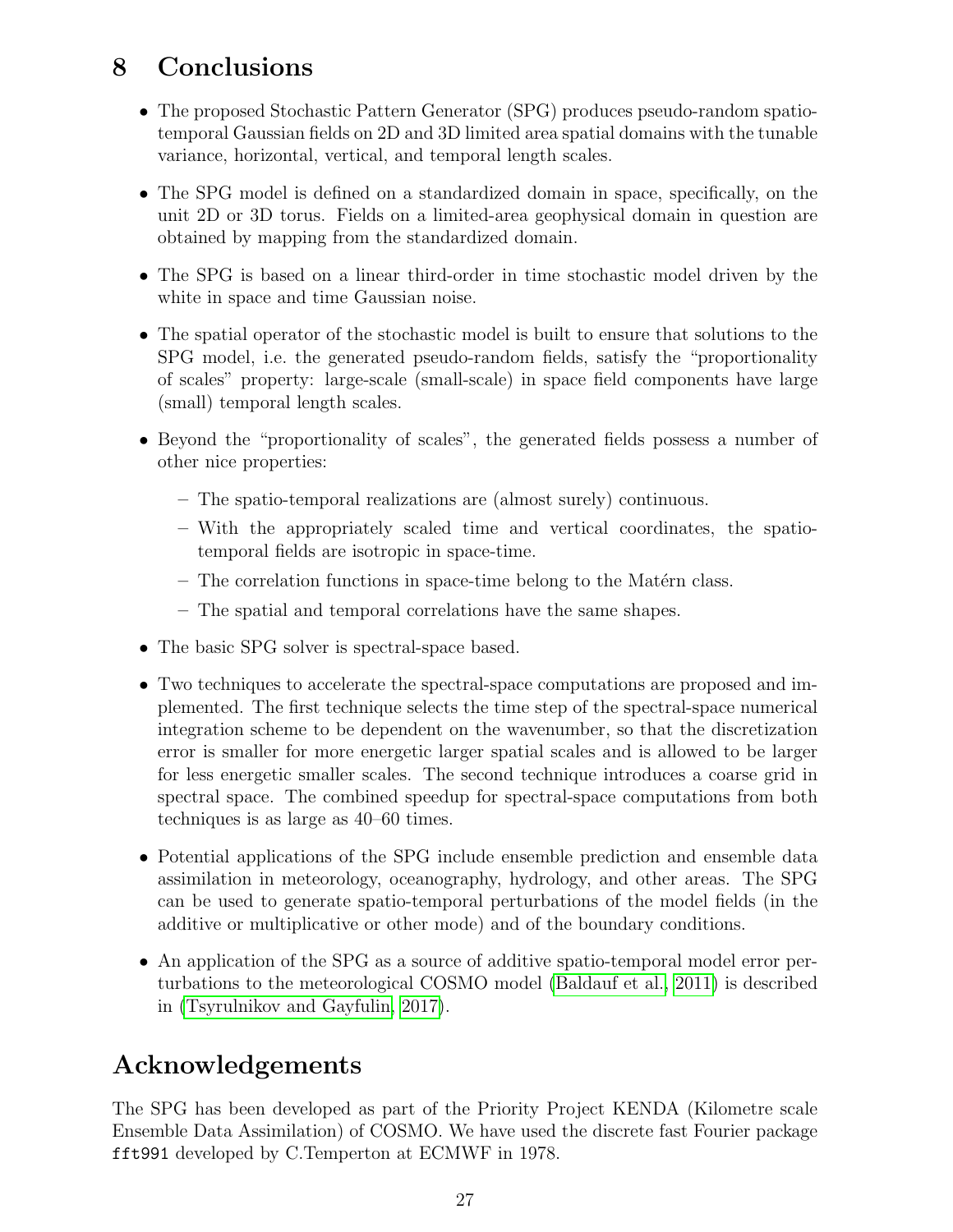# <span id="page-27-0"></span>Appendices

# <span id="page-27-1"></span>A Spatio-temporal structure of the driving 4-D noise

Here, we recall the general definition of the white noise, define the spatial spectrum of the white noise on the d-dimensional unit torus, and find its spatial spectral decomposition in the spatio-temporal case. Then we introduce a colored in space and white in time noise, and find it spatial spectrum. Finally, we define the time discrete complex-valued white-noise process.

### <span id="page-27-2"></span>A.1 White noise

By definition, see e.g. [\(Rozanov, 1982,](#page-37-15) section 1.1.3) or [\(Kuo, 2001,](#page-37-16) section 3.1.4), the (complex) standard white noise  $\Omega(\mathbf{x})$  defined on a manifold  $\mathbb{D}$  is a generalized random field that acts on a test function  $\varphi(\mathbf{x})$  (where  $x \in \mathbb{D}$ ) as follows:

$$
(\Omega, \varphi) := \int \varphi(\mathbf{x}) \, \Psi(\mathrm{d}\mathbf{x}),\tag{57}
$$

where  $\Psi$  is the Gaussian orthogonal stochastic measure such that for any Borel set A,  $\Psi(A)$ is a (complex, in general) Gaussian random variable with  $E \Psi(A) = 0$  and  $E |\Psi(A)|^2 = |A|$ , where  $|A|$  is the Lebesgue measure of A.

The equivalent definitions of the standard white noise are

<span id="page-27-4"></span>
$$
\mathsf{E}\, |(\Omega,\varphi)|^2 := \int |\varphi(\mathbf{x})|^2 \, \mathrm{d}\mathbf{x},\tag{58}
$$

<span id="page-27-5"></span>and

$$
\mathsf{E}\left(\Omega,\varphi\right)\cdot\overline{\left(\Omega,\psi\right)}:=\int\varphi(\mathbf{x})\overline{\psi(\mathbf{x})}\,\mathrm{d}\mathbf{x},\tag{59}
$$

where  $\psi$  is another test function. Thus, we have defined of the *standard* white noise. By the general Gaussian white noise, we mean a multiple of the standard white noise.

# <span id="page-27-3"></span>A.2 Spectrum of the white noise on  $\mathbb{T}^d$

The formal Fourier transform of the spatial white noise  $\Omega(s)$  (where  $s \in \mathbb{T}^d$ ),

$$
\tilde{\Omega}_{\mathbf{k}} = \frac{1}{(2\pi)^d} \int_{\mathbb{T}^d} \Omega(\mathbf{s}) e^{-i(\mathbf{k}, \mathbf{s})} d\mathbf{s},\tag{60}
$$

can be rigorously justified as the action of the white noise  $\Omega$  on the test function

$$
\chi(\mathbf{s}) := \frac{1}{(2\pi)^d} e^{-i(\mathbf{k}, \mathbf{s})}.
$$
\n(61)

Then, the spatial spectrum of  $\Omega(s)$  is

$$
b_{\mathbf{k}} := \mathsf{E} \, |\tilde{\Omega}_{\mathbf{k}}|^2 \equiv \mathsf{E} \, |(\Omega, \chi)|^2 = \int_{\mathbb{T}^d} |\chi(\mathbf{s})|^2 \, \mathrm{d}\mathbf{s} = \frac{1}{(2\pi)^d}.
$$
 (62)

Here, the third equality is due to Eq.  $(58)$ . We stress that it is the *modal* spectrum that is constant for the white noise (not the variance spectrum).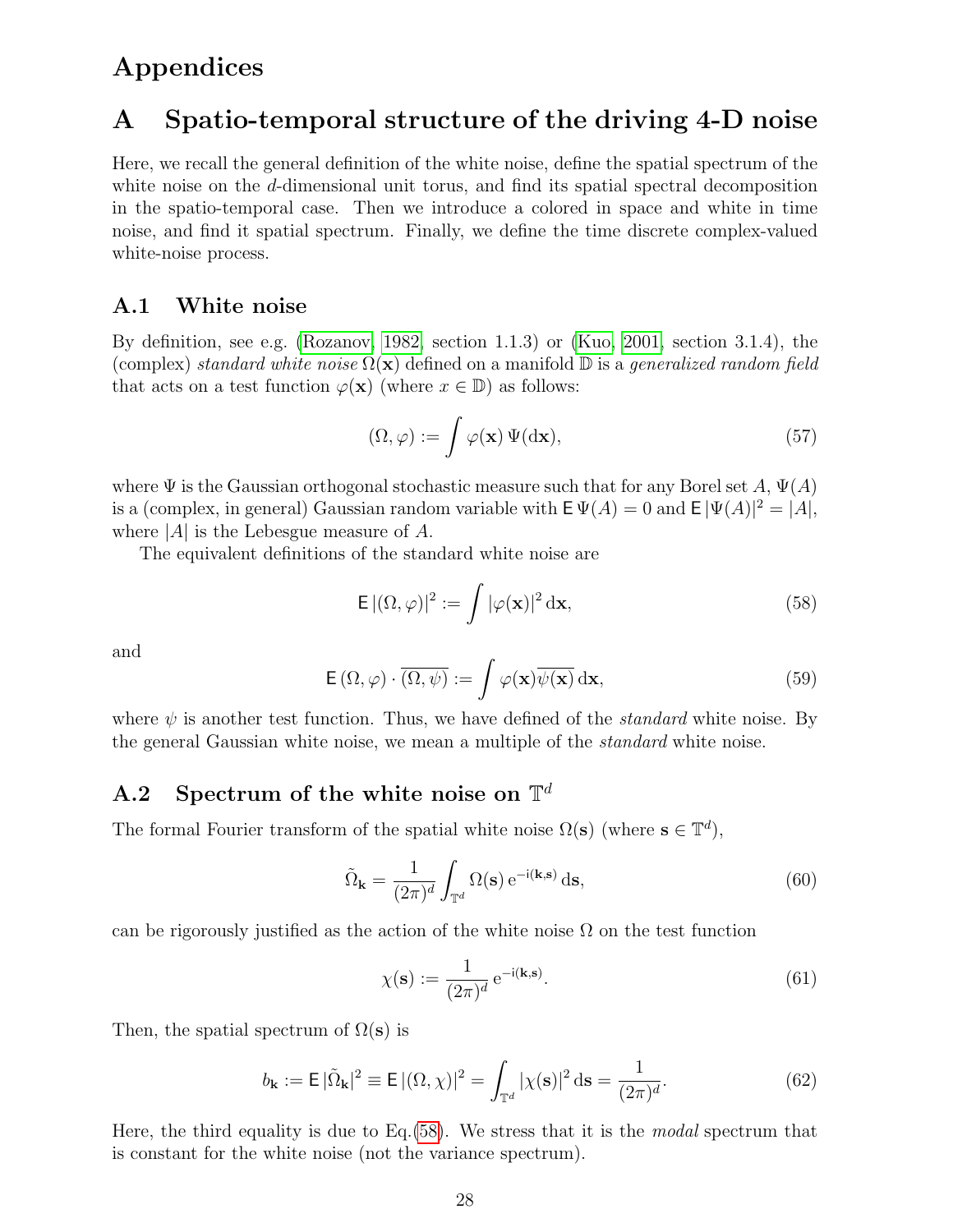# <span id="page-28-0"></span> $\mathbf{A.3}$  Space-integrated spatio-temporal white noise on  $\mathbb{T}^d \times \mathbb{R}$

Let us consider the spatio-temporal white noise  $\Omega = \Omega(t, s)$ , where  $t \in \mathbb{R}$  is time and  $\mathbf{s} \in \mathbb{T}^d$  the spatial coordinate vector. Take a spatial test function  $c(\mathbf{s})$  and define the temporal process  $\Omega_1(t)$  formally as

<span id="page-28-2"></span>
$$
\Omega_1(t) := \int_{\mathbb{T}^d} \Omega(t, \mathbf{s}) c(\mathbf{s}) \, \mathrm{d}\mathbf{s},\tag{63}
$$

so that it acts on a test function in the temporal domain,  $\varphi(t)$ , as

$$
(\Omega_1, \varphi) := \int_{\mathbb{R}} \Omega_1(t) \varphi(t) dt = \int_{\mathbb{R}} \int_{\mathbb{T}^d} \Omega(t, \mathbf{s}) c(\mathbf{s}) \varphi(t) d\mathbf{s} dt.
$$
 (64)

Here, we note that the latter double integral is nothing other than the result of action of the original white noise  $\Omega(t, s)$  on the spatio-temporal test function  $c(s) \cdot \varphi(t)$ . This enables us to mathematically rigorously define  $\Omega_1(t)$  as the generalized random process that, with the fixed  $c(s)$ , acts on the test function  $\varphi(t)$  as follows:

<span id="page-28-5"></span>
$$
(\Omega_1(t), \varphi(t)) := (\Omega(t, \mathbf{s}), c(\mathbf{s})\varphi(t)).
$$
\n(65)

Now, using the definition Eq.[\(58\)](#page-27-4) of the white noise  $\Omega(t, s)$ , we have

$$
\mathsf{E}\left| \left( \Omega(t,\mathbf{s}), \, c(\mathbf{s})\varphi(t) \right) \right|^2 = \int_{\mathbb{T}^d} \int_{\mathbb{R}} |c(\mathbf{s})|^2 |\varphi(t)|^2 \, \mathrm{d}\mathbf{s} \, \mathrm{d}t = \int_{\mathbb{T}^d} |c(\mathbf{s})|^2 \, \mathrm{d}\mathbf{s} \int_{\mathbb{R}} |\varphi(t)|^2 \, \mathrm{d}t. \tag{66}
$$

Since we have fixed  $c(s)$ , we observe that

$$
\sigma^2 := \int |c(\mathbf{s})|^2 \, \mathrm{d}\mathbf{s} \tag{67}
$$

is a constant such that

<span id="page-28-3"></span>
$$
\mathsf{E}\left| \left( \Omega_1(t), \varphi(t) \right) \right|^2 = \sigma^2 \int_{\mathbb{R}} |\varphi(t)|^2 \, \mathrm{d}t. \tag{68}
$$

Comparing this equation with one of the definitions of the standard white noise, Eq.[\(58\)](#page-27-4), we recognize  $\Omega_1(t)$  as a general Gaussian white noise in time, i.e. the standard temporal white noise multiplied by  $\sigma$ . We call  $\sigma$  the *intensity* of the white noise.

### <span id="page-28-1"></span>A.4 Spatial spectrum of a spatio-temporal white noise

Now, we are in a position to derive the spatial spectrum of the standard spatio-temporal white noise  $\Omega(t, s)$ . In the formal Fourier decomposition

$$
\Omega(t, \mathbf{s}) = \sum_{\mathbf{k}} \tilde{\Omega}_{\mathbf{k}}(t) e^{i(\mathbf{k}, \mathbf{s})},\tag{69}
$$

the elementary temporal processes  $\tilde{\Omega}_{\bf k}(t)$  can be shown to be white noises in time. Indeed, again formally, we have

<span id="page-28-4"></span>
$$
\tilde{\Omega}_{\mathbf{k}}(t) = \frac{1}{(2\pi)^d} \int_{\mathbb{T}^d} \Omega(t, \mathbf{s}) e^{-i(\mathbf{k}, \mathbf{s})} d\mathbf{s}.
$$
 (70)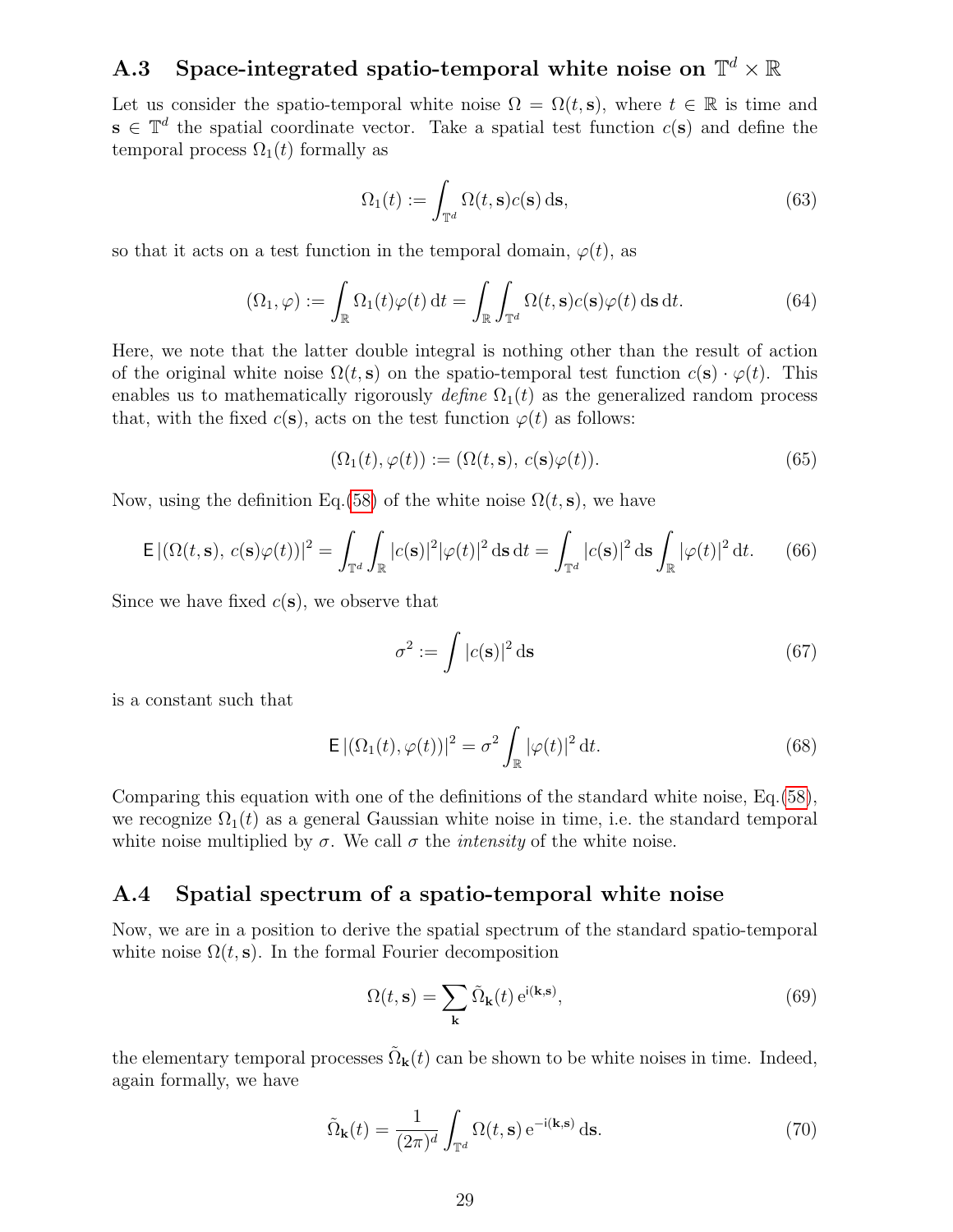Here, we recognize an expression of the kind given by Eq.[\(63\)](#page-28-2) with  $c(s) := e^{-i(k,s)}/(2\pi)^d$ . Therefore, from Eq.[\(68\)](#page-28-3),  $\tilde{\Omega}_{\bf k}(t)$  is a temporal white noise with the intensity  $\sigma_{\bf k}^{\Omega}$  squared equal to

$$
(\sigma_{\mathbf{k}}^{\Omega})^2 = \int |c(\mathbf{s})|^2 \,\mathrm{d}\mathbf{s} = \frac{1}{(2\pi)^{2d}} \int_{\mathbb{T}^d} |e^{-i(\mathbf{k}, \mathbf{s})}|^2 \,\mathrm{d}\mathbf{s} = \frac{1}{(2\pi)^d}.\tag{71}
$$

In addition, using Eq.[\(59\)](#page-27-5), it is easy to show that  $\tilde{\Omega}_{{\bf k}}(t)$  and  $\tilde{\Omega}_{{\bf k}'}(t)$  are mutually orthogonal for  $\mathbf{k} \neq \mathbf{k}'$ .

To summarize,  $\tilde{\Omega}_{\mathbf{k}}(t)$  are mutually orthogonal white-in-time noises, all with equal intensities  $\sigma_{\mathbf{k}}^{\Omega} = (2\pi)^{-d/2}$ :

<span id="page-29-1"></span>
$$
\tilde{\Omega}_{\mathbf{k}}(t) = \frac{1}{(2\pi)^{d/2}} \Omega_{\mathbf{k}}(t),\tag{72}
$$

where  $\Omega_{\mathbf{k}}(t)$  are the standard white noises.

Note that if we consider the non-unit torus  $\mathbb{T}^d(R) = \mathbb{S}^1(R) \times \cdots \times \mathbb{S}^1(R)$  (d times), where R is the radius of each circle, then, obviously, in Eqs.[\(70\)](#page-28-4)–[\(72\)](#page-29-1),  $2\pi$  is to be replaced by  $2\pi R$ .

# <span id="page-29-0"></span>A.5 Spectral decomposition of a white in time and colored in space noise

In order to introduce a white in time and colored in space noise, let us *convolve* the spatio-temporal white noise  $\Omega(t, s)$  with a *smoothing kernel* in space  $u(s)$ , getting

$$
\alpha(t, \mathbf{s}) := \int_{\mathbb{T}^d} u(\mathbf{s} - \mathbf{r}) \,\Omega(t, \mathbf{r}) \,\mathrm{d}\mathbf{r}.\tag{73}
$$

In this equation, the stochastic integral is defined, for any t and s, following Eq.[\(65\)](#page-28-5) with  $c(\mathbf{r}) := u(\mathbf{s} - \mathbf{r})$ . Fourier transforming  $u(\mathbf{s})$ ,

$$
u(\mathbf{s}) = \sum_{\mathbf{k}} \tilde{u}_{\mathbf{k}} e^{i(\mathbf{k}, \mathbf{s})},\tag{74}
$$

and, in space,  $\alpha(t, s)$ ,

$$
\alpha(t, \mathbf{s}) = \sum_{\mathbf{k}} \tilde{\alpha}_{\mathbf{k}}(t) e^{i(\mathbf{k}, \mathbf{s})},\tag{75}
$$

we easily obtain that the elementary spectral processes  $\tilde{\alpha}_{k}(t)$  are independent white noises in time with the intensities squared

<span id="page-29-2"></span>
$$
\sigma_{\mathbf{k}}^2 = (2\pi)^d |\tilde{u}_{\mathbf{k}}|^2,\tag{76}
$$

so that the stochastic differential  $\tilde{\alpha}_{\bf k}(t)dt$  is

$$
\tilde{\alpha}_{\mathbf{k}}(t) dt = \sigma_{\mathbf{k}} dW_{\mathbf{k}}(t). \tag{77}
$$

Equivalently,

$$
\tilde{\alpha}_{\mathbf{k}}(t) = \sigma_{\mathbf{k}} \,\Omega_{\mathbf{k}}(t). \tag{78}
$$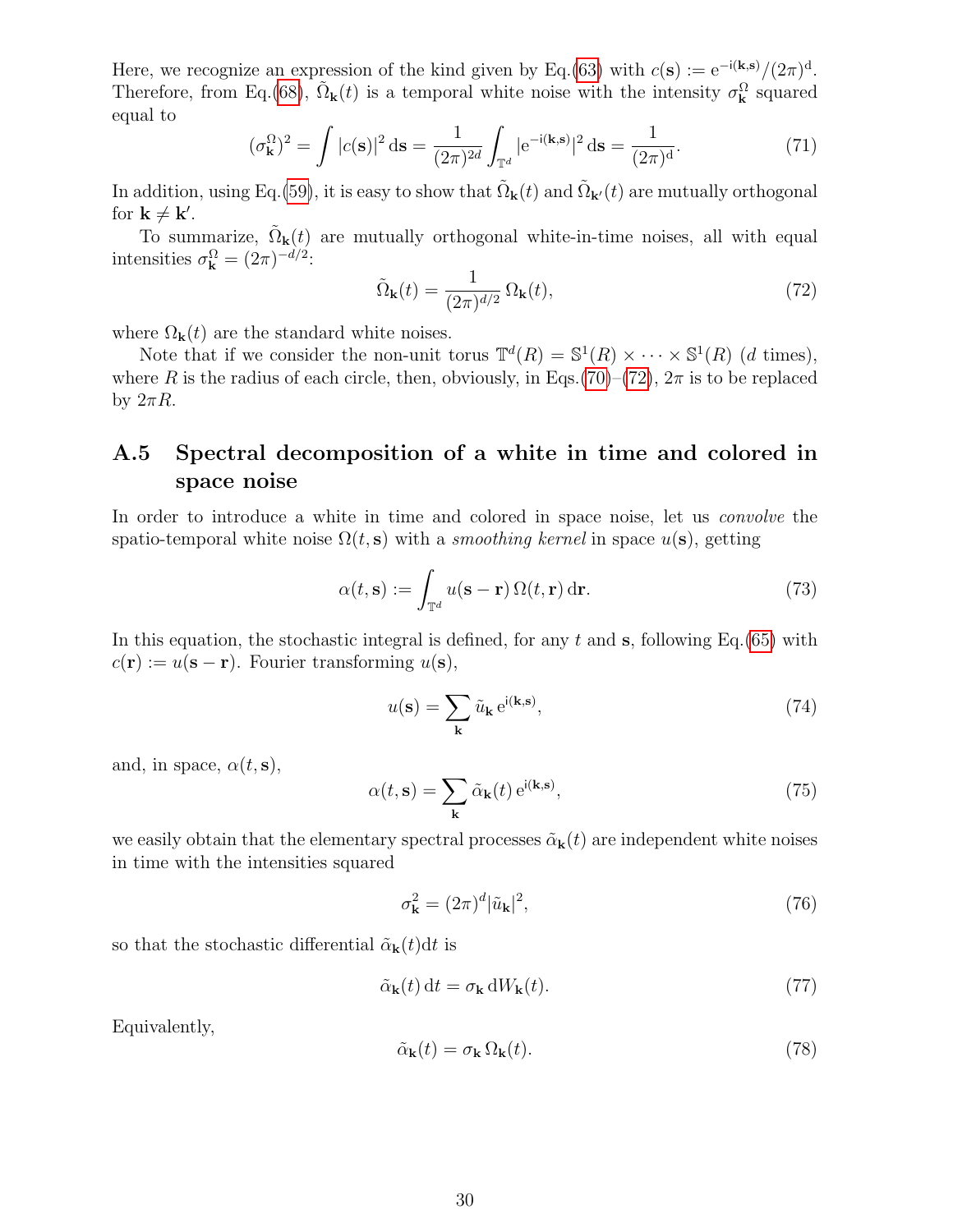### <span id="page-30-0"></span>A.6 Discretization of the spectral processes  $\tilde{\alpha}_{k}(t)$  in time

Being white noises,  $\tilde{\alpha}_{k}(t)$  have infinite variances. They become ordinary random processes if, e.g., we discretize them in time. With the time step  $\Delta t$ , we define the discretized process  $\hat{\alpha}_{\mathbf{k}}(t_j)$  at the time instance  $t_j$  by replacing, in Eq.[\(77\)](#page-29-2), dt with  $\Delta t$  and dW<sub>k</sub> with  $\Delta W_{\mathbf{k}}$ :

<span id="page-30-2"></span>
$$
\hat{\alpha}_{\mathbf{k}}(t_j) \Delta t := \sigma_{\mathbf{k}} \Delta W_{\mathbf{k}}(t). \tag{79}
$$

As  $E |\Delta W_{\mathbf{k}}(t)|^2 = \Delta t$ , we obtain

$$
\hat{\alpha}_{\mathbf{k}}(t_j) = \frac{\sigma_{\mathbf{k}}}{\sqrt{\Delta t}} \cdot \zeta_{\mathbf{k}j},\tag{80}
$$

where  $\zeta_{\mathbf{k}i}$  are independent complex standard Gaussian random variables  $CN(0, 1)$ . The latter is defined as a complex random variable whose real and imaginary parts are mutually uncorrelated zero-mean random variables with variances equal to  $1/2$ .  $CN(0, 1)$ is sometimes referred to as the circularly symmetric complex Gaussian (normal) random variable (e.g. [Tse and Viswanath, 2005\)](#page-38-10).

Equation [\(80\)](#page-30-2) shows that the spatial spectrum of the time discrete driving noise is  $\sigma_{\bf k}^2/\Delta t$ .

# <span id="page-30-1"></span>B Physical-space approximation of the operator  $1 - \lambda^2 \Delta$

As we have discussed in section [4.5,](#page-12-1) the fractional power (square root) of the negated As we nave discussed in section 4.5, the fractional power (square root) of the negated<br>and shifted Laplacian operator,  $\mathcal{L} := \sqrt{1 - \lambda^2 \Delta}$ , is defined as the pseudo-differential and smitted Lapiacian operator,  $\mathcal{L} := \sqrt{1 - \lambda^2} \Delta$ , is defined as the pseudo-differential<br>operator with the symbol  $\tilde{l}(\mathbf{k}) := \sqrt{1 + \lambda^2 \mathbf{k}^2}$ . In the literature, one can find approaches to discretization of fractional powers of elliptic operators, e.g. [Simpson et al.](#page-37-17) [\(2012\)](#page-37-17) used finite elements in the spatial context.

Here, we propose a simple technique to build a spatial discretization scheme that here, we propose a simple technique to build a spatial discretization scheme that approximates the operator  $\sqrt{1 - \lambda^2 \Delta}$  in the sense that the symbol of the approximating approximates the operator  $\sqrt{1 + \lambda^2 \mathbf{k}^2}$ .

To this end, we do the following.

1. Perform the backward Fourier transform of the symbol  $\tilde{l}(\mathbf{k})$ , getting the function  $l(s)$ . As multiplication in Fourier space by  $l(k)$  is equivalent to convolution in physical space with  $l(s)$ , we obtain that for any test function  $\varphi(s)$ ,

$$
(\mathcal{L}\varphi)(s) = \int_{\mathbb{T}^3} l(s - r) \varphi(r) dr.
$$
 (81)

The crucial moment here is that the kernel function  $l(s)$  appears to be oscillating while rapidly decreasing in modulus as  $|s|$  increases (see below). This enables its efficient approximation with a compact-support (truncated) function.

2. With the discretization on the grid with  $n$  points in each of the  $d$  dimensions on the torus  $\mathbb{T}^d$ , the kernel function  $l(\mathbf{s})$  is represented by the set of its grid-point values  $l(\mathbf{s_i})$ , where  $\mathbf{s} = (s_1, \ldots, s_d)$ ,  $\mathbf{i} = (i_1, \ldots, i_d)$ , and  $\mathbf{s_i} = (s_1(i_1), \ldots, s_d(i_d))$ . If  $l(\mathbf{s})$ appears to be rapidly decreasing away from  $s = 0$ , we truncate the  $l(s_i)$  function by limiting its support near the origin, thus getting the function  $l_{\text{trunc}}(\mathbf{s_i})$ . E.g. in 3D, the support of  $l_{\text{trunc}}(\mathbf{s_i})$  consists of the grid points  $\mathbf{i} = (i_1, i_2, i_3)$  that simultaneously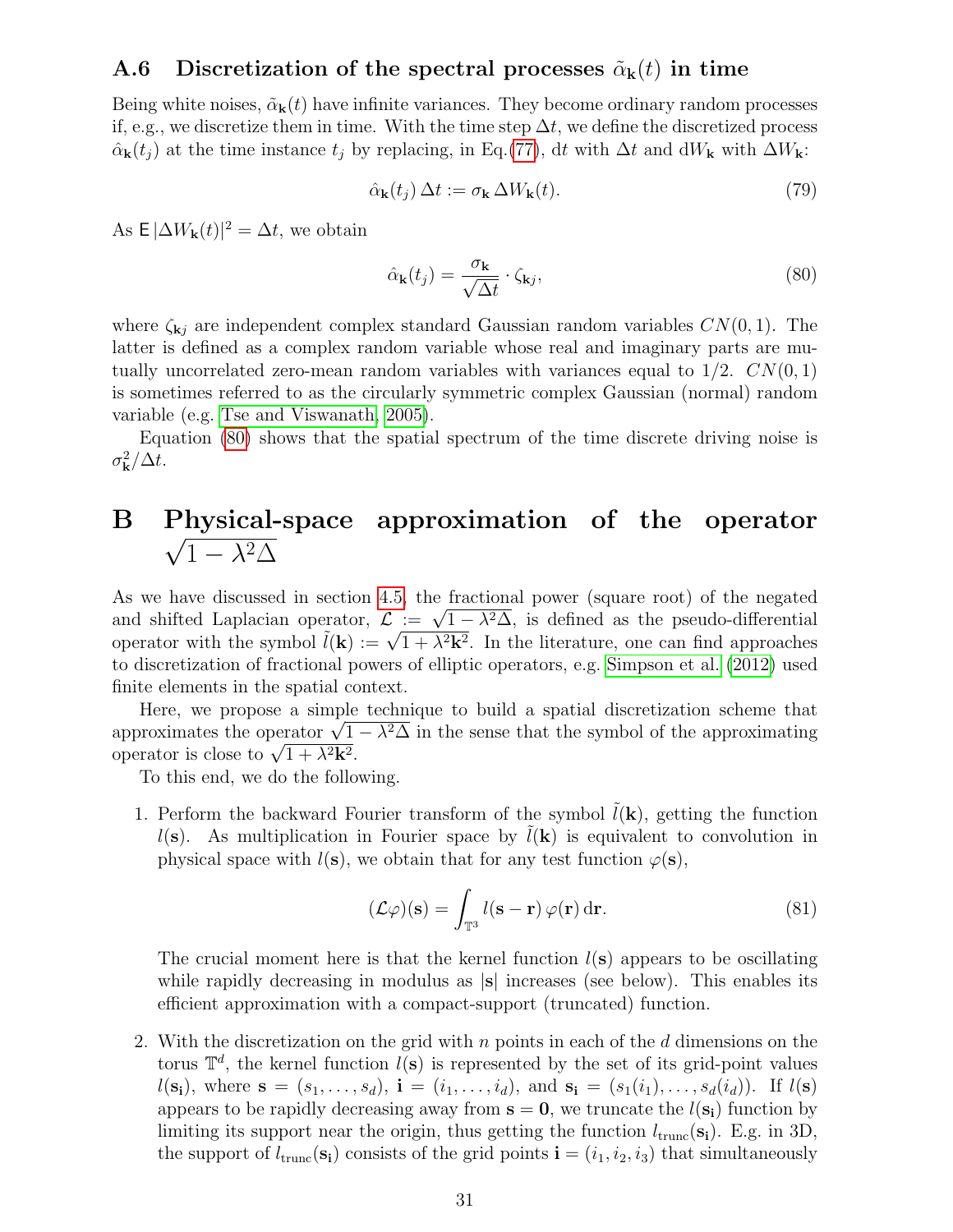<span id="page-31-0"></span>

Figure 10: The kernel function

satisfy the following constraints:  $|i_1| \leq J$ ,  $|i_2| \leq J$ , and  $|i_3| \leq J$ , where J is the spatial order of the scheme. Below, we present results with  $J = 1$  (3 grid points in the support of the truncated kernel function in each dimension) and  $J = 3$  (7 grid points in the support in each dimension).

- 3. Fourier transform  $l_{\text{trunc}}(\mathbf{s})$  back to the spectral space, getting the approximated symbol  $l_{\text{trunc}}(\mathbf{k})$ .
- 4. Compare  $\hat{l}(\mathbf{k})$  with  $\hat{l}_{trunc}(\mathbf{k})$  and conclude whether a parsimonious (that is, with a very small  $J$ ) approximation is viable.

Now, we present the results. We found that for  $d = 1, d = 2$ , and  $d = 3$ , the goodness of fit was similar, so we examine the 3D case below.

We selected the grid of  $n = 2 \cdot n_{\text{max}} = 256$  points in each of the three dimensions. We specified the spatial non-dimensional length scale  $\lambda$  to be much greater than the mesh size  $h = 2\pi/n$  and much less than the domain's extents,  $2\pi$ . Specifically, we chose  $\lambda = 1/n_1$ , where  $n_1 := \sqrt{n_{\text{max}}}.$  (The results were not much sensitive to changes in  $n_1$  within the whole wavenumber range on the grid.)

Figure [10](#page-31-0) displays the resulting kernel function  $l(s)$  for positive s (note that  $l(s)$  is an even function of the scalar distance s). One can see the remarkably fast decay of  $|l(s)|$ with the growing s. Consequently, a stencil with just a few points in each dimension can be expected to work well.

Figure [11](#page-32-1) shows the exact and approximated symbols for the stencil that contains 3 grid points in each dimension (the left panel) and the stencil that contains 7 grid points in each dimension (the right panel). (The 5-point scheme worked not much better than the 3-point one and so its performance is not shown.)

From Fig[.11,](#page-32-1) one can see that the 3-point scheme's performance is rather mediocre, whereas the 7-point scheme works very well (in terms of the reproduction of the operator's symbol).

Finally, we verified that the symbol  $\tilde{l}_{trunc}(\mathbf{k})$  of the discrete operator for  $J = 3, 5, 7$ was everywhere positive, which guarantees that the operator is positive definite and so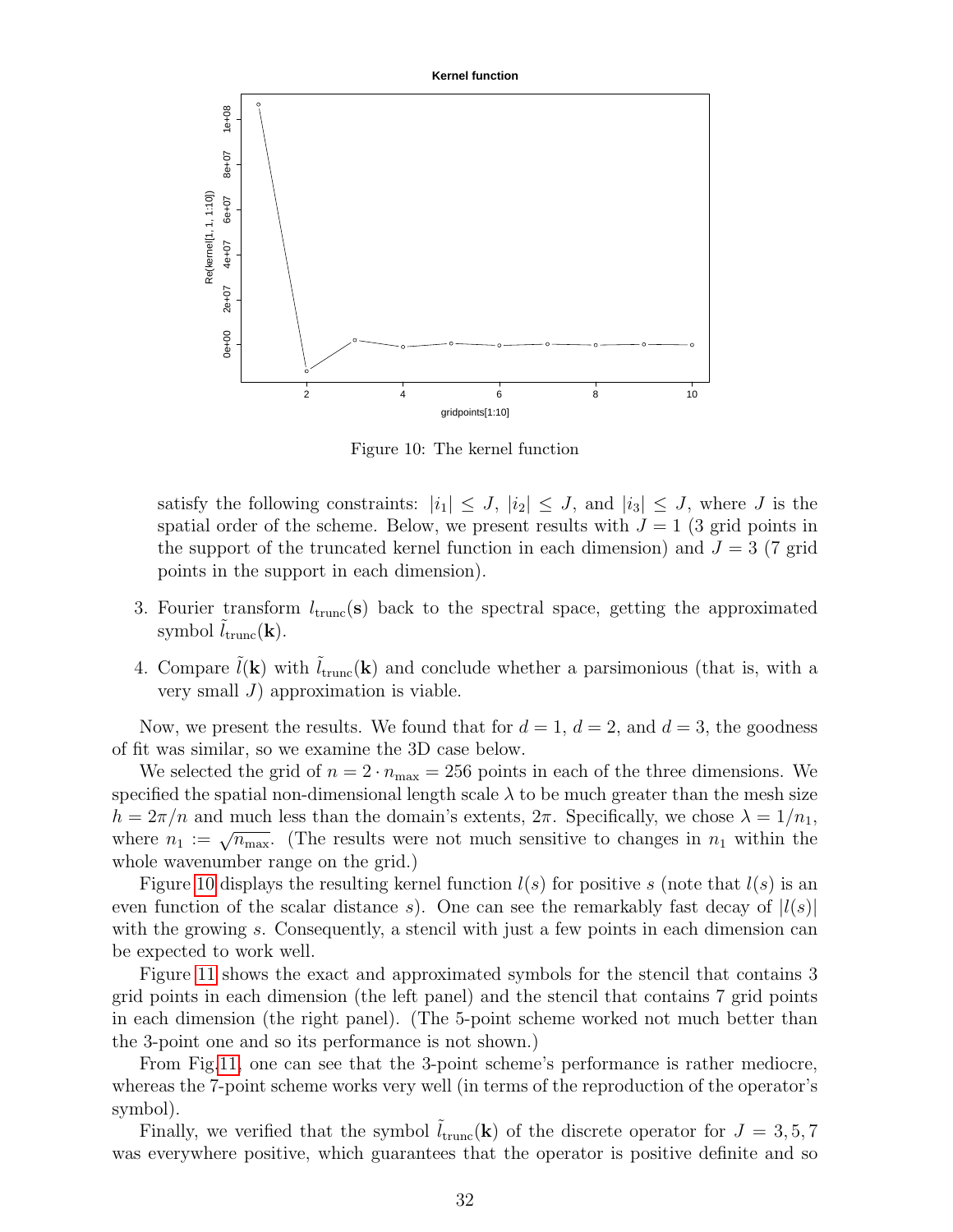<span id="page-32-1"></span>

Figure 11: Goodness of fit of the symbol  $\tilde{l}(\mathbf{k})$  (solid curve) by  $\tilde{l}_{trunc}(\mathbf{k})$  (circles). Left: the 3-point stencil in each dimension. Right: the 7-point stencil

the discretized SPG model should be stable.

discretized SPG model should be stable.<br>To summarize, the operator  $\sqrt{1 - \lambda^2 \Delta}$  can be approximated with parsimonious physical-space discretization schemes. For simulation of uncertainty in meteorology, where precise error statistics is not available, the simplest 3-point (in each direction) scheme seems most appropriate and computationally attractive. For more demanding applications, the 7-point scheme can be more appropriate.

# <span id="page-32-0"></span>C Stationary statistics of a higher-order OSDE

We examine the OSDE Eq.  $(30)$  in its generic form:

<span id="page-32-2"></span>
$$
\left(\frac{\mathrm{d}}{\mathrm{d}t} + a\right)^p \eta(t) = \sigma \Omega(t),\tag{82}
$$

where  $\eta(t)$  is the random process in question,  $\sigma$  and  $a$  are the positive numbers,  $p$  is the positive integer, and  $\Omega(t)$  is the standard white noise, see e.g. [Rozanov](#page-37-15) [\(1982,](#page-37-15) section 1.1.3) or [Kuo](#page-37-16) [\(2001,](#page-37-16) section 3.1.4) and also Appendix [A.1.](#page-27-2)

The goal here is to find the variance and the correlation function of  $\eta(t)$  in the stationary regime. The technique is to reduce the  $p$ -th order OSDE to a system of first-order OSDEs.

To simplify the exposition, we consider the third-order OSDE  $(p = 3)$  and rewrite  $Eq.(82)$  $Eq.(82)$  as

<span id="page-32-3"></span>
$$
\left(\frac{d}{dt} + a\right) \left\{ \left(\frac{d}{dt} + a\right) \left[ \left(\frac{d}{dt} + a\right) \eta(t) \right] \right\} = \sigma \Omega(t). \tag{83}
$$

Here, by  $\eta_1$  we denote the term in brackets,

<span id="page-32-4"></span>
$$
\left(\frac{\mathrm{d}}{\mathrm{d}t} + a\right)\eta = \eta_1\tag{84}
$$

and by  $\eta_2$  the term in braces,

$$
\left(\frac{\mathrm{d}}{\mathrm{d}t} + a\right)\eta_1 = \eta_2,\tag{85}
$$

so that Eq.[\(83\)](#page-32-3) implies that

<span id="page-32-5"></span>
$$
\left(\frac{\mathrm{d}}{\mathrm{d}t} + a\right)\eta_2 = \sigma\Omega. \tag{86}
$$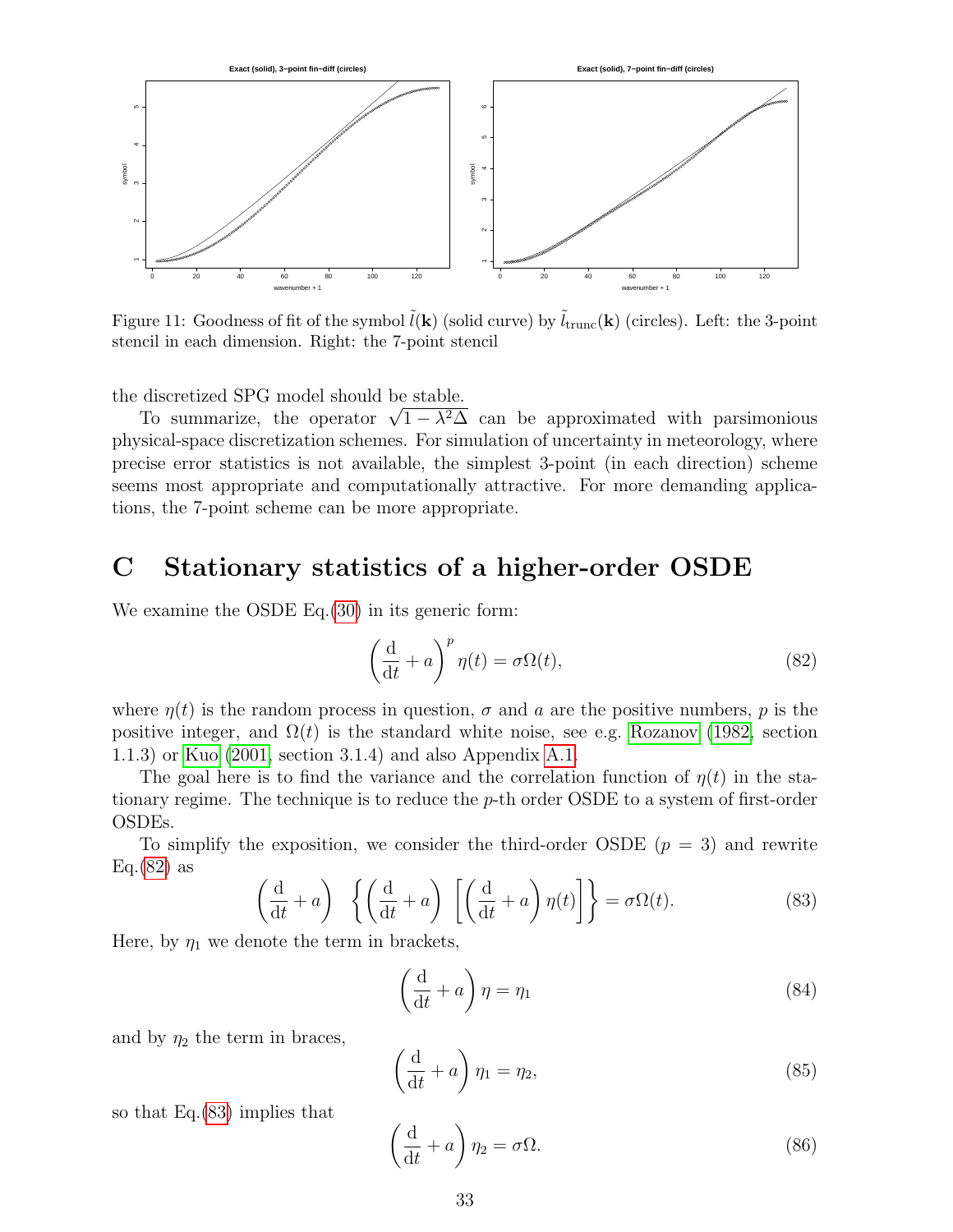<span id="page-33-1"></span>Table 3: Variances Var  $\eta$  and correlation functions  $C_{\eta}(t)$  of the stationary solution to Eq.[\(82\)](#page-32-2) for different temporal orders  $p$ .

|               |         |                        |                                      | Arbitrary $p$                     |
|---------------|---------|------------------------|--------------------------------------|-----------------------------------|
| Var $n$       | 2a      | $4a^3$                 | $\frac{3\sigma^2}{16a^5}$            | $a^2p-1$                          |
| $C_{\eta}(t)$ | $-a t $ | $+ a t $ ) $e^{-a t }$ | $(1+a t +\frac{a^2t^2}{3})e^{-a t }$ | $+ R_{p-1}(a t ) \cdot e^{-a t }$ |

Note that  $R_{p-1}(.)$  in the last row of the table stands for the polynomial of order  $p-1$ .

In Eqs.[\(84\)](#page-32-4)–[\(86\)](#page-32-5), the last equation is the familiar first-order OSDE forced by the white noise, whereas the other equations are not forced by the white noise. Generalizing the above construction, Eqs.[\(83\)](#page-32-3)–[\(86\)](#page-32-5), to the arbitrary  $p > 0$ , we form the following first-order vector-matrix OSDE (a system of first-order OSDEs):

<span id="page-33-3"></span><span id="page-33-2"></span>
$$
d\boldsymbol{\eta} + A\boldsymbol{\eta} dt = \Sigma \Omega dt, \qquad (87)
$$

where  $\boldsymbol{\eta} = (\eta, \eta_1, \ldots, \eta_{p-2}, \eta_{p-1}), \, \boldsymbol{\Omega} = (0, 0, \ldots, 0, \Omega)$ , and the design of the matrices **A** and  $\Sigma$  is obvious (not shown).

With Eq.[\(87\)](#page-33-2) in hand, we derive a differential equation for the covariance matrix  $\mathbf{P} = \mathsf{E} \eta \eta^*$ , where <sup>\*</sup> denotes transpose complex conjugate (e.g. [Jazwinski, 1970,](#page-37-6) example 4.16). First, we compute the increment of P:

$$
\Delta P = E (\eta + d\eta)(\eta + d\eta)^* - E \eta \eta^* = E \eta d\eta^* + E d\eta \eta^* + E d\eta d\eta^*.
$$
 (88)

Then, using Eq.[\(87\)](#page-33-2) and the fact that  $E|\Omega dt|^2 = E|dW|^2 = dt$ , we obtain the differential of  $P$  from Eq.[\(88\)](#page-33-3):

$$
d\mathbf{P} = -\mathbf{A}\mathbf{P}dt - \mathbf{P}\mathbf{A}^*dt + \Sigma\Sigma^*dt.
$$
 (89)

In the stationary regime  $d\mathbf{P} = 0$ , so the equation for the stationary covariance matrix is

$$
AP + PA^* = \Sigma\Sigma^*.
$$
 (90)

This a system of linear algebraic equations for the unknown entries of the matrix P. Because both **P** and  $\Sigma\Sigma^*$  are self-adjoint matrices, the number of unknowns,  $p(p+1)/2$ , is equal to the number of independent equations. We analytically solve this system of equations and look at the *first* diagonal entry of the solution  $P$ , which represents the required Var  $\eta$  (because the random field in question  $\eta$  is defined above to be the first entry of the vector  $\eta$ ). Dropping tedious derivations, we present in Table [3](#page-33-1) (the second row) the formulas for the temporal orders  $p = 1$ ,  $p = 2$ ,  $p = 3$ , and for the general p.

Finally, we derive the temporal correlation function for the pth-order OSDE. To this end, we multiply Eq.[\(82\)](#page-32-2) by  $\eta(s)$  with  $s < t$  and take expectation. Since a is nonstochastic, we may interchange the expectation and the differential operator  $\left(\frac{d}{dt} + a\right)^p$ , getting the pth-order ordinary differential equation for the temporal covariance function, whose solutions for different p are presented in row 3 of Table [3.](#page-33-1)

# <span id="page-33-0"></span>D Smoothness of sample paths of the spatial Matérn random field for different  $\nu$

Here, we show how sample paths (realizations) of the Matérn random field with the smoothness parameter  $\nu$  look. Specifically, in Fig[.12,](#page-35-0) we present three plots with 1D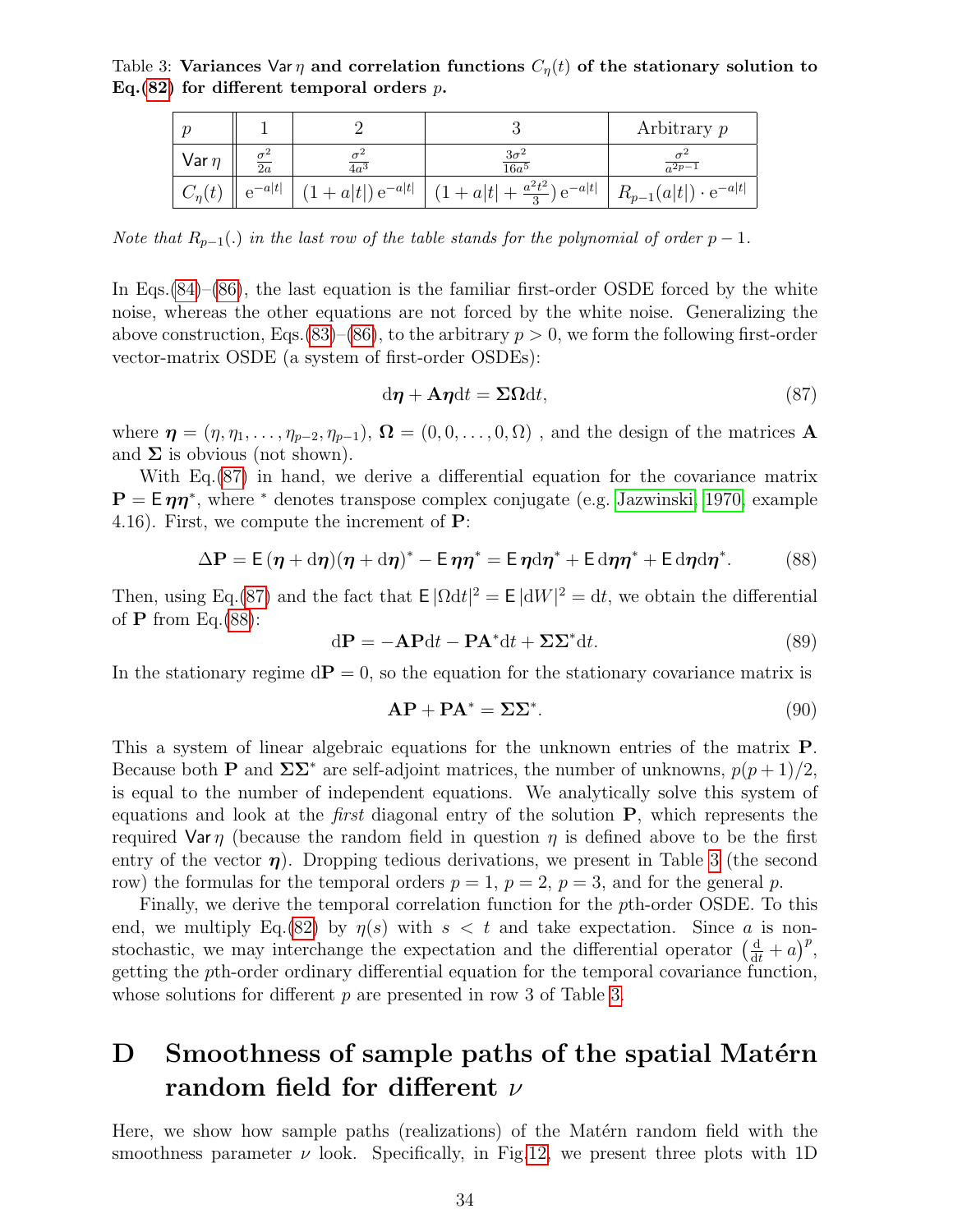cross-sections of randomly chosen realizations of the Mat´ern random field for the following three values of  $\nu: 1/2, 3/2,$  and  $5/2$ . The spatial length scale parameter  $\lambda$  is selected in each of the three cases in such a way that the spatial correlation function intersects the 0.7 level at approximately the same distance (we denote this distance by  $L_{0.7}$ ):  $L_{0.7} = 500$ km. Note that, as in section [5.6,](#page-17-0) we assume, for convenience, that the extent of the spatial domain in each coordinate direction is 3000 km (rather than  $2\pi$ ). For comparison, we also display a realization with  $L_{0.7} = 1500$  km for  $\nu = 1/2$  (the bottom panel of Fig[.12\)](#page-35-0).

One can see that, indeed, the larger  $\nu$ , the smoother the realizations—in the sense that they have less small-scale "noise". By contrast, increasing the length scale  $\lambda$  (compare the top and bottom panels of Fig[.12\)](#page-35-0) makes the large-scale pattern smoother but does not remove the smallest scales. So, the *large-scale* behavior is determined by the length scale  $\lambda$ , whereas the degree of *small-scale* smoothness/roughness depends predominantly on the smoothness parameter  $\nu$ .

# <span id="page-34-0"></span>E Stationary statistics of a time discrete higherorder OSDE

Here, to simplify the exposition, we first examine the simplest first-order (i.e. with  $p = 1$ ) OSDE and then give the results for the third-order OSDE used in the current version of the SPG.

### <span id="page-34-1"></span>E.1 First-order numerical scheme

Discretization of the Langevin Eq.[\(14\)](#page-11-2) by an implicit scheme yields

$$
\eta_i - \eta_{i-1} + a\eta_i \Delta t = \sigma \Delta W_i,\tag{91}
$$

<span id="page-34-3"></span>so that

$$
\eta_i = \frac{\eta_{i-1} + \sigma \Delta W_i}{1 + a\Delta t}.
$$
\n(92)

In the stationary regime, Var  $\eta_i = \text{Var } \eta_{i-1}$ , whence, bearing in mind that Var  $\Delta W_i = \Delta t$ and  $\Delta W_i$  is independent on the values of  $\eta$  for all time moments up to and including the moment  $i - 1$ , we apply the variance operator to both sides of Eq.[\(92\)](#page-34-3) and obtain the stationary variance

<span id="page-34-4"></span>
$$
V(\Delta t) := \lim_{i \to \infty} \text{Var } \eta_i = \frac{\sigma^2}{2a + (g\Delta t)^2}.
$$
 (93)

Note that, as  $\Delta t \to 0$ ,  $V(\Delta t)$  tends to the continuous-time variance  $\frac{\sigma^2}{2a}$  $\frac{\sigma^2}{2a}$ , see Eq.[\(15\)](#page-11-3).

### <span id="page-34-2"></span>E.2 Third-order numerical scheme

Consider the continuous-time OSDE, Eq.[\(82\)](#page-32-2), with  $p = 3$ . The implicit scheme Eq.[\(53\)](#page-20-3) we use to numerically solve it is reproduced here as

$$
\eta_i = \frac{1}{\varkappa^3} \left[ 3\varkappa^2 \eta_{i-1} - 3\varkappa \eta_{i-2} + \eta_{i-3} + \sigma (\Delta t)^2 \Delta W_i \right],\tag{94}
$$

where  $\varkappa := 1 + a\Delta t$ . Here, the goal is to find the stationary variance  $V := \lim_{i \to \infty} \text{Var } \eta_i$ along with lag-1 and lag-2 stationary covariances,  $c_1 := \lim_{i \to \infty} E \eta_i \eta_{i-1}$  and  $c_2 :=$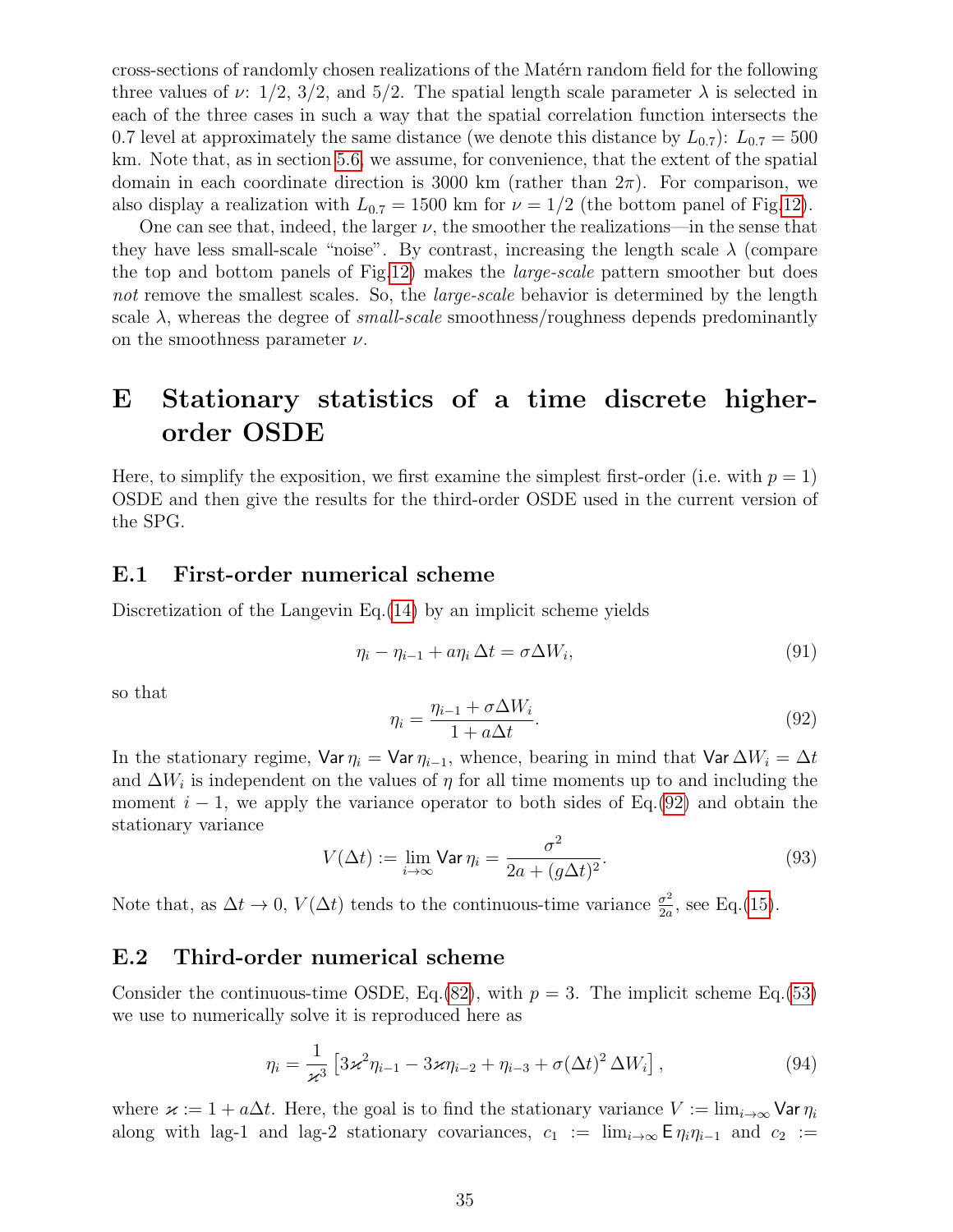<span id="page-35-0"></span>

Figure 12: Sample paths for various  $\nu$  and  $L_{0.7}$ . From the top to the bottom:  $(\nu = \frac{1}{2})$  $\frac{1}{2}$ ,  $L_{0.7} = 500$ ),  $(\nu = \frac{3}{2})$  $\frac{3}{2}$ ,  $L_{0.7} = 500$ ),  $(\nu = \frac{5}{2})$  $\frac{5}{2}$ ,  $L_{0.7} = 500$ ),  $(\nu = \frac{1}{2})$  $\frac{1}{2}$ ,  $L_{0.7} = 1500$ )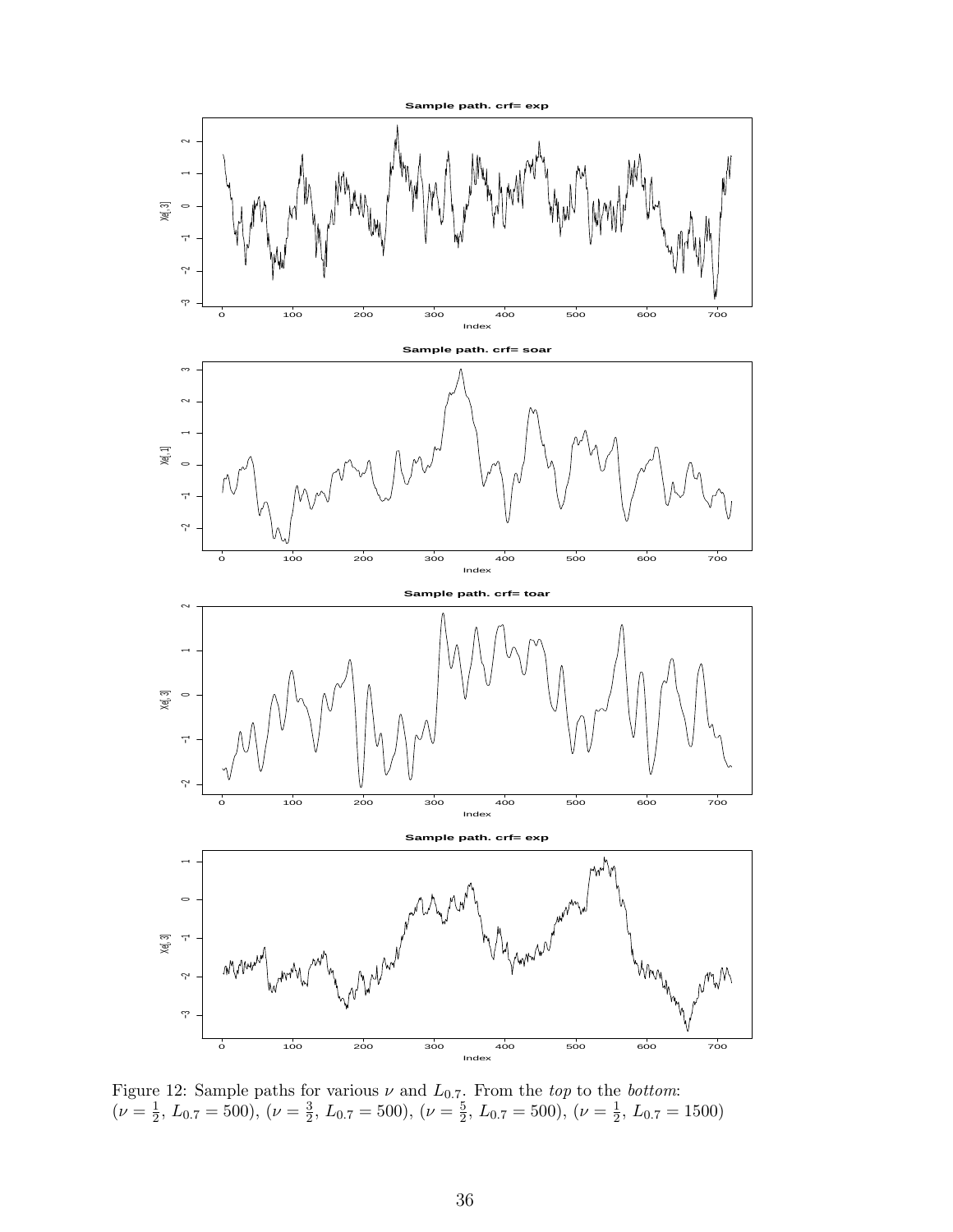$\lim_{i\to\infty} \mathsf{E} \eta_i \eta_{i-2}$ , respectively. To reach this goal, we build three linear algebraic equations for the three unknowns,  $V$ ,  $c_1$ , and  $c_2$ . The first equation is obtained by applying the variance operator to both sides of Eq.[\(94\)](#page-34-4). The second and third equations are ob-tained by multiplying Eq.[\(94\)](#page-34-4) by  $\eta_{i-1}$  and  $\eta_{i-2}$ , respectively, and applying the expectation operator to both sides of the resulting equations. Omitting the derivations, we write down the results:

$$
V = \frac{\varkappa^4 + 4\varkappa^2 + 1}{(\varkappa^2 - 1)^5} (\Delta t)^5 \sigma^2.
$$
 (95)

<span id="page-36-11"></span>
$$
c_1 = \frac{3\varkappa(\varkappa^2 + 1)}{(\varkappa^2 - 1)^5} (\Delta t)^5 \sigma^2, \qquad c_2 = \frac{6\varkappa^2}{(\varkappa^2 - 1)^5} (\Delta t)^5 \sigma^2.
$$
 (96)

<span id="page-36-12"></span>As in the first-order case, one can see that as  $\Delta t \to 0$ , V tends to the continuous-time variance  $\frac{3}{16}$  $\sigma^2$  $\frac{\sigma^2}{a^5}$ , see Table [3.](#page-33-1)

# <span id="page-36-0"></span>Bibliography

- <span id="page-36-9"></span>S. Aberg and K. Podgórski. A class of non-Gaussian second order random fields. *Extremes*, 14(2):187–222, 2011.
- <span id="page-36-10"></span>R. J. Adler. The geometry of random fields. Wiley, 1981.
- <span id="page-36-5"></span>L. Arnold. Stochastic differential equations. Wiley, 1974.
- <span id="page-36-13"></span>M. Baldauf, A. Seifert, J. Förstner, D. Majewski, M. Raschendorfer, and T. Reinhardt. Operational convective-scale numerical weather prediction with the COSMO model: description and sensitivities. Mon. Wea. Rev., 139(12):3887–3905, 2011.
- <span id="page-36-4"></span>L. Bengtsson, M. Steinheimer, P. Bechtold, and J.-F. Geleyn. A stochastic parametrization for deep convection using cellular automata. Quart. J. Roy. Meteor. Soc., 139 (675):1533–1543, 2013.
- <span id="page-36-1"></span>J. Berner and Coauthors. Stochastic parameterization: Towards a new view of weather and climate models. Bull. Amer. Meteor. Soc., 98(3):565–587, 2017.
- <span id="page-36-6"></span>J. Berner, G. Shutts, M. Leutbecher, and T. Palmer. A spectral stochastic kinetic energy backscatter scheme and its impact on flow-dependent predictability in the ECMWF ensemble prediction system. J. Atmos. Sci., 66(3):603–626, 2009.
- <span id="page-36-2"></span>J. Berner, S.-Y. Ha, J. Hacker, A. Fournier, and C. Snyder. Model uncertainty in a mesoscale ensemble prediction system: Stochastic versus multiphysics representations. Mon. Wea. Rev., 139(6):1972–1995, 2011.
- <span id="page-36-8"></span>F. Bouttier, B. Vié, O. Nuissier, and L. Raynaud. Impact of stochastic physics in a convection-permitting ensemble. Mon. Wea. Rev., 140(11):3706–3721, 2012.
- <span id="page-36-3"></span>R. Buizza, M. Miller, and T. Palmer. Stochastic representation of model uncertainties in the ECMWF ensemble prediction system. Quart. J. Roy. Meteor. Soc., 125(560): 2887–2908, 1999.
- <span id="page-36-7"></span>M. Charron, G. Pellerin, L. Spacek, P. Houtekamer, N. Gagnon, H. L. Mitchell, and L. Michelin. Toward random sampling of model error in the Canadian ensemble prediction system. Mon. Wea. Rev., 138(5):1877–1901, 2010.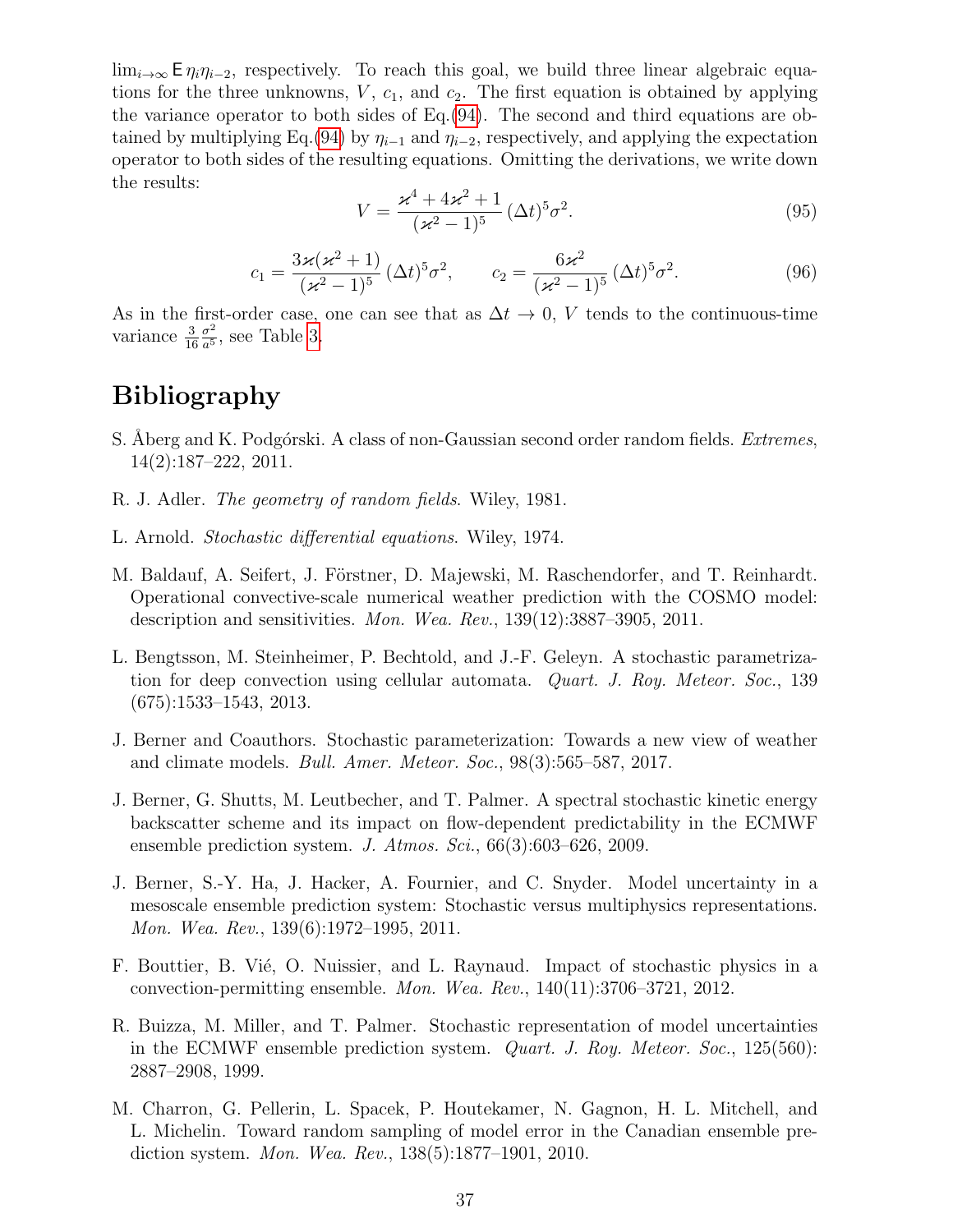- <span id="page-37-4"></span>H. Christensen, I. Moroz, and T. Palmer. Stochastic and perturbed parameter representations of model uncertainty in convection parameterization. J. Atmos. Sci.,  $72(6)$ : 2525–2544, 2015.
- <span id="page-37-8"></span>N. Cressie and H.-C. Huang. Classes of nonseparable, spatio-temporal stationary covariance functions. J. Amer. Statist. Assoc., 94(448):1330–1339, 1999.
- <span id="page-37-0"></span>E. S. Epstein. Stochastic dynamic prediction. Tellus, 21(6):739–759, 1969.
- <span id="page-37-9"></span>T. Gneiting, M. G. Genton, and P. Guttorp. Geostatistical space-time models, stationarity, separability, and full symmetry. Monographs Statist. Appl. Probab., 107:151, 2006.
- <span id="page-37-13"></span>P. Guttorp and T. Gneiting. Studies in the history of probability and statistics XLIX. On the Matern correlation family. Biometrika, 93(4):989–995, 2006.
- <span id="page-37-6"></span>A. Jazwinski. Stochastic processes and filtering theory. Academic Press, 1970.
- <span id="page-37-16"></span>H.-H. Kuo. White noise theory. In "Handbook of stochastic analysis and applications" Kannan D. and Lakshmikantham V. (Eds.), pages 107–158, 2001.
- <span id="page-37-11"></span>F. Lindgren, H. Rue, and J. Lindström. An explicit link between Gaussian fields and Gaussian Markov random fields: the stochastic partial differential equation approach. J. Roy. Statist. Soc. B, 73(4):423–498, 2011.
- <span id="page-37-7"></span>N. Meunier and J. Zhao. Observations of photospheric dynamics and magnetic fields: from large-scale to small-scale flows. Space Sci. Rev.,  $144(1-4):127-149$ , 2009.
- <span id="page-37-14"></span>A. Monin and A. M. Yaglom. Statistical fluid mechanics, Volume II: Mechanics of turbulence. Courier Corp., 2013.
- <span id="page-37-5"></span>P. Ollinaho, S.-J. Lock, M. Leutbecher, P. Bechtold, A. Beljaars, A. Bozzo, R. M. Forbes, T. Haiden, R. J. Hogan, and I. Sandu. Towards process-level representation of model uncertainties: Stochastically perturbed parametrisations in the ECMWF ensemble. Quart. J. Roy. Meteor. Soc., 143(702):408–422, 2017.
- <span id="page-37-2"></span>D. Orrell, L. Smith, J. Barkmeijer, and T. Palmer. Model error in weather forecasting. Nonlin. Proc. Geophys., 8(6):357–371, 2001.
- <span id="page-37-10"></span>T. Palmer, R. Buizza, F. Doblas-Reyes, T. Jung, M. Leutbecher, G. Shutts, M. Steinheimer, and A. Weisheimer. Stochastic parametrization and model uncertainty. ECMWF Tech. Memo. n. 598, ECMWF, Shinfield Park, 42 pp., 2009.
- <span id="page-37-1"></span>E. J. Pitcher. Application of stochastic dynamic prediction to real data. J. Atmos. Sci., 34(1):3–21, 1977.
- <span id="page-37-15"></span>Y. A. Rozanov. Markov random fields. Springer, 1982.
- <span id="page-37-12"></span>M. A. Shubin. Pseudodifferential operators and spectral theory. Springer, 1987.
- <span id="page-37-3"></span>G. Shutts. A kinetic energy backscatter algorithm for use in ensemble prediction systems. Quart. J. Roy. Meteor. Soc., 131(612):3079–3102, 2005.
- <span id="page-37-17"></span>D. Simpson, F. Lindgren, and H. Rue. Think continuous: Markovian Gaussian models in spatial statistics. Spatial Statist., 1:16–29, 2012.